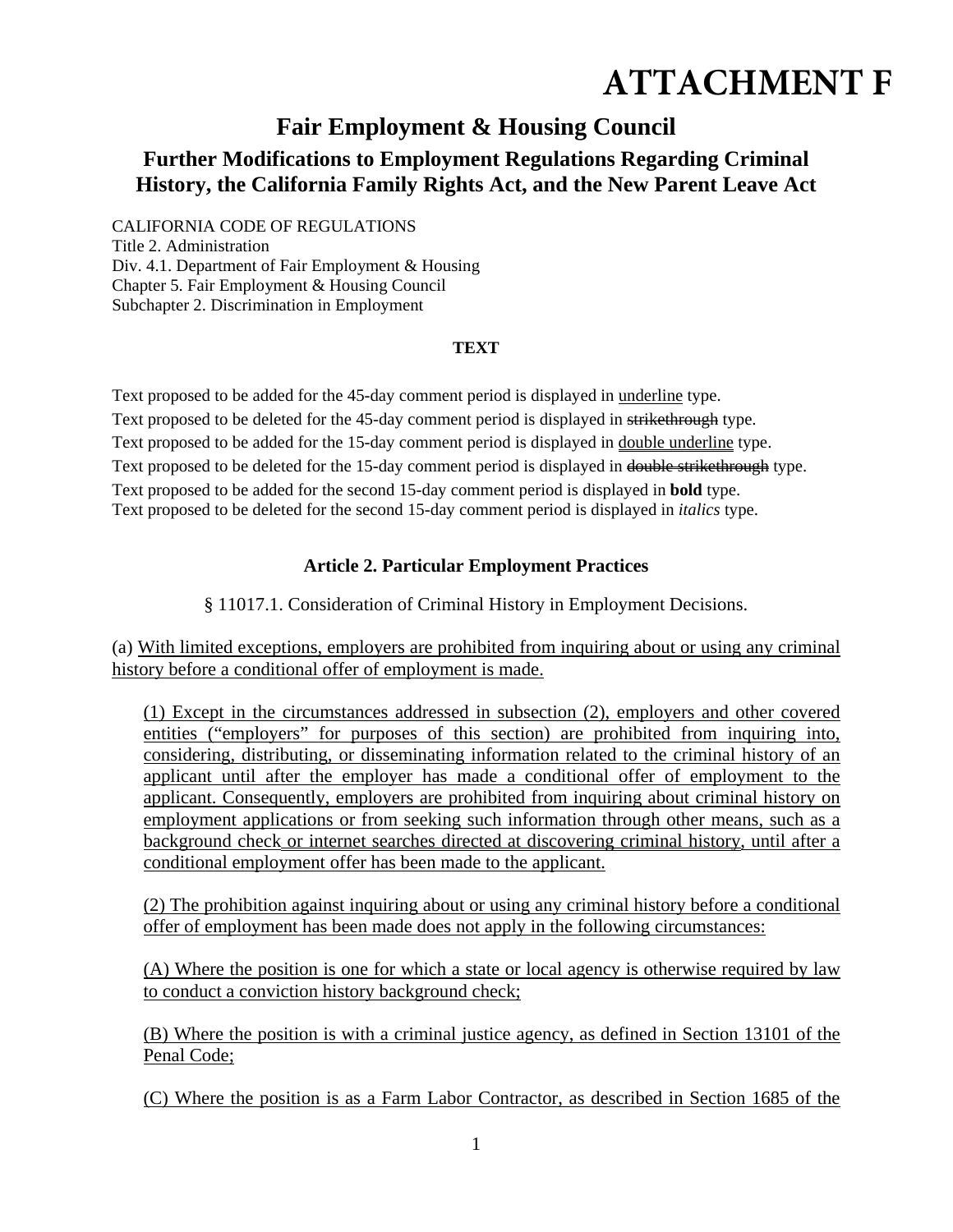#### Labor Code; or

(D) Where the position is one that an employer or an employer's agent is required by any state, federal, or local law to conduct criminal background checks for employment purposes or to restrict employment based on criminal history. Federal law, for purposes of this provision, includes rules or regulations promulgated by a self-regulatory organization as defined in Section 3(a)(26) of the Security Exchange Act of 1934, 15 U.S.C. § 78c(a)(26).

**(3) A labor contractor, union hiring hall and client employer are governed in the same way by section 11017.1 of these regulations as are other employers.** 

**(A) A labor contractor or union hiring hall may not decline to admit a worker to a pool, or decline to refer a worker to a position with a client employer, because of the worker's record unless the labor contractor or union hiring hall has complied with the procedures and requirements outlined in section 11017.1 of these regulations. Because subsection (c) requires that an individualized assessment must include consideration of the nature of the job sought, labor contractors or union hiring halls are unlikely to satisfy the requirements of subsection (c) when placing applicants into a pool of workers from which individuals may be assigned to a variety of positions.** 

**(B) A client employer may inquire into or consider the conviction history of a worker supplied by a labor contractor or union hiring hall only after extending a conditional offer of employment to the worker and when following the procedures described in subsections (a) through (c), unless exempted pursuant to subsection (a)(2). A client employer violates this section by instructing labor contractors or union hiring halls to refer only workers without conviction records, unless exempted by subsection (a)(2).** 

**(C) A labor contractor or union hiring hall may periodically conduct inquiries into criminal history to maintain the eligibility of workers admitted to a pool, so long as each inquiry complies with the procedures and requirements outlined in section 11017.1 of these regulations. But in conducting a subsequent inquiry, labor contractors or union hiring halls are unlikely to satisfy the requirements of subsection (c) if they disqualify a worker from retention in a pool based on conviction history that was already considered and deemed not disqualifying for entry into the pool in the first place.** 

**(D) For purposes of section 11017.1 of these regulations:** 

**(i) "Employer" includes a labor contractor and a client employer.** 

**(ii) "Client employer" means a business entity, regardless of its form, that obtains or is provided workers to perform labor within its usual course of business from a labor contractor.** 

**(iii) "Labor contractor" means an individual or entity that supplies, either with or without a contract, a client employer with workers to perform labor within the client employer's usual course of business.**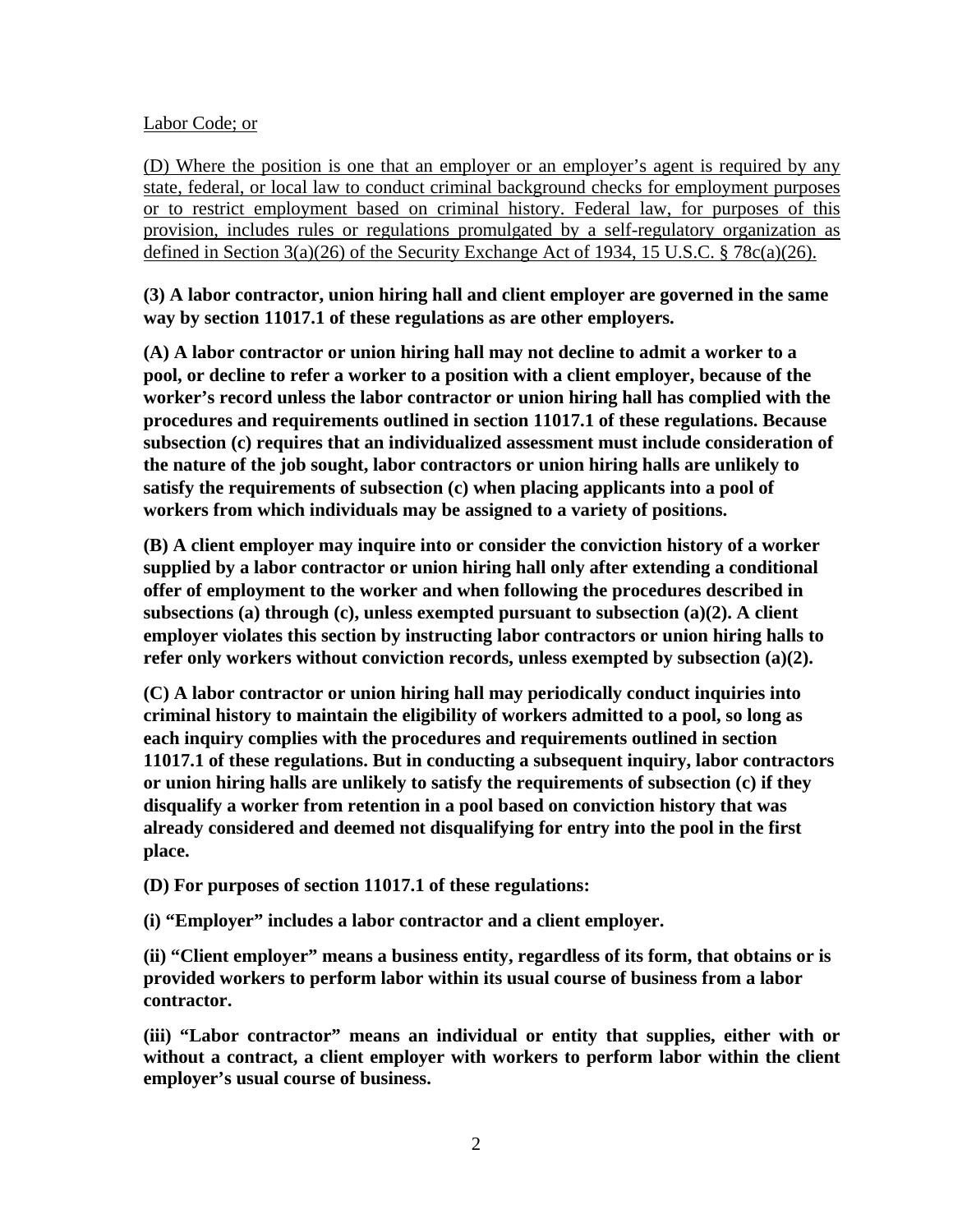*(3) Where an agent of an employer makes determinations about which individuals or applicants shall be included on a hiring hall and/or availability list for a particular position or type of position, the agent must comply with the procedures and requirements outlined in Sections 11017.1 of these regulations. This includes but is not limited to the process of making a conditional offer of inclusion on the hiring hall and/or availability list before inquiring about or using any criminal history that may lawfully be considered given the position or type of position and conducting an individualized assessment before any decision to rescind a conditional offer based on criminal history is made. Consequently, agents that are making determinations about a hiring hall and/or availability list that is applicable to a broad range of different positions will be unlikely to meet the individualized assessment components of the requirements. When selecting individuals for hire from the hiring hall and/or availability list, an employer does not need to separately undergo the conditional offer process outlined in 11017.1(a)-(c) of these regulations, provided that the employer has not separately inquired about or considered criminal history information in the course of selecting applicants or individuals from the hiring and/or availability list.* 

(b) Consideration of Criminal History after a Conditional Offer of Employment Has Been Made. With limited exceptions, e*E*mployers in California are prohibited from considering, distributing, or disseminating information regarding the following types of criminal history both after a conditional offer has been made and in any other subsequent employment decisions such as decisions regarding promotion, training, discipline, lay-off, and termination:

Introduction. Employers and other covered entities ("employers" for purposes of this section) in California are explicitly prohibited under other state laws from utilizing certain enumerated criminal records and information (hereinafter "criminal history") in hiring, promotion, training, discipline, lay-off, termination, and other employment decisions as outlined in subsection (b) below. Employers are prohibited under the Act from utilizing other forms of criminal history in employment decisions if doing so would have an adverse impact on individuals on a basis enumerated in the Act that the employer cannot prove is job-related and consistent with business necessity or if the employee or applicant has demonstrated a less discriminatory alternative means of achieving the specific business necessity as effectively.

(b) Criminal History Information Employers Are Prohibited from Seeking or Considering, Irrespective of Adverse Impact. Except if otherwise specifically permitted by law, employers are prohibited from considering the following types of criminal history, or seeking such history from the employee, applicant or a third party, when making employment decisions such as hiring, promotion, training, discipline, lay-off and termination:

(1) An arrest or detention that did not result in conviction (Labor Code section  $432.7$ ; Government Code section 12952);

(2) Referral to or participation in a pretrial or post-trial diversion program (Id.);

(3) A conviction that has been judicially dismissed or ordered sealed, expunged or statutorily eradicated pursuant to law (e.g., juvenile offense records sealed pursuant to Welfare and Institutions Code section 389 and Penal Code sections 851.7 or 1203.45) (Id.);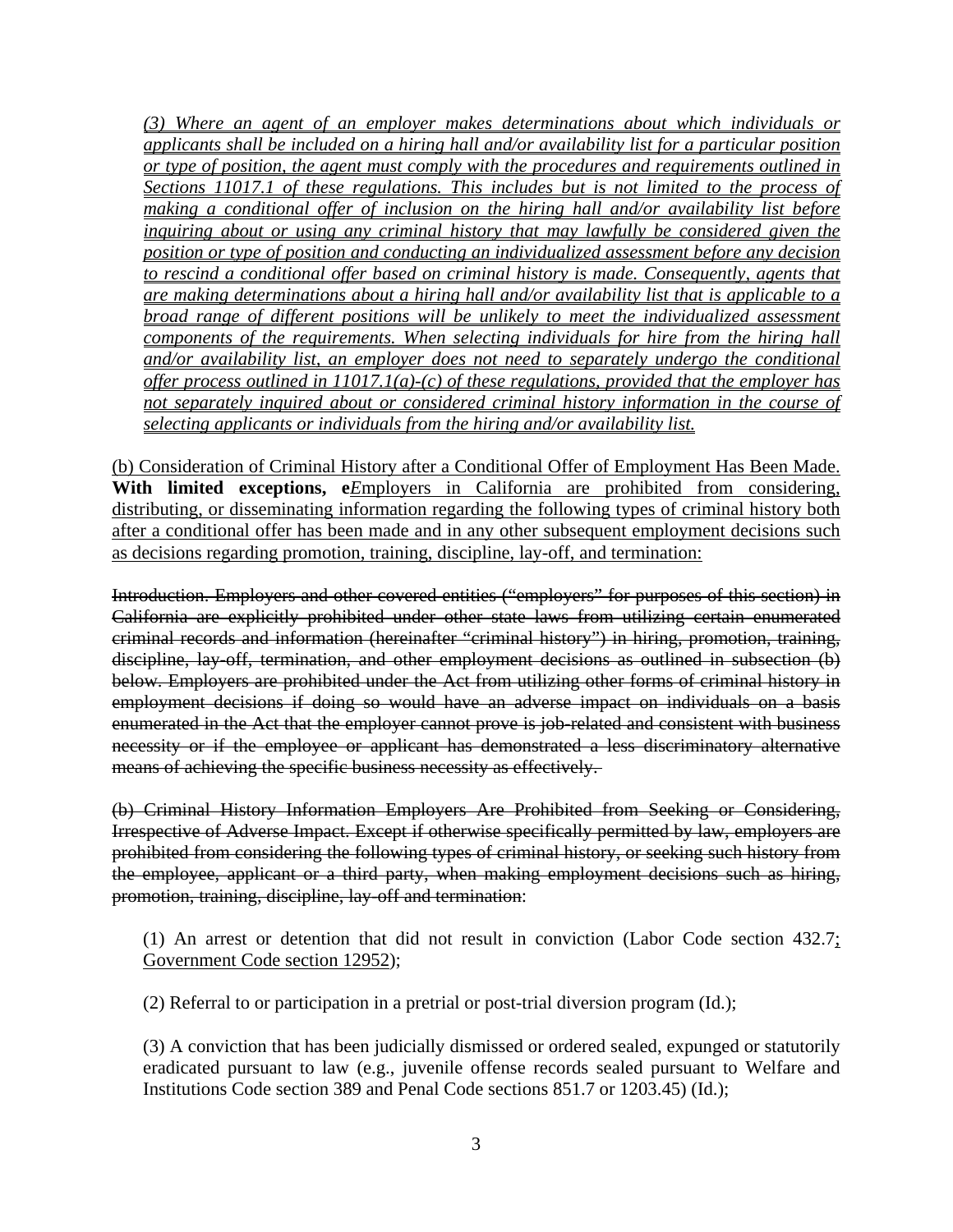(4) An arrest, detention, processing, diversion, supervision, adjudication, or court disposition that occurred while a person was subject to the process and jurisdiction of juvenile court law (Id.Labor Code section 432.7); and

(5) A non-felony conviction for possession of marijuana that is two or more years old (Labor Code section 432.8).

(6) Employers may also be subject to local laws or city ordinances that provide additional limitations. For example, in addition to the criminal history outlined in subsection (c), San Francisco employers are prohibited from considering offenses other than a felony or misdemeanor, such as an infraction (other than driving record infractions if driving is more than a de minimis element of the job position); and convictions that are more than seven years old (unless the position being considered supervises minors, dependent adults, or persons 65 years or older) (Article 49, San Francisco Police Code). With limited exceptions, before rescinding a conditional offer of employment, Los Angeles private employers with ten or more employees are required to perform a written assessment that effectively links the specific aspects of an applicant's criminal history with risks inherent in the duties of the employment position and to provide the applicant with a copy of the written assessment in its notice regarding the preliminary decision to rescind the offer of employment. (Article 9, Chapter 18, Los Angeles Municipal Code). Employers with 10 or more employees that contract with the City of Richmond are prohibited from inquiring into or considering any form of criminal history in their employment decisions unless they are otherwise required by a state or federal law to do so or the job position in question is deemed a "Sensitive Position." (Ord. No. 14-13, Richmond Municipal Code).

(7) **In addition to the limitations provided in subdivisions (1)-(6),** *Employers***employers** that obtain investigative consumer reports such as background checks are also subject to the requirements of the Fair Credit Reporting Act (15 U.S.C. § 1681 et seq.) and the California Investigative Consumer Reporting Agencies Act (Civil Code section 1786 et seq.).

(c) Requirements Where an Employer Intends to Deny an Applicant the Employment Conditionally Offered Because of the Applicant's Conviction History.

(1) If an employer intends to deny an applicant the employment position they were conditionally offered based solely or in part on the applicant's conviction history, the employer must first make an individualized assessment of whether the applicant's conviction history has a direct and adverse relationship with the specific duties of the job that justify denying the applicant the position. The standard for determining what constitutes a direct and adverse relationship that justifies denying the applicant the position is the same standard from subdivision (f) of this section that is used to determine whether the criminal conviction history is job-related and consistent with business necessity. The individualized assessment needs to include, at a minimum, consideration of the following factors:

(A) The nature and gravity of the offense or conduct;

l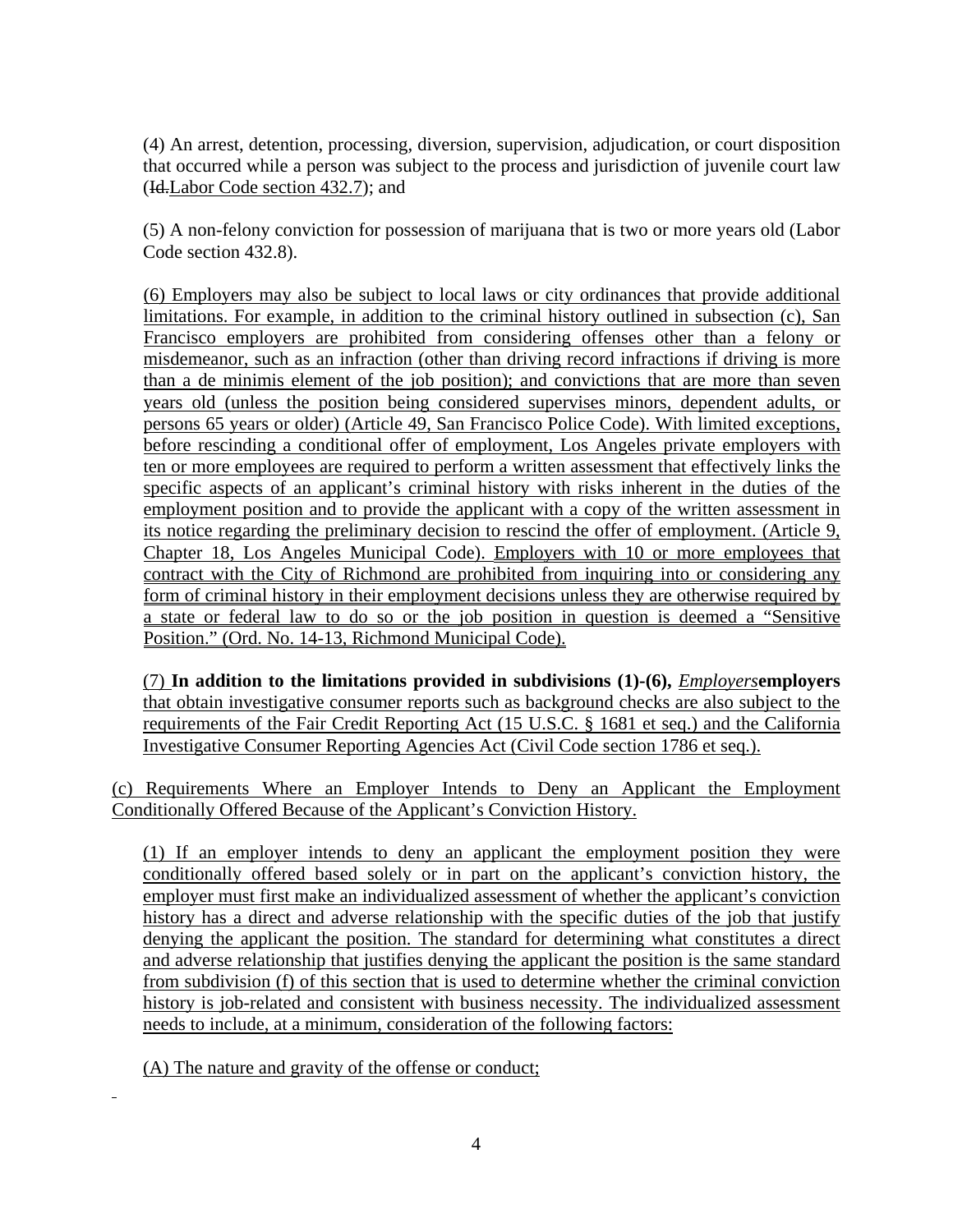(B) The time that has passed since the offense or conduct and/or completion of the sentence; and

(C) The nature of the job held or sought.

(2) If, after conducting an individualized assessment, the employer makes a preliminary decision that the applicant's conviction history disqualifies the applicant from the employment conditionally offered, the employer shall notify the applicant of the preliminary decision in writing. The written notice to the applicant may, but is not required to, justify or explain the employer's reasoning for making the decision. The notice to the applicant must include all of the following:

(A) Notice of the disqualifying conviction or convictions that are the basis for the preliminary decision to rescind the offer;

(B) A copy of the conviction history report utilized or relied on by the employer, if any **(such reports include, but are not limited to: consumer reports; credit reports, public records, results of internet searches, news articles or any other writing containing information related to the conviction history that was utilized or relied upon by the employer)**; and

(C) An explanation of the applicant's right to respond to the notice before the preliminary decision rescinding the offer of employment becomes final and the deadline by which to respond (which can be no less than five business days from the date of receipt of the notice). If notice is transmitted through a format that does not provide a confirmation of receipt, such as a written notice mailed by an employer without tracking delivery enabled, the notice shall be deemed received five calendar days after the mailing is deposited for delivery for California addresses, ten calendar days after the mailing for addresses outside of California, and twenty calendar days after mailing for addresses outside of the United States. The explanation shall inform the applicant that the response may include submission of evidence challenging either the factual accuracy of the convictions themselves, and/or evidence of rehabilitation or mitigating circumstances, or both. The types of evidence that may demonstrate rehabilitation or mitigating circumstances may include, but is not limited to: the length and consistency of employment history before and after the offense or conduct; the facts or circumstances surrounding the offense or conduct; whether the individual is bonded under a federal, state or local bonding program; and rehabilitation efforts such as education or training. If, within five business days of receipt of the notice (or any later deadline set by the employer), the applicant notifies the employer in writing that the applicant disputes the factual accuracy of the conviction history being relied upon and that the applicant is taking specific steps to obtain evidence supporting the applicant's assertion, then the applicant shall be permitted no less than five additional business days to respond to the notice before the employer's decision to rescind the employment offer becomes final.

(3) The employer shall consider any information submitted by the applicant before making a final decision regarding whether or not to rescind the conditional offer of employment. If the employer makes a final decision to rescind the conditional offer and deny an application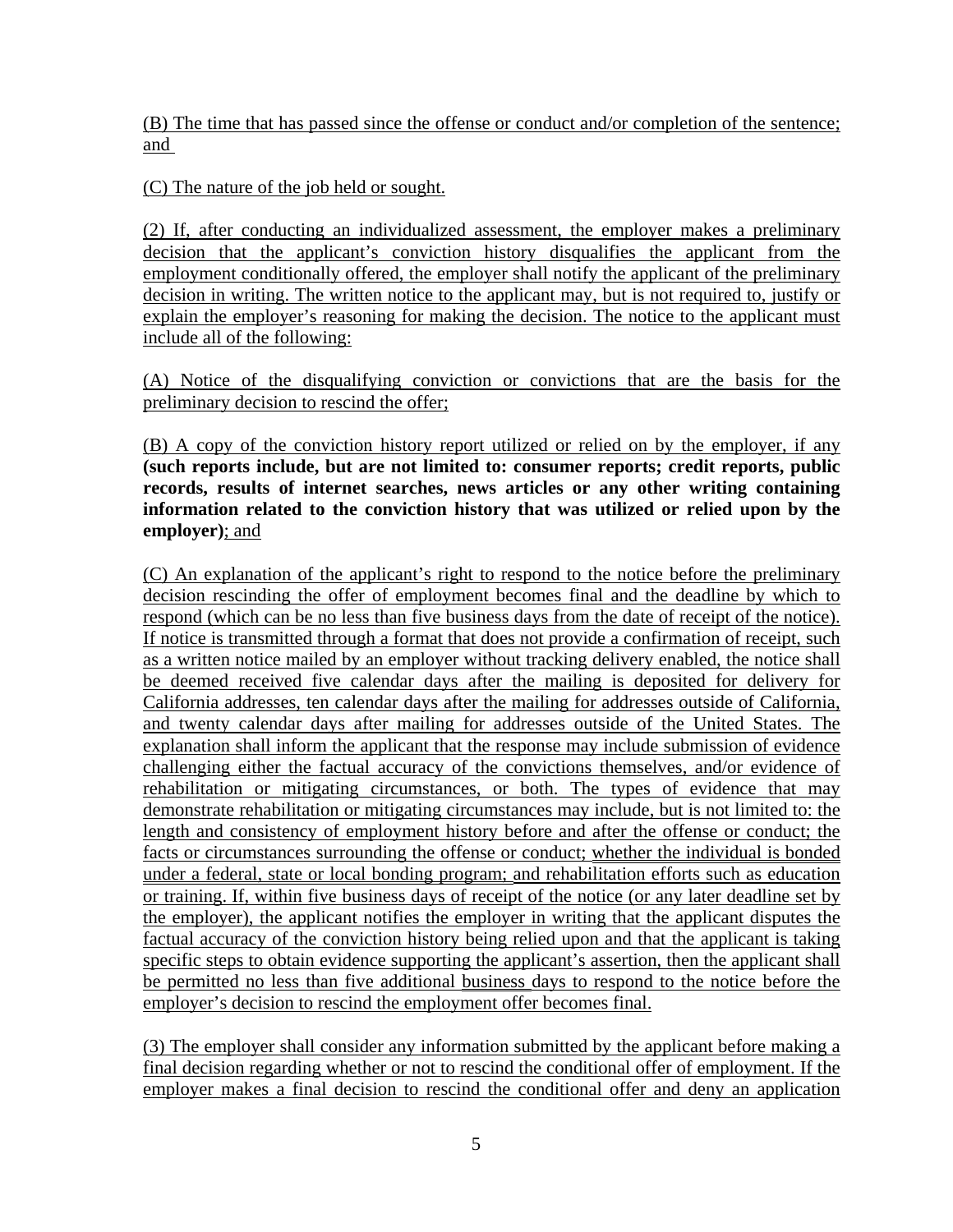based solely or in part on the applicant's conviction history, the employer shall notify the applicant in a writing that includes the following:

(A) The final denial or disqualification decision reached. The employer may also include, but is not required to include, the justification or an explanation of the employer's reasoning for reaching the decision that it did;

(B) Any procedure the employer has for the applicant to challenge the decision or request reconsideration; and

(C) The right to contest the decision by filing a complaint with the Department of Fair Employment and Housing.

(d) Disparate Treatment. As in other contexts, the Act prohibits employers from treating applicants or employees differently in the course of considering criminal conviction history, or any evidence of rehabilitation or mitigating circumstances, if the disparate treatment is substantially motivated by a basis enumerated in the Act.

(c) Additional Criminal History Limitations, Irrespective of Adverse Impact.

(1) State or local agency employers are prohibited from asking applicants for employment to disclose information concerning their conviction history, including on an employment application, until the employer has determined that the applicant meets the minimum employment qualifications as stated in the notice for the position (Labor Code section  $432.9$ .

(2) Employers may also be subject to local laws or city ordinances that provide additional limitations. For example, in addition to the criminal history outlined in subsection (b), San Francisco employers are prohibited from considering a conviction or any other determination or adjudication in the juvenile justice system; offenses other than a felony or misdemeanor, such as an infraction (other than driving record infractions if driving is more than a de minimis element of the job position); and convictions that are more than seven years old (unless the position being considered supervises minors, dependent adults, or persons 65 years or older) (Article 49, San Francisco Police Code).

(3) Employers that obtain investigative consumer reports such as background checks are also subject to the requirements of the Fair Credit Reporting Act (15 U.S.C. § 1681 et seq.) and the California Investigative Consumer Reporting Agencies Act (Civil Code section 1786 et seq.).

 $\overline{a}$ (de) Consideration of Other Criminal Convictions and the Potential Adverse Impact. In addition to the types of criminal history addressed in subsection (b) that employers are explicitly prohibited from inquiring about or considering unless an exception applies, cConsideration of other forms of criminal convictions, not enumerated above, may have an adverse impact on individuals on a basis protected by the Act, including, but not limited to, gender, race, and national origin. An applicant or employee bears the burden of demonstrating that the policy of considering criminal convictions has an adverse impact on a basis enumerated in the Act. For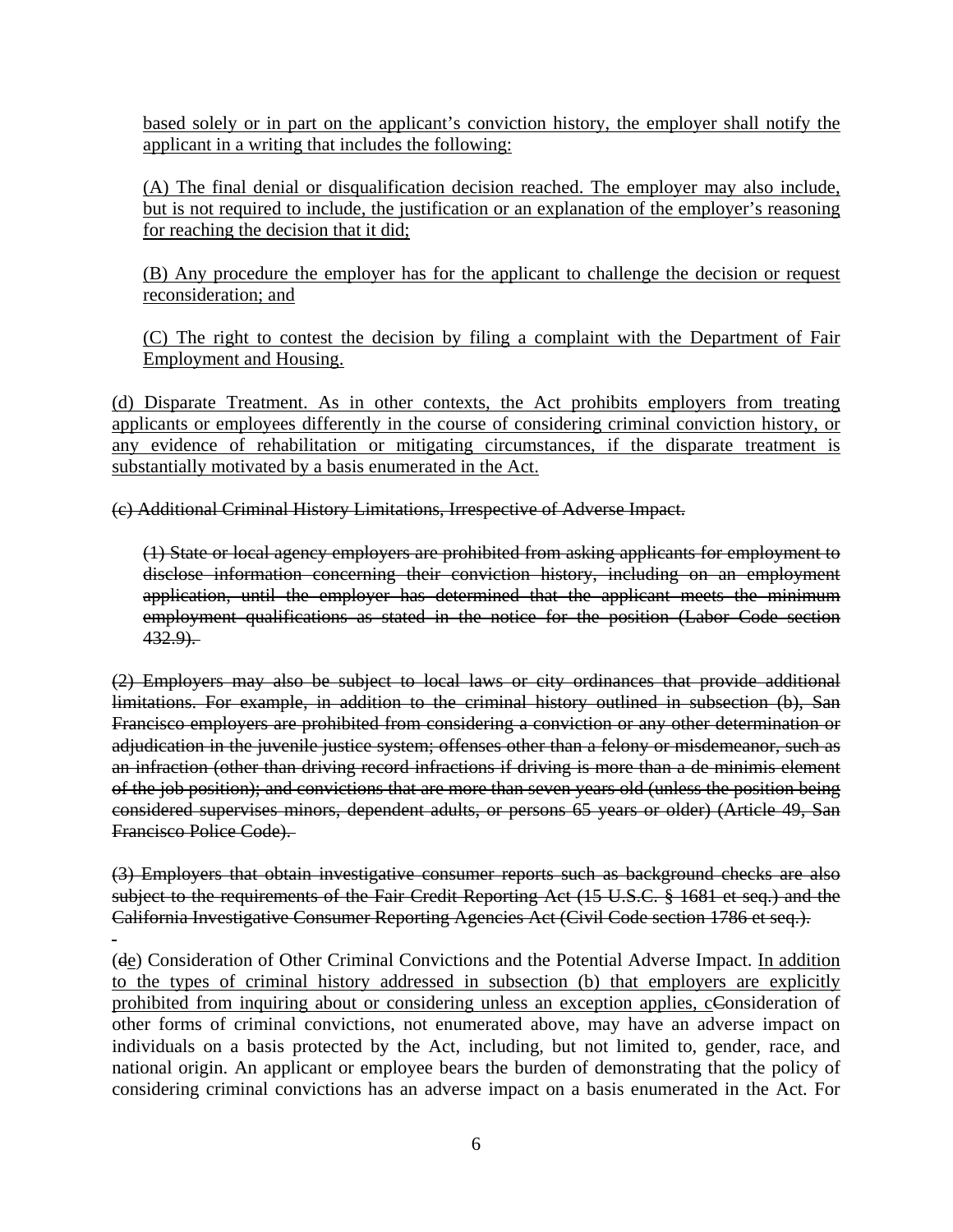purposes of such a determination, adverse impact is defined at Sections 11017 and 11010 and the *Uniform Guidelines on Employee Selection and Procedures* (29 C.F.R. 1607 (1978)) incorporated by reference in Section 11017(a) and (e). The applicant(s) or employee(s) bears the burden of proving an adverse impact. An adverse impact may be established through the use of conviction statistics or by offering any other evidence that establishes an adverse impact. Stateor national-level statistics showing substantial disparities in the conviction records of one or more categories enumerated in the Act are presumptively sufficient to establish an adverse impact. This presumption may be rebutted by a showing that there is a reason to expect a markedly different result after accounting for any particularized circumstances such as the geographic area encompassed by the applicant or employee pool, the particular types of convictions being considered, or the particular job at issue.

(fe) Establishing "Job-Related and Consistent with Business Necessity."

(1) If the policy or practice of considering criminal convictions creates an adverse impact on applicants or employees on a basis enumerated in the Act, the burden shifts to the employer to establish that the policy is nonetheless justifiable because it is job-related and consistent with business necessity. The criminal conviction consideration policy or practice needs to bear a demonstrable relationship to successful performance on the job and in the workplace and measure the person's fitness for the specific position(s), not merely to evaluate the person in the abstract. In order to establish job-relatedness and business necessity, any employer must demonstrate that the policy or practice is appropriately tailored, taking into account at least the following factors:

(A) The nature and gravity of the offense or conduct;

(B) The time that has passed since the offense or conduct and/or completion of the sentence; and

(C) The nature of the job held or sought.

(2) Demonstrating that a policy or practice of considering conviction history in employment decisions is appropriately tailored to the job for which it is used as an evaluation factor requires that an employer demonstrate the applicant's conviction history has a direct and adverse relationship with the specific duties of the job that justify denying the applicant the positioneither:.

(A) Demonstrate that any "bright-line" conviction disqualification or consideration (that is, one that does not consider individualized circumstances) can properly distinguish between applicants or employees that do and do not pose an unacceptable level of risk and that the convictions being used to disqualify, or otherwise adversely impact the status of the employee or applicant, have a direct and specific negative bearing on the person's ability to perform the duties or responsibilities necessarily related to the employment position. Brightline conviction disqualification or consideration policies or practices that include convictionrelated information that is seven or more years old are subject to a rebuttable presumption that they are not sufficiently tailored to meet the job-related and consistent with business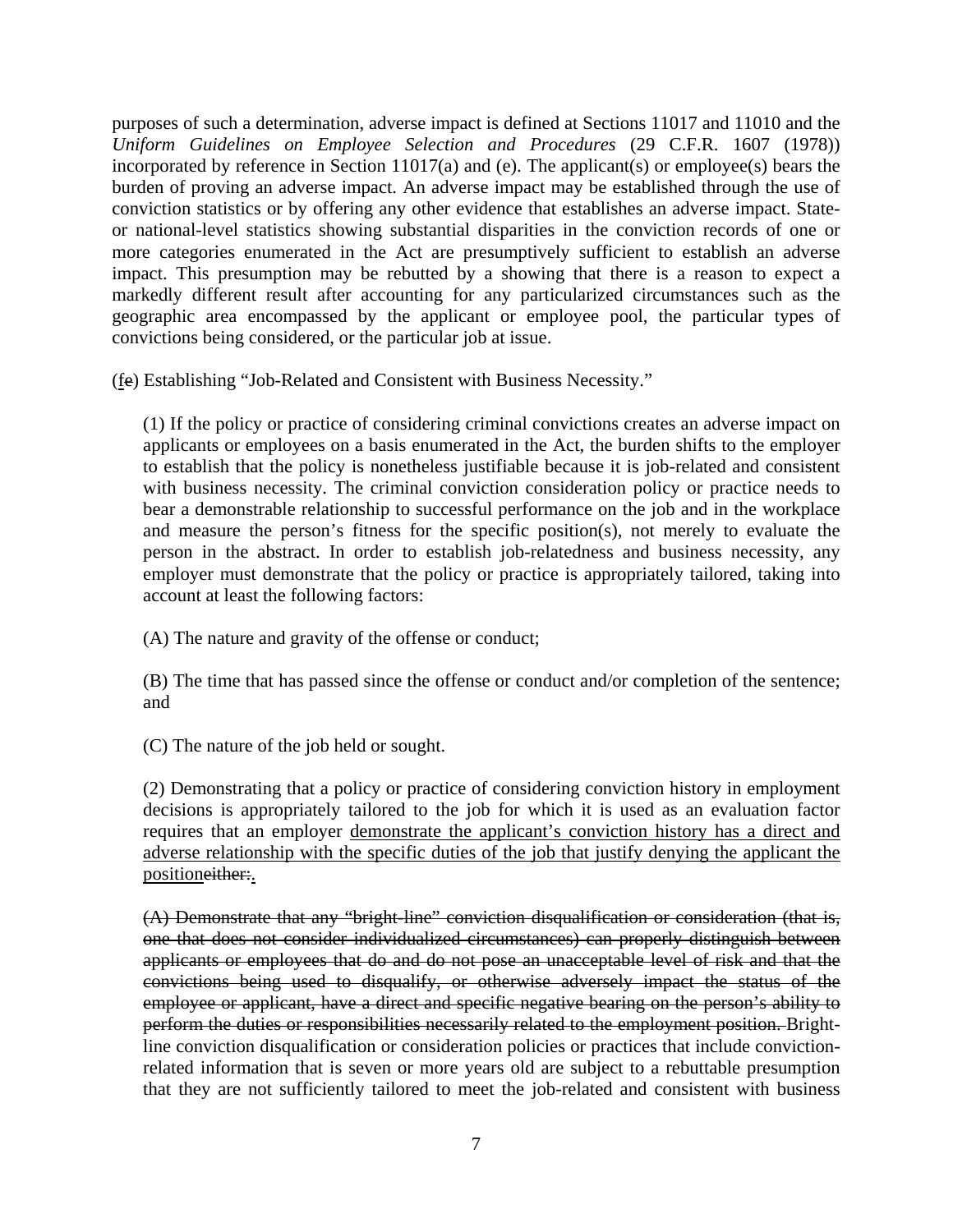necessity affirmative defense (except if justified by subsection (gf) below). **An individualized assessment must involve notice to the adversely impacted employee (before any adverse action is taken) that they have been screened out because of a criminal conviction; a reasonable opportunity for the individuals to demonstrate that the exclusion should not be applied due to their particular circumstances; and consideration by the employer as to whether the additional information provided by the individuals or otherwise obtained by the employer warrants an exception to the exclusion and shows that the policy as applied to the employee is not job related and consistent with business necessity.**; or

(3) (B) Conduct an individualized assessment of the circumstances and qualifications of the applicants or employees excluded by the conviction screen. An individualized assessment must involve notice to the adversely impacted employees or applicants (before any adverse action is taken) that they have been screened out because of a criminal conviction; a reasonable opportunity for the individuals to demonstrate that the exclusion should not be applied due to their particular circumstances; and consideration by the employer as to whether the additional information provided by the individuals or otherwise obtained by the employer warrants an exception to the exclusion and shows that the policy as applied to the employees or applicants is not job-related and consistent with business necessity.

(3) Regardless of whether an employer utilizes a bright line policy or conducts individualized assessments, bBefore an employer may take an adverse action such as declining to hire, discharging, laying off, or declining to promote an adversely impacted individual based on conviction history obtained by a source other than the applicant or employee (e.g. through a credit report or internally generated research), the employer must give the impacted individual notice of the disqualifying conviction and a reasonable opportunity to present evidence that the information is factually inaccurate. If the applicant or employee establishes that the record is factually inaccurate, then that record cannot be considered in the employment decision.

(gf) Compliance with Federal or State Laws, Regulations, or Licensing Requirements Permitting or Requiring Consideration of Criminal History. In some instances, employers are subject to federal or state laws or regulations that prohibit individuals with certain criminal records from holding particular positions or occupations or mandate a screening process employers are required or permitted to utilize before employing individuals in such positions or occupations (e.g., 21 U.S.C. § 830(e)(1)(G); Labor Code section 432.7). Examples include, but are not limited to, government agencies employing individuals as peace officers, employers employing individuals at health facilities where they will have regular access to patients, and employers employing individuals at health facilities or pharmacies where they will have access to medication or controlled substances. Some federal and state laws and regulations make criminal history a determining factor in eligibility for occupational licenses (e.g., 49 U.S.C. § 31310). Compliance with federal or state laws or regulations that mandate particular criminal history screening processes, or requiring that an employee or applicant possess or obtain any required occupational licenses constitute rebuttable defenses to an adverse impact claim under the Act.

(hg) Less Discriminatory Alternatives. If an employer demonstrates that its policy or practice of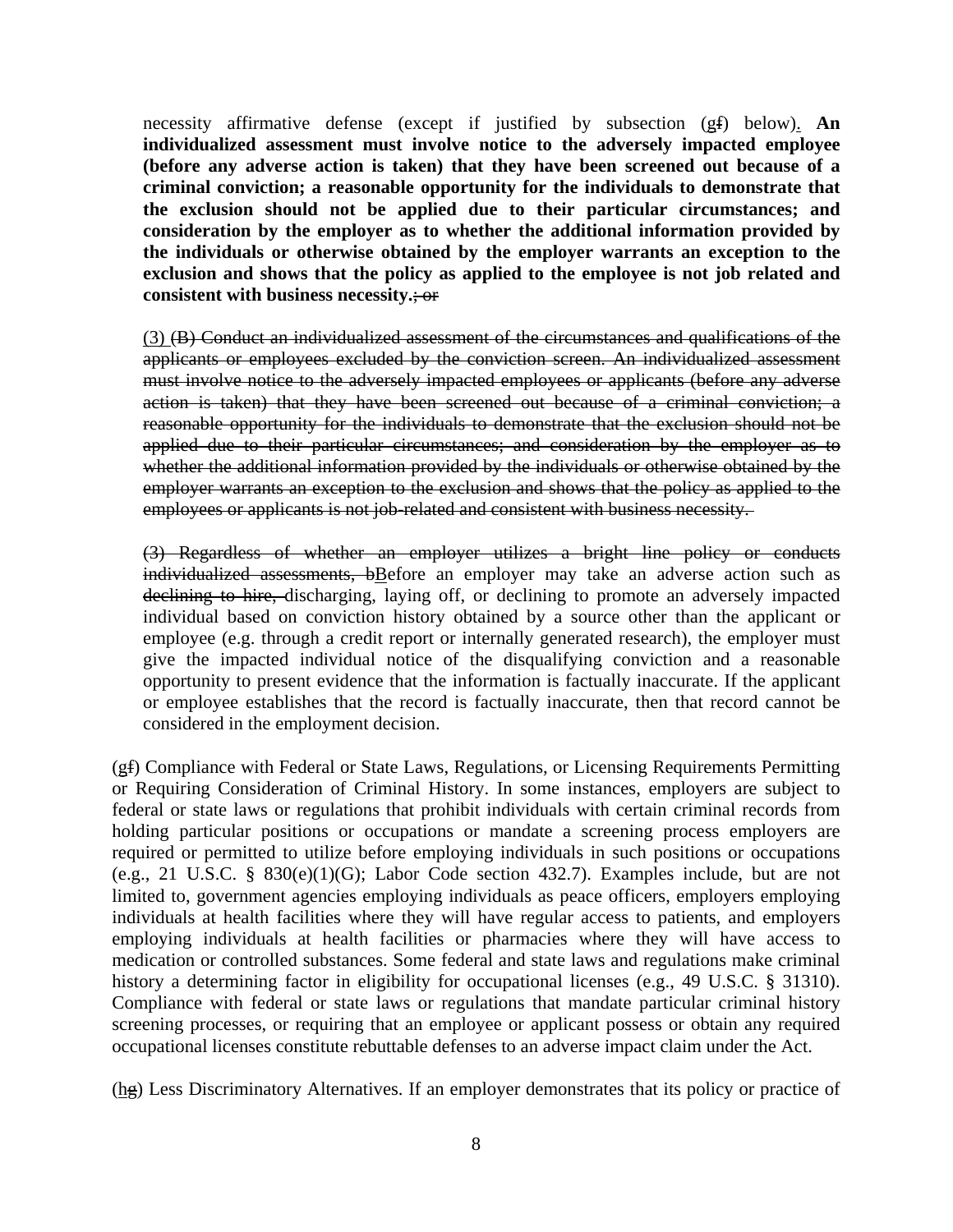considering conviction history is job-related and consistent with business necessity, adversely impacted employees or applicants may still prevail under the Act if they can demonstrate that there is a less discriminatory policy or practice that serves the employer's goals as effectively as the challenged policy or practice, such as a more narrowly targeted list of convictions or another form of inquiry that evaluates job qualification or risk as accurately without significantly increasing the cost or burden on the employer.

(h) Disparate Treatment. As in other contexts, the Act prohibits employers from treating applicants or employees differently in the course of considering criminal conviction history if the disparate treatment is substantially motivated by a basis enumerated in the Act.

Note: Authority cited: Section 12935(a), Government Code. Reference: Sections 12920, 12921, and 12940, and 12952, Government Code.

#### **Article 11. California Family Rights Act and New Parent Leave Act**

#### § 11087. Definitions.

The following definitions apply only to this article. The definitions in the federal regulations that became effective March 8, 2013 interpreting the Family and Medical Leave Act of 1993 (FMLA) (29 U.S.C. § 2601 et seq.) shall also apply to this article, to the extent that they are not inconsistent with the following definitions:

(a) "Certification" means a written communication from the health care provider of the child, parent, spouse, or employee with a serious health condition to the employer of the employee requesting a family care leave to care for the employee's child, parent or spouse, or a medical leave for the employee's own serious health condition.

(1) For family care leave for the employee's child, parent, or spouse, this certification need not identify the serious health condition involved, but shall contain the information identified in Government Code section 12945.2.

(A) the date, if known, on which the serious health condition commenced,

(B) the probable duration of the condition,

(C) an estimate of the amount of time which the health care provider believes the employee needs to care for the child, parent or spouse, and

(D) a statement that the serious health condition warrants the participation of the employee to provide care during a period of treatment or supervision of the child, parent or spouse.

1. "Warrants the participation of the employee," within the meaning of Government Code section 12945.2, includes, but is not limited to, providing psychological comfort and arranging third party care for the child, parent or spouse, as well as directly providing, or participating in, the medical care.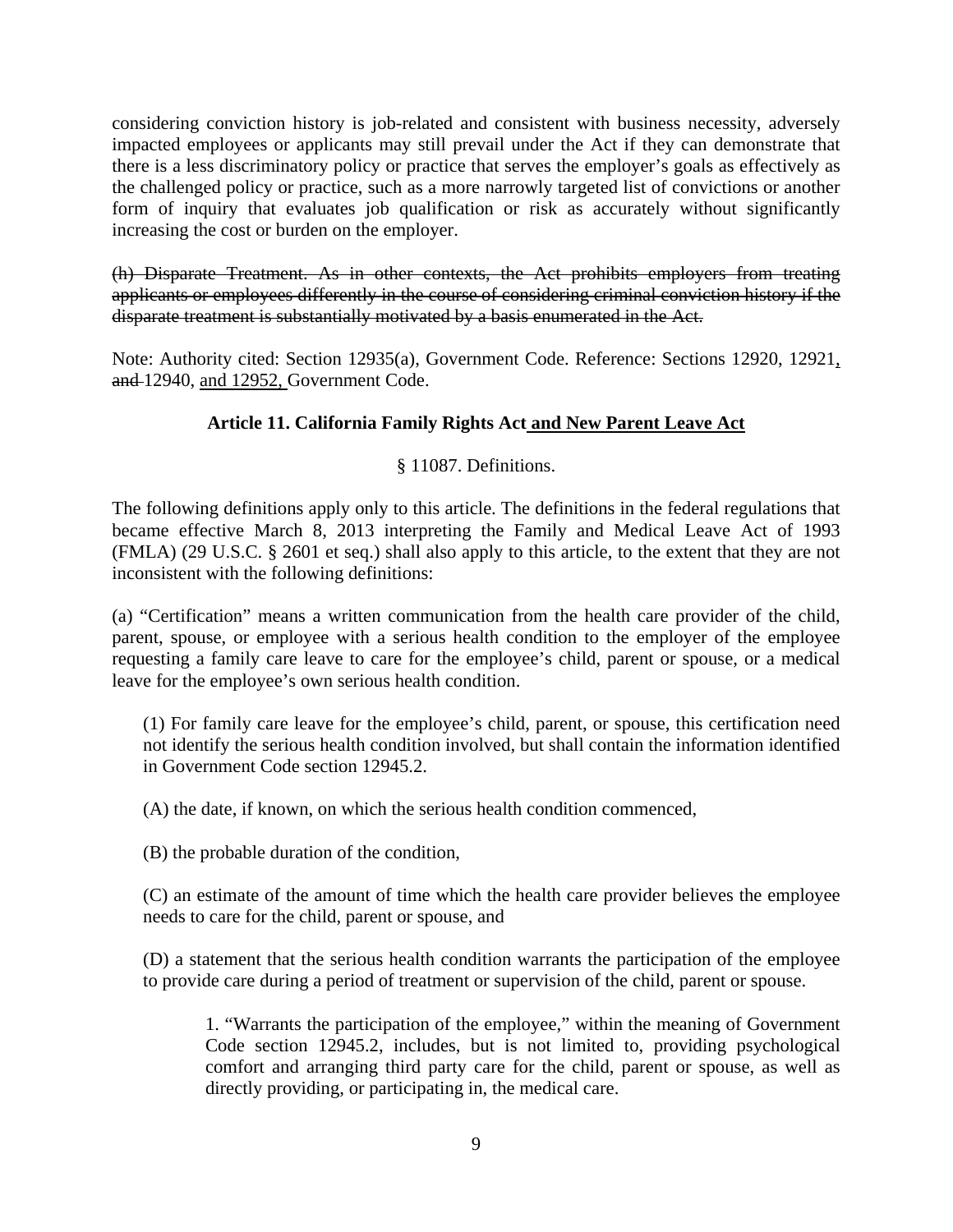(2) For medical leave for the employee's own serious health condition, this certification need not, but may, at the employee's option, identify the serious health condition involved. Any certification shall contain the information identified in Government Code section 12945.2, as is demonstrated in section 11097 of these regulations. For purposes of the certification "unable to perform the function of the employee's his or her position" means that an employee is unable to perform any one or more of the essential functions of the employee's his or her position. The certification shall contain:

(A) The date, if known, on which the serious health condition commenced,

(B) The probable duration of the condition, and

(C) A statement that, due to the serious health condition, the employee is unable to work at all or is unable to perform any one or more of the essential functions of his or herthe employee's position.

(b) "CFRA" means the Moore-Brown-Roberti California Family Rights Act of 1993. (California Family Rights Act, Gov. Code, §§ 12945.1-12945.2.) "CFRA leave" means family care or medical leave taken pursuant to CFRA.

(c) "Child" means a biological, adopted, or foster son or daughterchild, a stepson or stepdaughterstepchild, a legal ward, or a child of an employee who stands in loco parentis to that child, who is either under 18 years of age or an adult dependent child. An adult dependent child is an individual who is 18 years of age or older and who is incapable of self-care because of a mental or physical disability within the meaning of Government Code section 12926(j) and (l).

(1) "In loco parentis" means in the place of a parent; instead of a parent; charged with a parent's rights, duties, and responsibilities. It does not require a biological or legal relationship.

(d) "Covered employer" means any person or individual, including successors in interest of a covered employer, engaged in any business or enterprise in California who directly employs *50 or more persons, or* 20 or more persons for purposes of the NPLA, **or 50 or more persons for purposes of the CFRA,** within any state of the United States, the District of Columbia or any territory or possession of the United States to perform services for a wage or salary. It also includes the state of California, counties, and any other political or civil subdivision of the state and cities, regardless of the number of employees. There is no requirement that the 20 **employees (for purposes of the NPLA)** or 50 employees **(for purposes of the CFRA)** work at the same location or work full-time. "Employer" as used in these regulations means "covered employer."

(1) "Directly employs" means that the employer maintains an aggregate of at least 20 or 50 part or full-time employees on its payroll(s) for each working day during each of 20 or more calendar workweeks in the current or preceding calendar year. The workweeks do not have to be consecutive. The phrase "current or preceding calendar year" refers to the calendar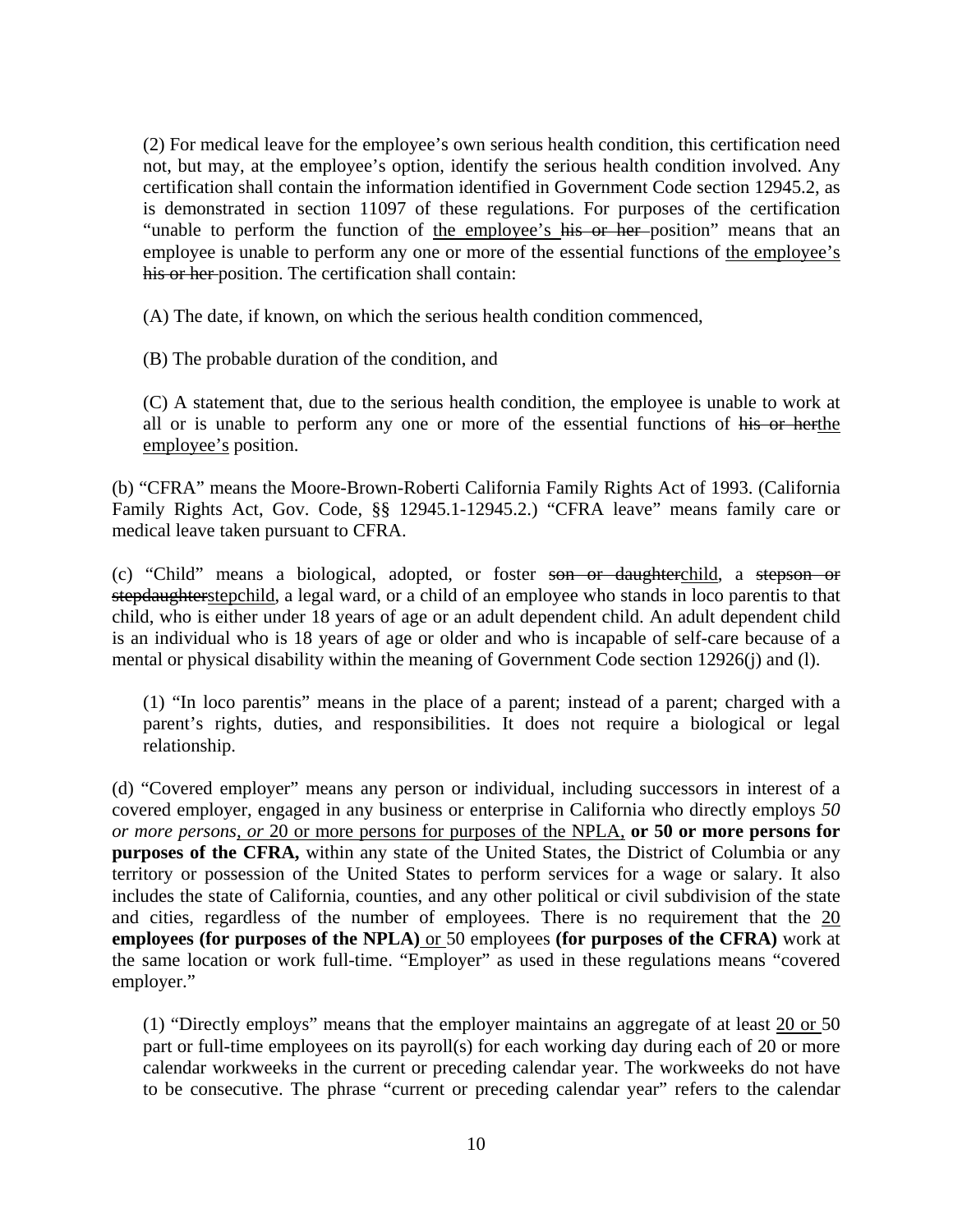year in which the employee requests the leave or the calendar year preceding this request. Employees on paid or unpaid leave, including CFRA leave, leave of absence, disciplinary suspension, or other leave, are counted.

(2) "Perform services for a wage or salary" excludes independent contractors as defined in the Labor Code, but includes persons who are compensated in whole or in part by commission.

(3) Where two or more businesses exercise some control over the work or working conditions of the employee, the businesses may be joint employers under CFRA. Joint employers may be separate and distinct entities with separate owners, managers, and facilities. A determination of whether or not a joint employment relationship exists is not determined by the application of any single criterion, but rather the entire relationship is to be viewed in its totality based on the economic realities of the situation. Where the employee performs work which simultaneously benefits two or more employers, or works for two or more employers at different times during the workweek, a joint employment relationship generally will be considered to exist in situations such as:

(A) Where there is an arrangement between employers to share an employee's services or to interchange employees;

(B) Where one employer acts directly or indirectly in the interest of the other employer in relation to the employee; or

(C) Where the employers are not completely disassociated with respect to the employee's employment and may be deemed to share control of the employee, directly or indirectly, because one employer controls, is controlled by, or is under common control with the other employer.

(e) "Eligible employee" means a full- or part-time employee working in California who has been employed for a total of at least 12 months (52 weeks) with the employer at any time prior to the commencement of a CFRA leave, and who has actually worked (within the meaning of the California Labor Code and Industrial Welfare Commission Wage Orders) for the employer at least 1,250 hours during the 12-month period immediately prior to the date the CFRA leave is to commence.

(1) Once the employee meets these two eligibility criteria and takes a leave for a qualifying event, the employee does not have to requalify, in terms of the numbers of hours worked, in order to take additional leave for the same qualifying event during the employee's 12-month leave period.

(2) Employment periods prior to a break in service of seven years or more need not be counted in determining whether the employee has been employed by the employer for at least 12 months, except for a break in service caused by a military service obligation or written agreement to the contrary. Nothing in this section prevents an employer from considering employment prior to a continuous break in service of more than seven years so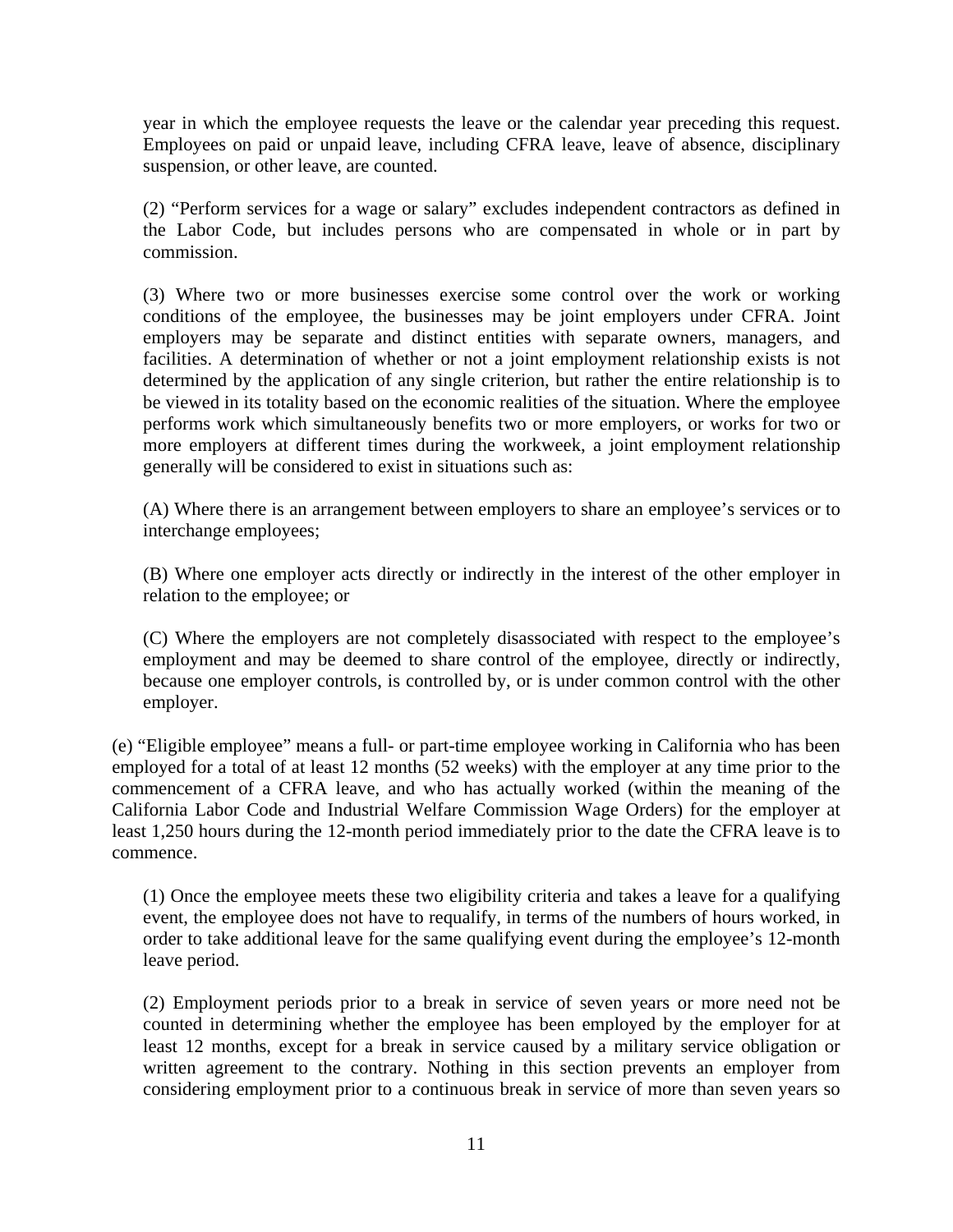long as the employer does so uniformly, with respect to all employees with similar breaks in service.

(3) For an employee who takes a pregnancy disability leave, and who then wants to take CFRA leave for reason of the birth of her-the employee's child immediately after her-the employee's pregnancy disability leave, the 12-month period during which she the employee must have worked 1,250 hours is that period immediately preceding her the employee's first day of pregnancy disability leave, not the first day of the subsequent CFRA leave for reason of the birth of her the employee's child.

(4) In order to be eligible, the employee must also work for an employer who maintains on the payroll, as of the date the employee gives notice of the need for leave, at least 50 part- or full-time employees, or for purposes of the NPLA, 20 part- or full-time employees, within 75 miles, measured in surface miles, using surface transportation, of the worksite where the employee requesting the leave is employed. A worksite can refer to either a single location or a group of contiguous locations.

(A) For employees with no fixed worksite, the worksite is the site to which they are assigned as their home base, from which their work is assigned, or to which they report. For example, for the purpose of counting 20 **(NPLA)** or 50 **(CFRA)** employees, if a salesperson works from home in California, but reports to and receives assignments from her the salesperson's corporate headquarters in New York, the New York headquarters, not her-the salesperson's home, would constitute the worksite from which there must be 20 or 50 employees within a 75-mile radius in order for the salesperson to be eligible under the CFRA.

(B) When an employee is jointly employed by two or more employers, the employee's worksite is the primary employer's office from which the employee is assigned or reports, unless the employee has physically worked for at least one year at a facility of a secondary employer, in which case the employee's worksite is that of the secondary employer. The employee is also counted by the secondary employer to determine CFRA eligibility for the secondary employer's employees.

(C) Once the employee meets this eligibility criterion and gives notice of the need for a leave, the employer may not deny the leave, cut short the leave, or deny any subsequent leave taken for the same qualifying event during the employee's 12-month leave period, even if the number of employees within the relevant 75-mile radius falls below 20 or 50. In such cases, however, the employee would not be eligible for any subsequent leave requested for a different qualifying event.

(5) If an employee is not eligible for CFRA leave at the start of a leave because the employee has not met the 12-month length of service requirement, the employee may nonetheless meet this requirement while on leave, because leave to which he/she is otherwise entitled counts toward length of service (although not for the 1,250 hour requirement). The employer should designate the portion of the leave in which the employee has met the 12-month requirement as CFRA leave. For example, if an employee is maintained on the payroll for any part of a week, including any periods of paid or unpaid leave (sick, vacation) during which other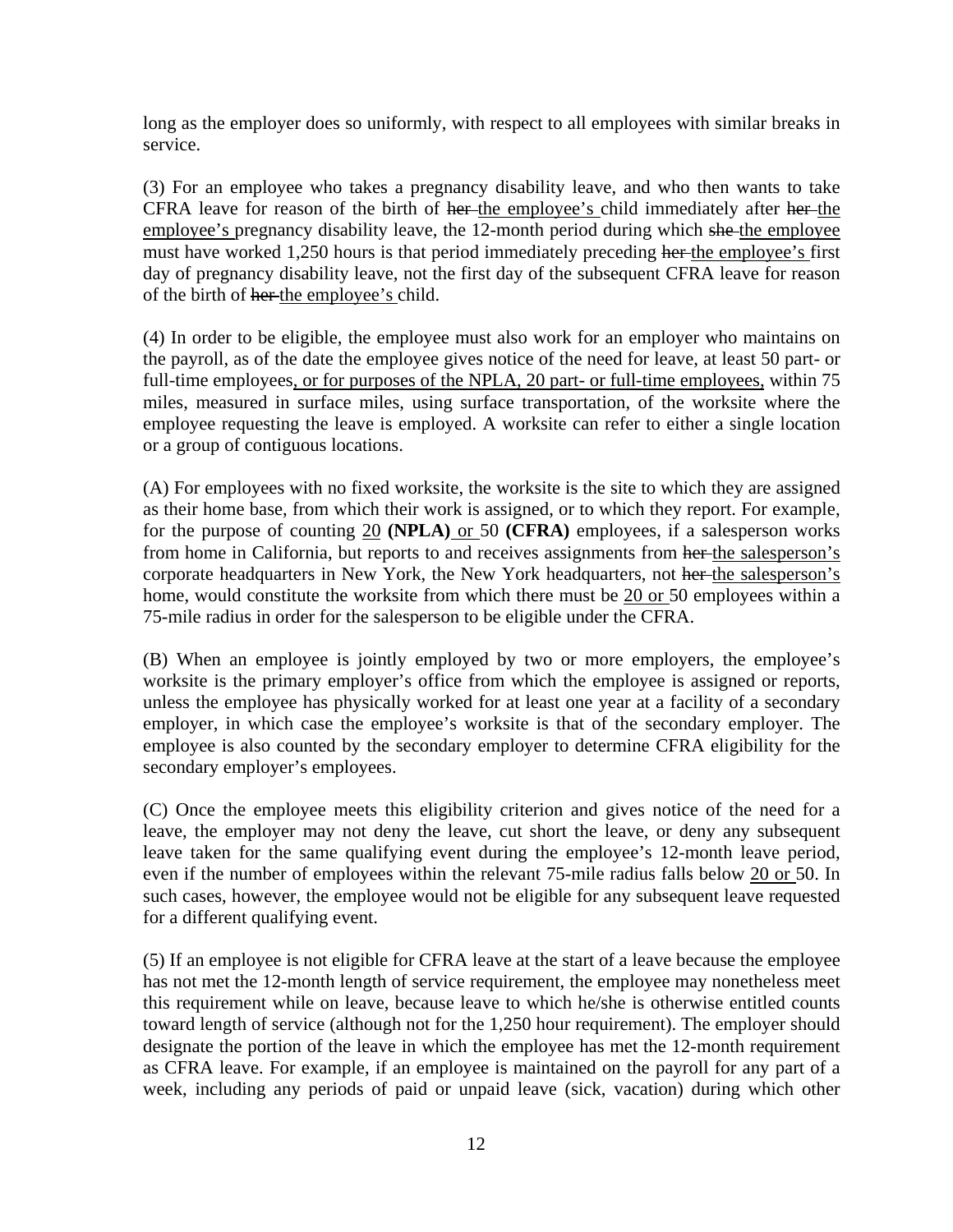benefits or compensation are provided by the employer (e.g. workers' compensation, group health plan benefits, etc.), the week counts as a week of employment.

(f) "Employment in the same position" means employment in, or reinstatement to, the original position the employee held prior to taking a CFRA leave.

(g) "Employment in a comparable position" means employment in a position that is virtually identical to the employee's original position in terms of pay, benefits, and working conditions, including privileges, perquisites and status. It must involve the same or substantially similar duties and responsibilities, which must entail substantially equivalent skill, effort, responsibility, and authority. It must be performed at the same or geographically proximate worksite from where the employee was previously employed. It ordinarily means the same shift or the same or an equivalent work schedule. It has the same meaning as the term "equivalent position" in FMLA and its implementing regulations.

(h) "Family care leave" means either:

(1) Leave of up to a total of 12 workweeks in a 12-month period for reason of the birth of a child of the employee or the placement of a child with an employee in connection with the adoption or foster care of the child by the employee, and a guarantee of employment, made at the time the leave is granted, in the same or a comparable position upon termination of the leave; or

(2) Leave of up to a total of 12 workweeks in a 12-month period to care for a child, parent, or spouse of the employee who has a serious health condition, and a guarantee of employment, made at the time the leave is granted, in the same or a comparable position upon termination of the leave.

(i) "FMLA" means the federal Family and Medical Leave Act of 1993, 29 U.S.C. § 2601 et seq., and its implementing regulations, 29 C.F.R. Part 825 that became effective March 8, 2013. "FMLA leave" means family care or medical leave taken pursuant to FMLA.

(j) "Health care provider" means either:

(1) an individual holding either a physician's and surgeon's certificate issued pursuant to Article 4 (commencing with section 2080) of Chapter 5 of Division 2 of the Business and Professions Code or an osteopathic physician's and surgeon's certificate issued pursuant to Article 4.5 (commencing with section 2099.5) of Chapter 5 of Division 2 of the Business and Professions Code, or any other individual duly licensed as a physician, surgeon, or osteopathic physician or surgeon in another state or jurisdiction, including another country, who directly treats or supervises the treatment of the serious health condition, or

(2) any other person who meets the definition of others "capable of providing health care services," as set forth in FMLA and its implementing regulations.

(k) "Key employee" means an employee who is paid on a salary basis and is amongst the highest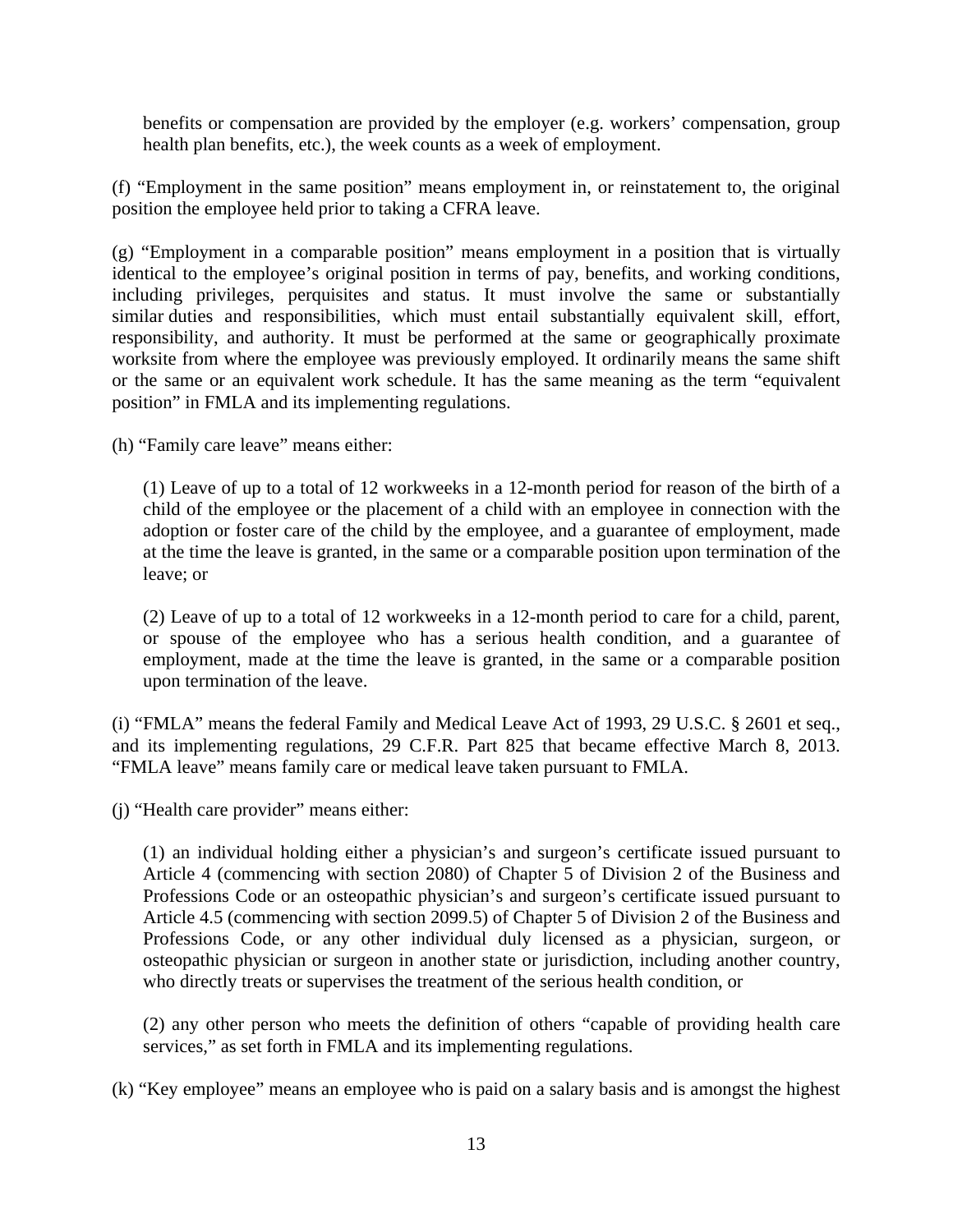paid 10 percent of the employer's employees who are employed within 75 miles of the employee's worksite at the time of the leave request, as described in Government Code section 12945.2.

(*l*) "Medical leave" means leave of up to a total of 12 workweeks in a 12-month period because of an employee's own serious health condition that makes the employee unable to work at all or unable to perform any one or more of the essential functions of the position of that employee. The term "essential functions" is defined in Government Code section 12926. "Medical leave" does not include leave taken for an employee's pregnancy disability, as defined in (n) below, except as specified below in section  $11093(c)(1)$ .

(m) "Parent" means a biological, foster, or adoptive parent, a stepparent, a legal guardian, or other person who stood in loco parentis to the employee when the employee was a child. A biological or legal relationship is not necessary for a person to have stood in loco parentis to the employee as a child. Parent does not include a parent-in-law.

(n) "Pregnancy disability leave" means a leave taken for disability on account of pregnancy, childbirth, or a related medical condition, pursuant to Government Code section 12945 and defined in section 11035(r) of the regulations.

(o) "NPLA" means the New Parent Leave Act. (Gov. Code, § 12945.6) "NPLA leave" means leave taken pursuant to the NPLA. Unless specifically stated otherwise, the references to the CFRA and CFRA leave in these regulations that are applicable to leave for the birth, adoption or foster care placement of an employee's child also apply to the NPLA and NPLA leave. Unless specifically stated otherwise, the references to CFRA and CFRA leave that are generally applicable, regardless of the type of CFRA leave, also apply to the NPLA and NPLA leave (e.g. retaliation provisions, notice of need for leave provisions, insurance continuation provisions, etc.).

(op) "Reason of the birth of a child," within the meaning of Government Code section 12945.2 and these regulations includes, but is not limited to, bonding with a child after birth.

(pq) "Reinstatement" means the return of an employee to the position that the employee held prior to CFRA leave, or a comparable position, and is synonymous with "restoration" within the meaning of FMLA and its implementing regulations.

(qr) "Serious health condition" means an illness, injury (including, but not limited to, on-the-job injuries), impairment, or physical or mental condition of the employee or a child, parent, or spouse of the employee that involves either inpatient care or continuing treatment, including, but not limited to, treatment for substance abuse.

(1) "Inpatient care" means a stay in a hospital, hospice, or residential health care facility, any subsequent treatment in connection with such inpatient care, or any period of incapacity. A person is considered an "inpatient" when a heath care facility formally admits him or herthe person to the facility with the expectation that he or shethe person will remain at least overnight and occupy a bed, even if it later develops that such person can be discharged or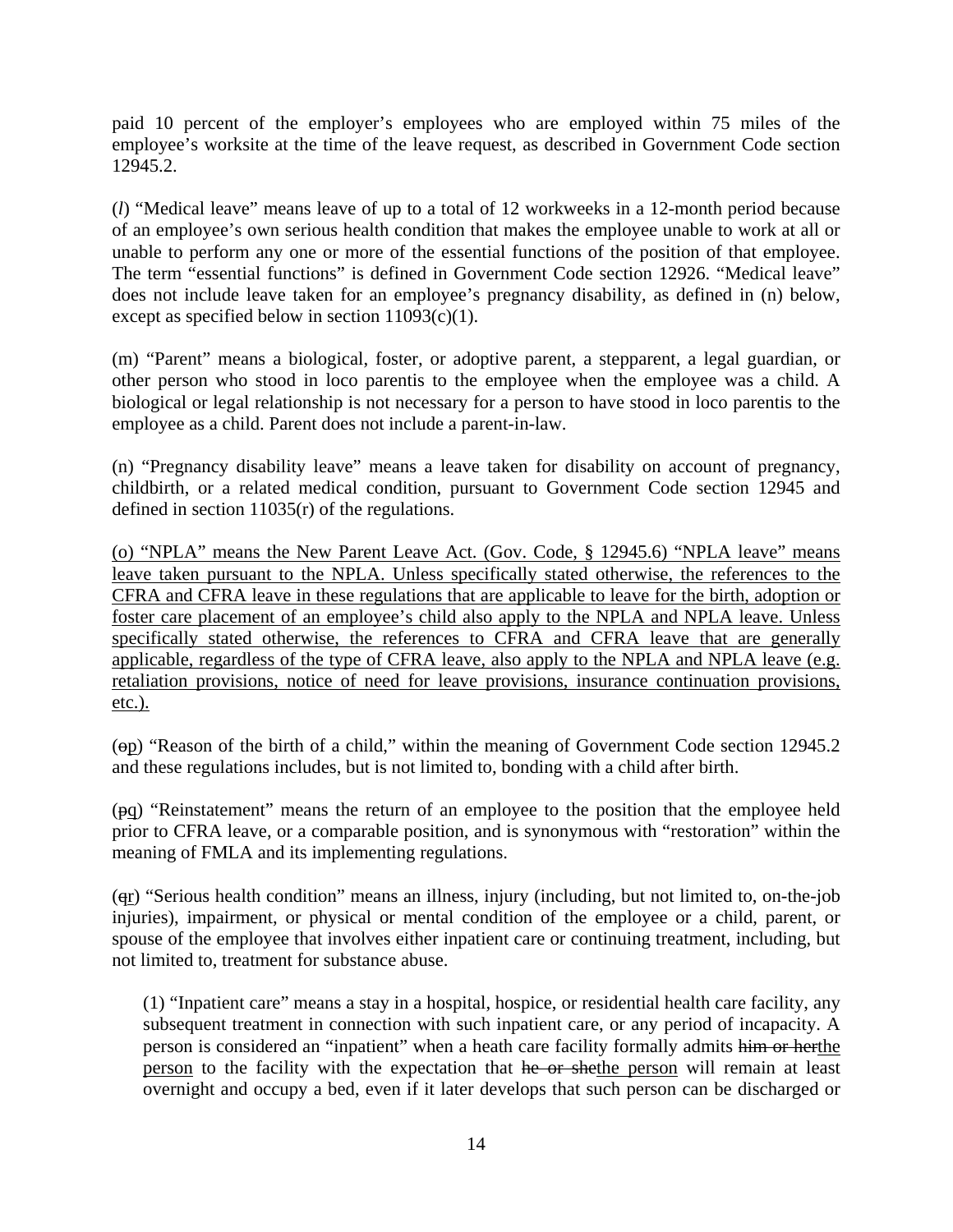transferred to another facility and does not actually remain overnight.

(2) "Incapacity" means the inability to work, attend school, or perform other regular daily activities due to a serious health condition, its treatment, or the recovery that it requires.

(3) "Continuing treatment" means ongoing medical treatment or supervision by a health care provider, as detailed in section 11097 of these regulations.

(rs) "Spouse" means a partner in marriage as defined in Family Code section 300 or a registered domestic partner, within the meaning of Family Code sections 297 through 297.5. As used in this article and the Family Code, "spouse" includes same-sex partners in marriage.

(st) "Twelve workweeks" means the equivalent of 12 of the employee's normally scheduled workweeks. (See also section 11090(c).)

Note: Authority cited: Section 12935(a), Government Code. Reference: Sections 12945.2 and 12945.6, Government Code; *J.E. Robinson v. FEHC* (1992) 2 Cal.4th 226 [5 Cal.Rptr.2d 782]; Family and Medical Leave Act of 1993, 29 U.S.C. § 2601 et seq.; and 29 C.F.R. § 825.

§ 11088. Right to CFRA Leave: Denial of Leave; Reasonable Request; Permissible Limitation.

(a) It is an unlawful employment practice for a covered employer to refuse to grant, upon reasonable request, a CFRA leave to an eligible employee, unless such refusal is justified by the permissible limitation specified below in subdivision (c).

(b) Denial of leave.

(1) Burden of proof.

Denial of a request for CFRA leave is established if the Department or the employee shows, by a preponderance of the evidence, that the employer was a covered employer, the employee making the request was an eligible employee, the request was for a CFRA-qualifying purpose, the request was reasonable, and the employer denied the request for CFRA leave.

(2) Reasonable request.

A request to take a CFRA leave is reasonable if it complies with any applicable notice requirements, as specified in section 11091, and if it is accompanied, where required, by a certification, as that term is defined in section 11087(a).

(c) Limitation on Entitlement.

If both parents are eligible for CFRA leave but are employed by the same employer, that employer may limit leave for the birth, adoption or foster care placement of their child to a combined total of 12 workweeks in a 12-month period between the two parents. The employer may not limit their entitlement to CFRA leave for any other qualifying purpose. For example,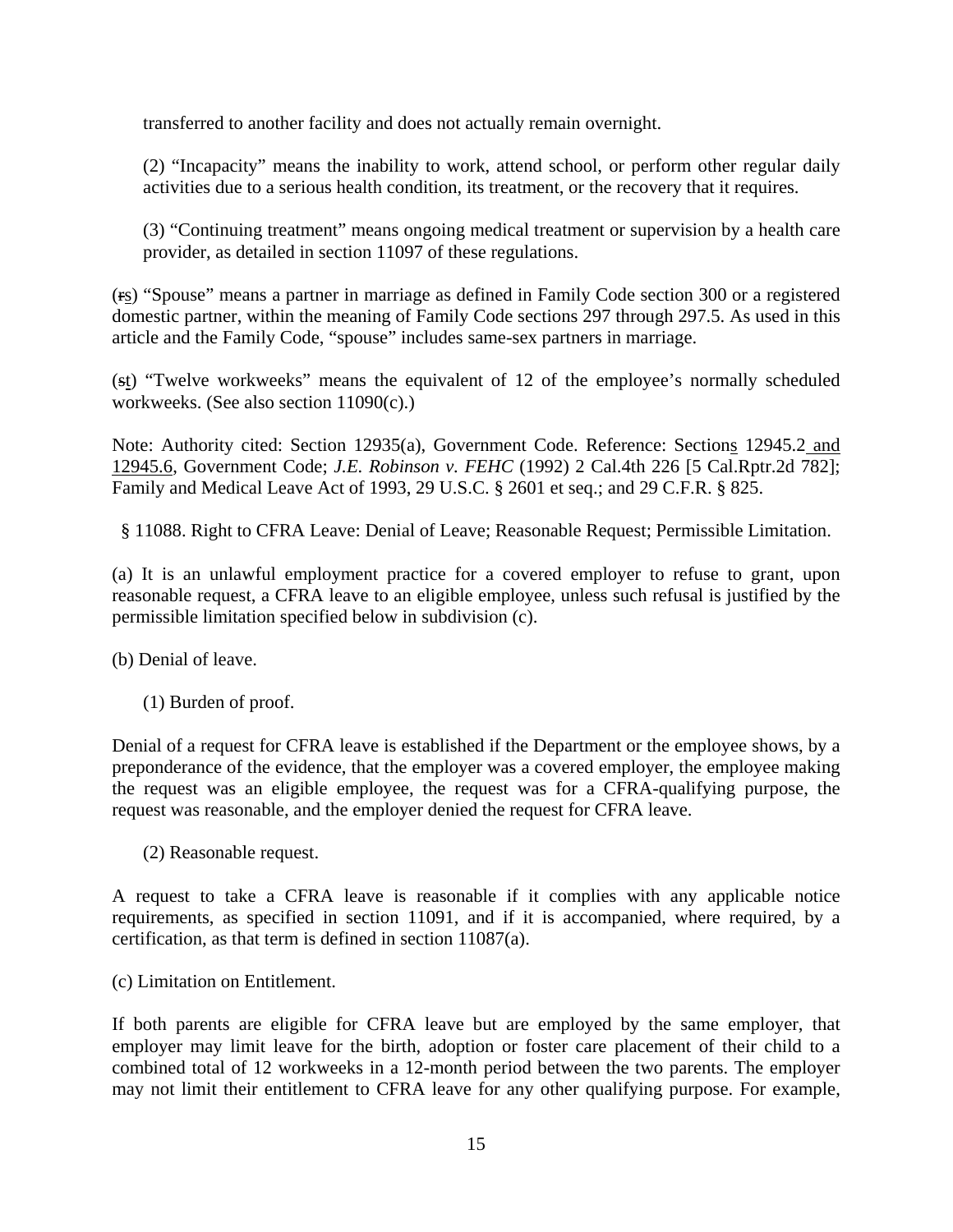parents employed by the same employer each may take 12 weeks of CFRA leave if needed to care for a child with a serious health condition. If the parents are unmarried, they may have different family care leave rights under FMLA. **If both parents are eligible for NPLA leave but are employed by the same employer, that employer may limit the leave to a combined total of 12 workweeks in a 12-month period between the two parents. The employer may, but is not required to, grant simultaneous leave to both of the employees.**

Note: Authority cited: Section 12935(a), Government Code. Reference: Sections 12945.2 and 12945.6, Government Code; Family and Medical Leave Act of 1993, 29 U.S.C. § 2601 et seq.; and 29 C.F.R. § 825.

- § 11089. Right to Reinstatement: Guarantee of Reinstatement; Rights upon Return; Refusal to Reinstate; Permissible Defenses.
- (a) Guarantee of Reinstatement.

(1) Upon granting the CFRA leave, the employer shall inform the employee of its guarantee to reinstate the employee to the same or a comparable position, subject to the defenses permitted by section 11089(d), and shall provide the guarantee in writing upon request of the employee. **For purposes of the NPLA, an employer must provide a guarantee of reinstatement to the same or a comparable position on or before the commencement of the leave.**

(2) It is an unlawful employment practice for an employer, after granting a requested CFRA leave, to refuse to reinstate the employee to the same or a comparable position at the end of the leave, unless the refusal is justified by the defenses stated in section 11089(d).

(A) An employee is entitled to reinstatement even if the employee has been replaced or the employee's his or her position has been restructured to accommodate the employee's absence.

(B) If an employee is no longer qualified for the position because of the employee's inability to attend a necessary course, renew a license, fly a minimum number of hours, or other nonqualifying reason, as a result of the leave, the employee shall be given a reasonable opportunity to fulfill those conditions upon returning to work.

(b) Rights upon Return.

The employee is entitled to the same position or to a comparable position that is equivalent (i.e., virtually identical) to the employee's former position in terms of pay, benefits, shift, schedule, geographic location, and working conditions, including privileges, perquisites, and status. The position must involve the same or substantially similar duties and responsibilities, which must entail substantially equivalent skill, effort, responsibility, and authority.

(1) Equivalent benefits include benefits resumed in the same manner and at the same levels as provided when the leave began, subject to any changes in benefit levels that may have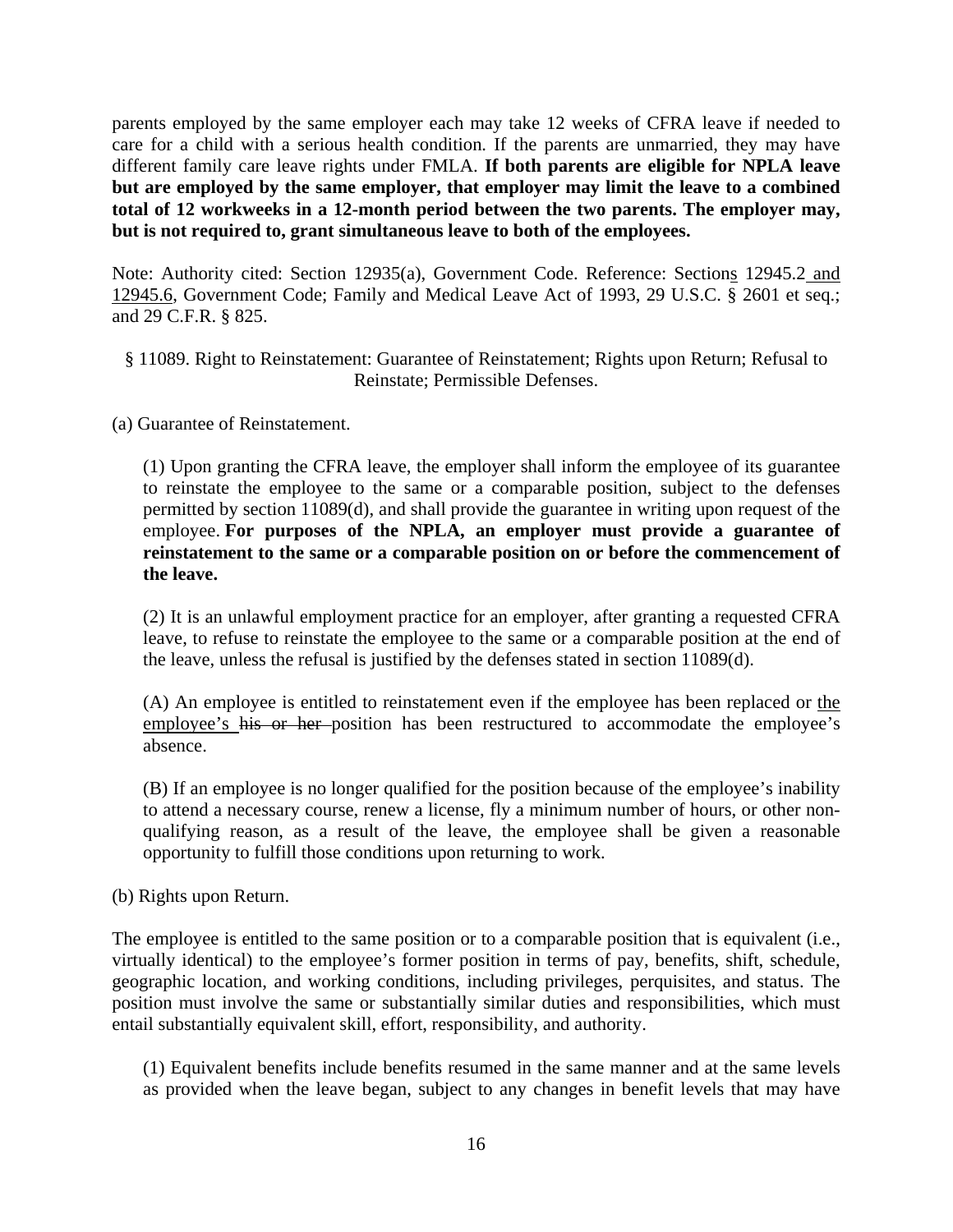taken place during the period of CFRA leave affecting the entire workforce, unless otherwise elected by the employee.

(2) CFRA does not prohibit an employer from accommodating an employee's request to be restored to a different shift, schedule, position, or geographic location that better suits the employee's personal needs on return from leave, from offering a promotion to a better position, or from complying with an employer's obligation to provide reasonable accommodation under the disability provisions of the Fair Employment and Housing Act (FEHA).

(c) Refusal to Reinstate.

(1) Definite Date of Reinstatement.

Where a definite date of reinstatement has been agreed upon at the beginning of the leave, a refusal to reinstate is established if the Department or employee proves, by a preponderance of the evidence, that the leave was granted by the employer and that the employer failed to reinstate the employee to the same or a comparable position by the date agreed upon.

(2) Change in Date of Reinstatement.

If the reinstatement date differs from the employer's and employee's original agreement, a refusal to reinstate is established if the Department or employee proves, by a preponderance of the evidence, that the employer failed to reinstate the employee to the same or a comparable position within two business days, where feasible, after the employee notifies the employer of his or herthe employee's readiness to return.

(d) Permissible Defenses.

(1) Employment Would Have Ceased or Hours Would Have Been Reduced.

An employee has no greater right to reinstatement or to other benefits and conditions of employment than if the employee had been continuously employed during the CFRA leave period. An employer has the burden of proving, by a preponderance of the evidence, that an employee would not otherwise have been employed on the requested reinstatement date in order to deny reinstatement. As per (a)(1) of this section, this burden shall not be satisfied if the employee has been replaced or his or herthe employee's position has been restructured to accommodate the employee's absence.

(A) If an employee is laid off during the course of taking CFRA leave and employment is terminated, the employer's responsibility to continue CFRA leave, maintain group health plan benefits and reinstate the employee ceases at the time the employee is laid off, provided the employer has no continuing obligations under a collective bargaining agreement or otherwise.

(B) If a shift has been eliminated or overtime has been decreased, an employee would not be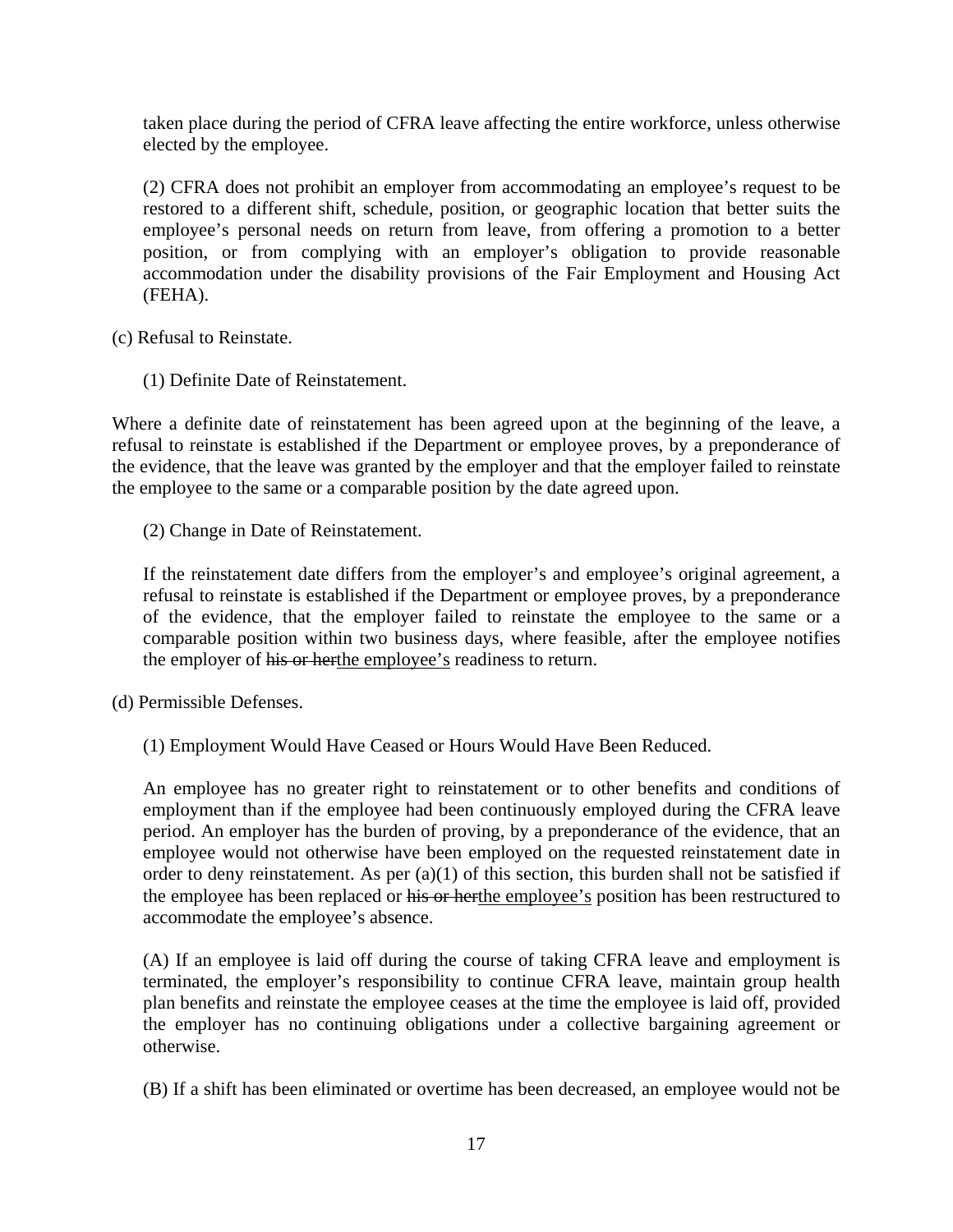entitled to return to work that shift or the original overtime hours upon reinstatement.

(2) "Key Employee."

For purposes of a CFRA leave, but not a NPLA leave, aAn employer may refuse to reinstate a "key employee," as defined in section 11087(k) of these regulations, to his or herthe employee's same position or to a comparable position only if the employer establishes, by a preponderance of the evidence, that all of the following conditions exist:

(A) The employee requesting the CFRA leave is a salaried employee. As used in Government Code section 12945.2 (r), "salaried employee" means an employee paid on a salary basis.

(B) The employee requesting the leave is among the highest paid 10 percent of the employer's employees who are employed within 75 miles of the worksite at which that employee is employed at the time of the leave request. Whether an employee is "among the highest paid 10 percent," pursuant to Government Code section 12945.2, is determined by comparing the year-to-date wages, within the meaning of the California Labor Code and Industrial Welfare Commission Wage Orders, of the employer's employees within 75 miles of the worksite where the requesting employee is employed at the time of the leave request, divided by the number of weeks worked (including weeks in which paid leave was taken).

(C) The refusal to reinstate the employee is necessary because the employee's reinstatement will cause substantial and grievous economic injury to the operations of the employer. A precise test cannot be set for the level of hardship or injury to the employer which must be sustained. If the reinstatement of a key employee threatens the economic viability of the firm, that would constitute substantial and grievous economic injury. A lesser injury which causes substantial, long-term economic injury would also be sufficient. Minor inconveniences and costs that the employer would experience in the normal course of doing business would certainly not constitute substantial and grievous economic injury.

(D) An employer who believes it may deny reinstatement to a key employee must inform the employee in writing at the time the employee gives notice of the need for CFRA leave (or when CFRA leave commences, if earlier) that the employee he or she is a key employee. At the same time, the employer must also inform the employee of the potential consequences with respect to reinstatement and maintenance of health benefits if the employer should determine that reinstatement will result in substantial and grievous economic injury to its operations. If the employer cannot give such notice immediately because of the need to determine whether the employee is a key employee, it shall give the notice as soon as practicable after the employee notifies the employer of a need for leave (or the commencement of leave, if earlier). An employer who fails to provide notice in compliance with this provision will lose its right to deny restoration even if substantial and grievous economic injury will result from reinstatement.

(E) As soon as an employer makes a good faith determination, based on the facts available, that substantial and grievous economic injury to its operations will result if it reinstates a key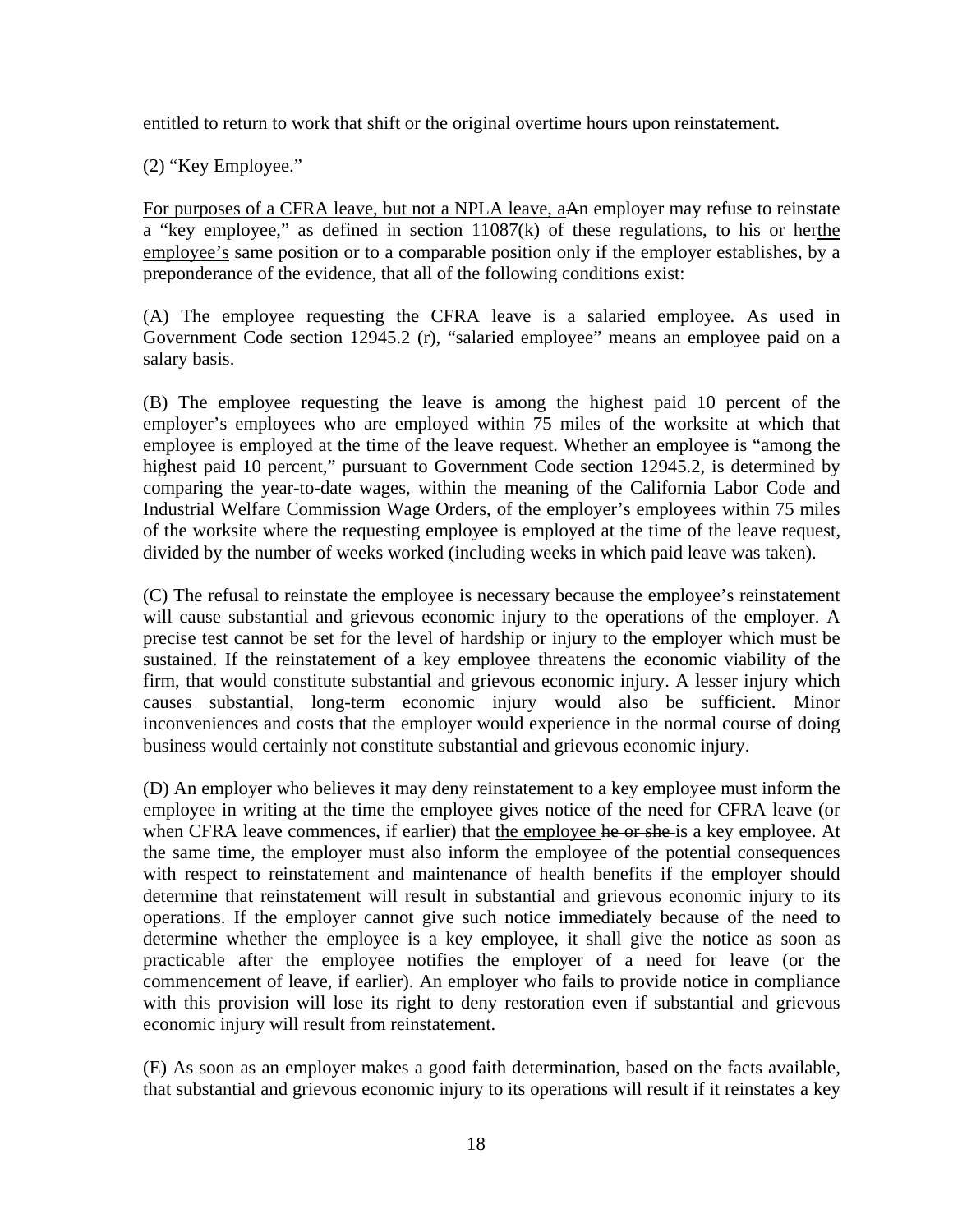employee who has given notice of the need for CFRA leave (or who is on CFRA leave), the employer shall notify the employee in writing that it cannot deny CFRA leave, but that it intends to deny reinstatement on completion of the leave. An employer should ordinarily be able to give such notice prior to the employee starting leave. The employer must serve the notice either in person or by certified mail. The notice must explain the basis for the employer's finding that substantial and grievous economic injury will result, and, if leave has commenced, must provide the employee a reasonable time in which to return to work, taking into account the circumstances, such as the duration of the leave and the urgency of the need for the employee to return.

(F) If an employee on leave does not return to work in response to the employer's notification of intent to deny reinstatement, the employee continues to be entitled to maintenance of health benefits coverage as provided by section 11092(c) and the employer may not recover its cost of health benefit premiums. A key employee's rights under CFRA continue unless and until the employee either gives notice to the employer that he or shethe employee no longer wishes to return to work, or the employer actually denies reinstatement at the conclusion of the leave.

(G) After an employer notifies an employee that substantial and grievous economic injury will result if the employer reinstates the employee, the employee still is entitled to request reinstatement at the end of the leave period even if he or shethe employee did not return to work in response to the employer's notice. The employer must then again determine whether reinstatement will result in substantial and grievous economic injury, based on the facts at that time. If the employer determines that substantial and grievous economic injury will result, the employer shall notify the employee in writing (in person or by certified mail) of the denial of reinstatement.

(H) An employer may not refuse to reinstate a "key employee" at the conclusion of the employee's NPLA leave.

(3) Fraudulently-obtained CFRA Leave.

An employee who fraudulently obtains or uses CFRA leave from an employer is not protected by CFRA's job restoration or maintenance of health benefits provisions. An employer has the burden of proving that the employee fraudulently obtained or used CFRA leave.

Note: Authority cited: Section 12935(a), Government Code. Reference: Sections 12945.2 and 12945.6, Government Code; Family and Medical Leave Act of 1993, 29 U.S.C. § 2601 et seq.; and 29 C.F.R. § 825.

§ 11090. Computation of Time Periods: Twelve Workweeks; Minimum Duration.

(a) CFRA leave does not need to be taken in one continuous period of time. It cannot exceed more than 12 workweeks total for any purpose in a 12-month period.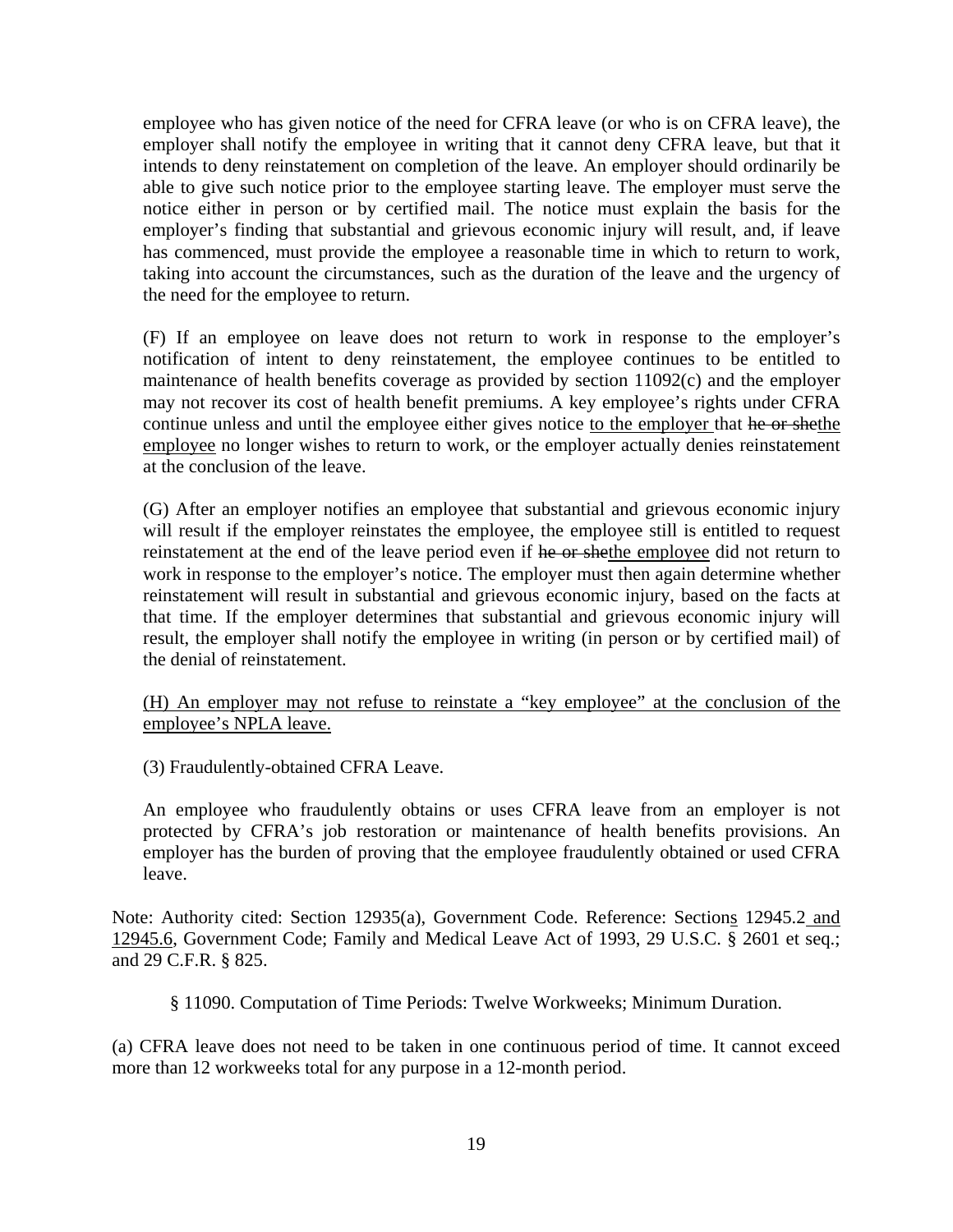(b) If the leave is common to both CFRA and FMLA, this 12-month period will run concurrently with the 12-month period under FMLA. An employer may choose any of the methods (the calendar year, any fixed 12-month "leave year," the 12-month period measured forward from the date any employee's first CFRA leave begins, or a "rolling" 12-month period measured backward from the date an employee uses any CFRA leave) allowed in the FMLA regulations that became effective March 8, 2013, 29 C.F.R. Part 825, section 825.200, subdivision (b), for determining the 12-month period in which the 12 weeks of CFRA leave entitlement occurs. The employer must, however, apply the chosen method consistently and uniformly to all employees in California and notify employees requesting CFRA leave of its chosen method. If an employer fails to select one of the above methods for measuring the 12-month period, the method that provides the most beneficial outcome for the employee will be used. An employer wishing to change to another method is required to give at least 60 days' notice to all employees, and the transition must take place in such a way that the employees retain the full benefit of 12 weeks of leave under whichever method affords the greatest benefit to the employee. Under no circumstance may a new method be implemented in order to avoid the Act's leave requirements.

(c) "Twelve workweeks" as that term is defined in section 11087(s), means the equivalent of 12 of the employee's normally scheduled workweeks. For eligible employees who work more or less than five days a week, or who work on alternative work schedules, the number of working days that constitutes 12 workweeks is calculated on a pro rata or proportional basis. If an employee's schedule varies from week to week to such an extent that an employer is unable to determine with any certainty how many hours the employee would otherwise have worked (but for the taking of CFRA leave), a weekly average of the hours scheduled over the 12 months prior to the beginning of the leave period (including any hours for which the employee took leave of any type) shall be used for calculating the employee's leave entitlement.

(1) For example, for a full-time employee who works five eight-hour days per week, 12 workweeks means 60 working and/or paid eight-hour days of leave entitlement. For an employee who works half time, 12 workweeks may mean 30 eight-hour days or 60 four-hour days, or 12 workweeks of whatever is the employee's normal half-time work schedule. For an employee who normally works six eight-hour days, 12 workweeks means 72 working and/or paid eight-hour days of leave entitlement.

(2) If an employee takes leave on an intermittent or reduced work schedule, only the amount of leave actually taken may be counted toward the 12 weeks of leave to which the employee is entitled. For example, if an employee needs physical therapy that requires an absence from work of two hours a week, only those two hours may be charged against the employee's CFRA leave entitlement. If an employee needs leave intermittently or on a reduced leave schedule for planned medical treatment, then the employee must make a reasonable effort to schedule the treatment so as not to disrupt unduly the employer's operations.

(3) If a holiday falls within a week taken as CFRA leave, the week is nevertheless counted as a week of CFRA leave. If, however, the employer's business activity has temporarily ceased for some reason and employees generally are not expected to report for work for one or more weeks, (e.g., a school closing for two weeks for the Christmas/New Year holiday or summer vacation or an employer closing the plant for retooling), the days the employer's activities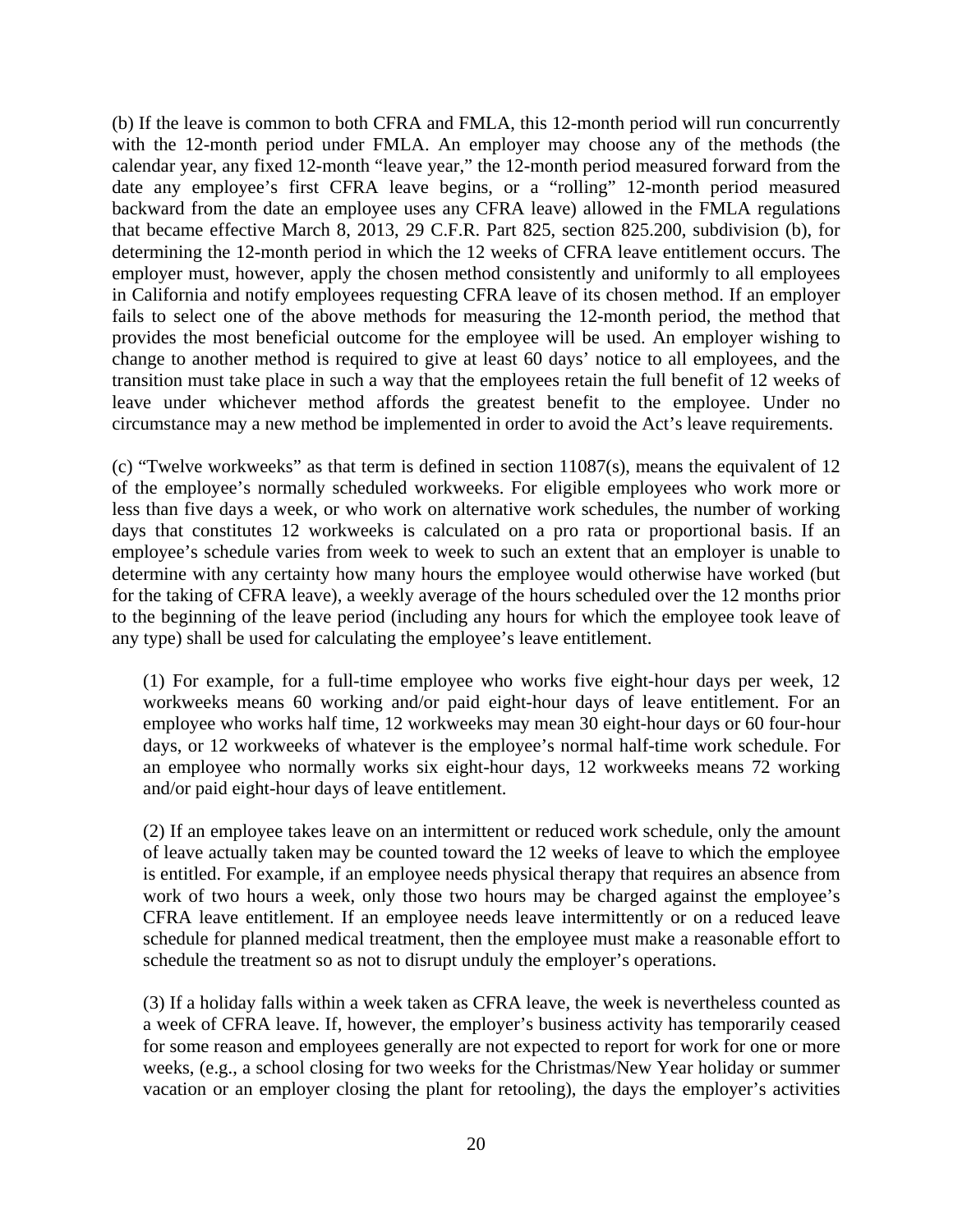have ceased do not count against the employee's CFRA entitlement. Similarly, if an employee uses CFRA leave in increments of less than one week, the fact that a holiday may occur within a week in which an employee partially takes leave does not count against the employee's CFRA entitlement unless the employee was otherwise scheduled and expected to work during the holiday.

(4) If an employee normally would be required to work overtime, but is unable to do so because of a CFRA-qualifying reason that limits the employee's ability to work overtime, the hours that the employee would have been required to work may be counted against the employee's CFRA entitlement. In such a case, the employee is using intermittent or reduced schedule leave. For example, if an employee normally would be required to work 48 hours in a particular week, but due to a serious health condition the employee works 40 hours that week, the employee would utilize eight hours of CFRA-protected leave out of the 48-hour workweek. Voluntary overtime hours that an employee does not work due to a serious health condition shall not be counted against the employee's CFRA leave entitlement.

(5) If an employer has made a permanent or long-term change in the employee's schedule (for reasons other than CFRA, and prior to the employee notice of need for CFRA leave), the hours worked under the new schedule are to be used for making this calculation.

(d) Minimum duration for CFRA leaves taken intermittently or on a reduced leave schedule for the birth, adoption, or foster care placement of a child: CFRA leave taken for reason of the birth, adoption, or foster care placement of a child of the employee does not have to be taken in one continuous period of time. Any leave(s) taken shall be concluded within one year of the birth or placement of the child with the employee in connection with the adoption or foster care of the child by the employee. The basic minimum duration of the leave shall be two weeks. However, an employer shall grant a request for a CFRA leave of less than two weeks' duration on any two occasions and may grant requests for additional occasions of leave lasting less than two weeks.

(e) Minimum duration for CFRA leaves taken intermittently or on a reduced leave schedule for the serious health condition of a parent, child, or spouse or for the serious health condition of the employee: Where CFRA leave is taken for a serious health condition of the employee's child, parent, or spouse or of the employee, leave may be taken intermittently or on a reduced work schedule when medically necessary, as determined by the health care provider of the person with the serious health condition. However, intermittent or reduced work schedule leave may be taken for absences where the employee or family member is incapacitated or unable to perform the essential functions of the position because of a chronic serious health condition, even if he or shethe employee does not receive treatment by a health care provider. An employer must limit leave increments to the shortest period of time that the employer's payroll system uses to account for absences or use of leave provided it is not greater than one hour.

(1) If an employee needs intermittent leave or leave on a reduced work schedule that is foreseeable based on planned medical treatment for the employee or a family member, or if the employer agrees to permit intermittent or reduced schedule leave for the birth of a child or for placement of a child for adoption or foster care, the employer may require the employee to transfer temporarily to an available alternative position. This alternative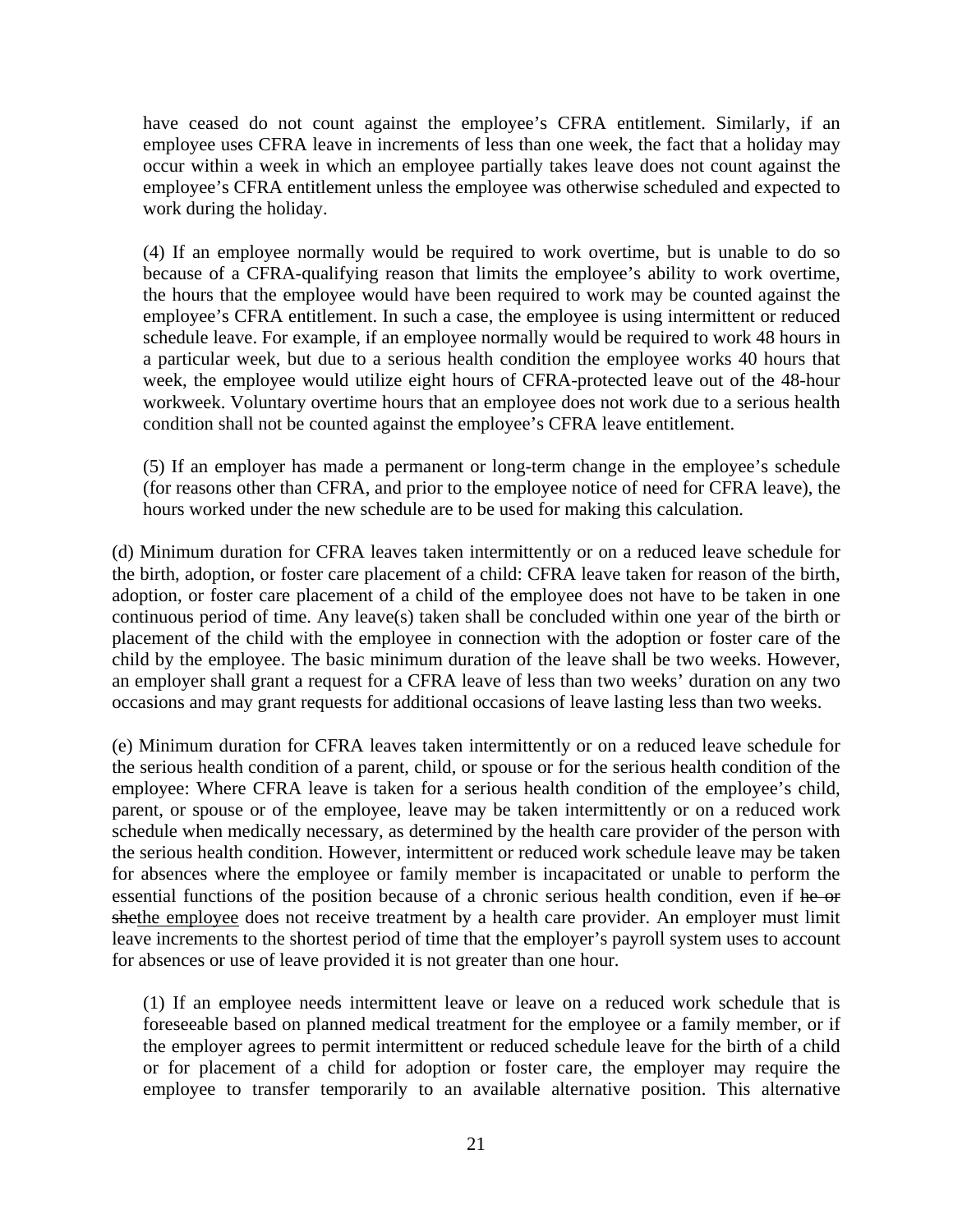position must have the equivalent rate of pay and benefits, the employee must be qualified for the position, and it must better accommodate recurring periods of leave than the employee's regular job. It need not have equivalent duties, although an employer may not transfer the employee to an alternative position to discourage the employee from taking leave or to otherwise work a hardship on the employee. Transfer to an alternative position may include altering an existing job to accommodate better the employee's need for intermittent leave or a reduced work schedule and must comply with any applicable collective bargaining agreement or employer leave policy, the FEHA, and any other applicable state or federal law.

(2) CFRA leave, including intermittent leave and/or reduced work schedules, is available to instructional employees of educational establishments and institutions under the same conditions as apply to all other eligible employees.

(3) Where it is physically impossible for an employee using intermittent leave or working a reduced leave schedule to commence or end work mid-way through a shift, such as where a flight attendant or a railroad conductor is scheduled to work aboard an airplane or train, or a laboratory employee is unable to enter or leave a sealed "clean room" during a certain period of time, the entire period that the employee is forced to be absent is designated as CFRA leave and counts against the employee's CFRA entitlement. However, an employee shall be permitted to return to work if he or shethe employee is able to perform other aspects of the work that are not physically impossible, such as administrative duties, and thereby shorten the time designated as CFRA leave.

(4) Employers may reduce exempt employees' pay for CFRA intermittent leave or a reduced work schedule, provided the reduction is not inconsistent with any applicable collective bargaining agreement or employer leave policy, the FEHA, and any other applicable state or federal law.

Note: Authority cited: Section 12935(a), Government Code. Reference: Sections 12945.2 and 12945.6, Government Code; DLSE Opinion Letter 03.12.2002; DLSE Opinion Letter 04.08.2002; Stats. 1993, ch. 827 (AB 1460), § 2; Family and Medical Leave Act of 1993, 29 U.S.C. § 2601 et seq.; and 29 C.F.R. § 825.

- § 11091. Requests for CFRA Leave: Advance Notice; Certification; Employer Response.
- (a) Advance Notice.
	- (1) Verbal Notice.

Unless an employer waives its employees' notice obligations described herein, an employee shall provide at least verbal notice sufficient to make the employer aware that the employee needs CFRA leave, and the anticipated timing and duration of the leave. The employee need not expressly assert rights under CFRA or FMLA, or even mention CFRA or FMLA, to meet the notice requirement; however, the employee must state the reason the leave is needed, such as, for example, the expected birth of a child or for medical treatment. The mere mention of "vacation,"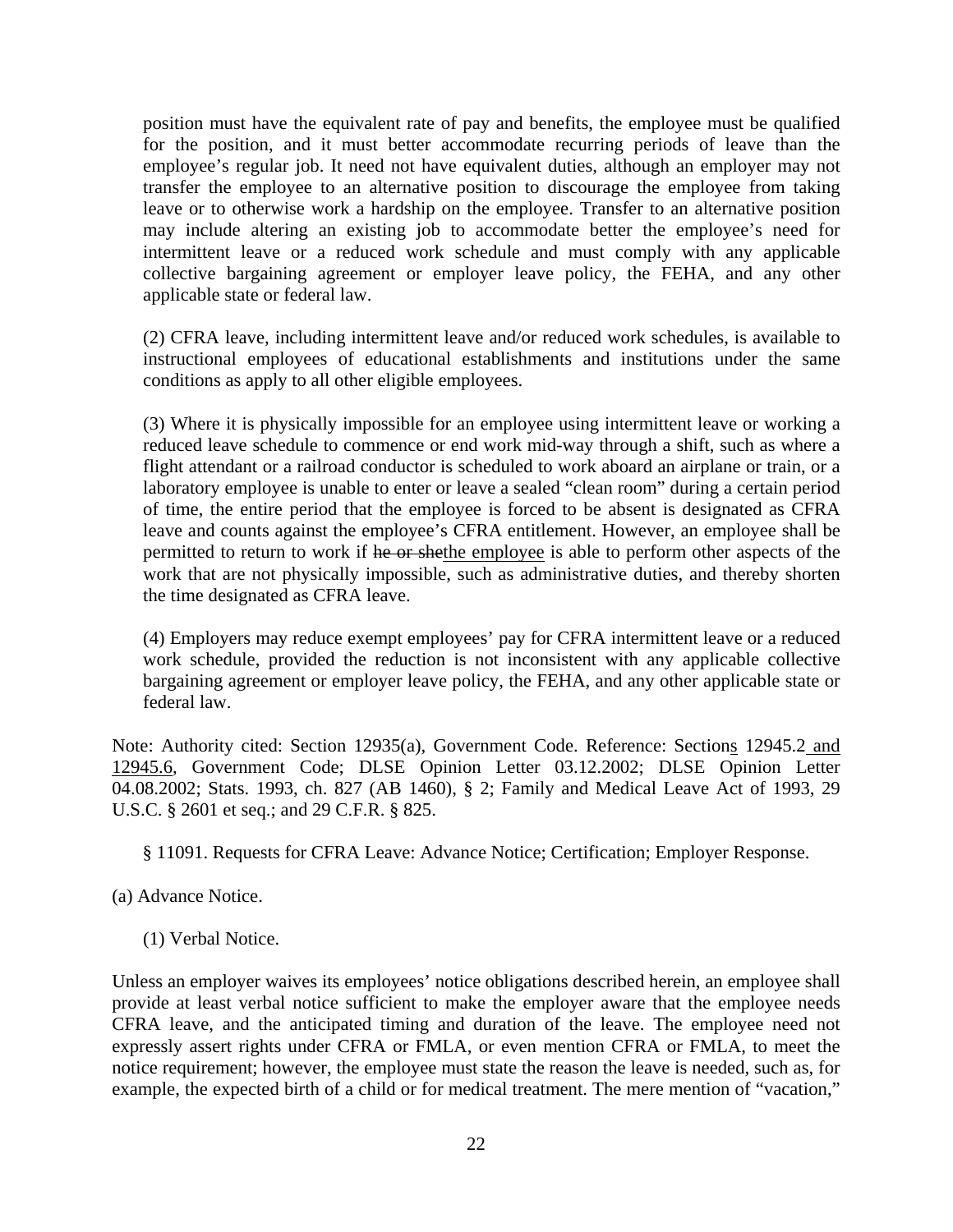other paid time off, or resignation does not render the notice insufficient, provided the underlying reason for the request is CFRA-qualifying, and the employee communicates that reason to the employer. The employer should inquire further of the employee if necessary to determine whether the employee is requesting CFRA leave and to obtain necessary information concerning the leave (i.e., commencement date, expected duration, and other permissible information). An employee has an obligation to respond to an employer's questions designed to determine whether an absence is potentially CFRA-qualifying. Failure to respond to permissible employer inquiries regarding the leave request may result in denial of CFRA protection if the employer is unable to determine whether the leave is CFRA-qualifying.

(A) Under all circumstances, it is the employer's responsibility to designate leave, paid or unpaid, as CFRA or CFRA/FMLA qualifying, based on information provided by the employee or the employee's spokesperson, and to give notice of the designation to the employee.

(B) Employers may not retroactively designate leave as CFRA leave after the employee has returned to work, except with appropriate notice to the employee and where the employer's failure to timely designate does not cause harm or injury to the employee.

(2) 30 Days' Advance Notice.

An employer may require that employees provide at least 30 days' advance notice before CFRA leave is to begin if the need for the leave is foreseeable based on an expected birth, placement for adoption or foster care, or planned medical treatment for a serious health condition of the employee or a family member. The employee shall consult with the employer and make a reasonable effort to schedule any planned medical treatment or supervision so as to minimize disruption to the operations of the employer. Any such scheduling, however, shall be subject to the approval of the health care provider of the employee or the employee's child, parent or spouse.

(3) When 30 Days Not Practicable.

If 30 days' notice is not practicable, such as because of a lack of knowledge of approximately when leave will be required to begin, a change in circumstances, or a medical emergency, notice must be given as soon as practicable.

(4) Prohibition against Denial of Leave in Emergency or Unforeseeable Circumstances.

An employer shall not deny a CFRA leave, the need for which is an emergency or is otherwise unforeseeable, on the basis that the employee did not provide advance notice of the need for the leave, so long as the employee provided notice to the employer as soon as practicable.

(5) Employer Obligation to Inform Employees of Notice Requirement.

An employer shall give its employees reasonable advance notice of any notice requirements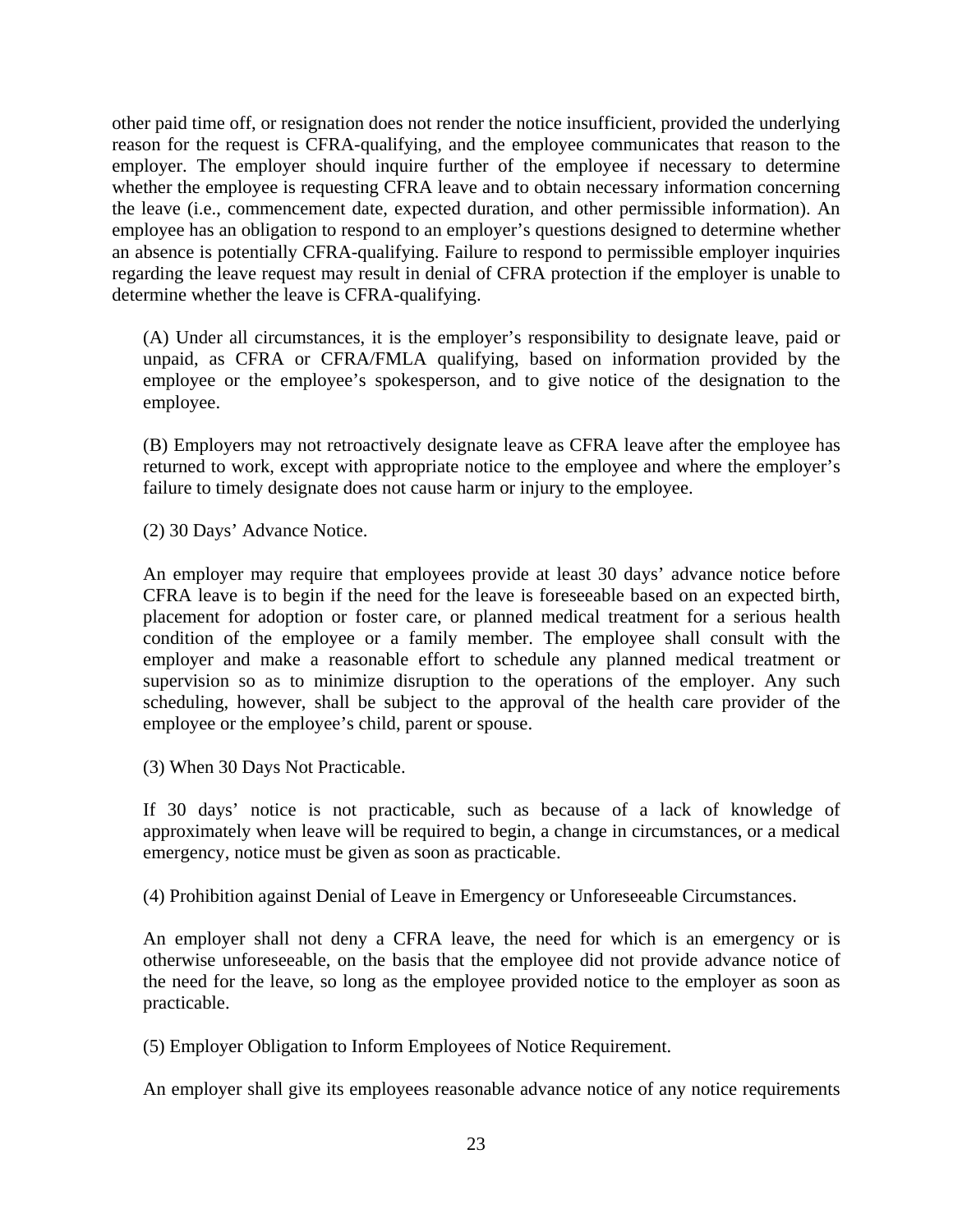that it adopts. The employer may incorporate its notice requirements in the general notice requirements in section 11095 and such incorporation shall constitute reasonable advance notice. Failure of the employer to give or post such notice shall preclude the employer from taking any adverse action against the employee, including denying CFRA leave, for failing to furnish the employer with advance notice of a need to take CFRA leave.

(6) Employer Response to Leave Request.

The employer shall respond to the leave request as soon as practicable and in any event no later than five business days after receiving the employee's request. The employer shall attempt to respond to the leave request before the date the leave is due to begin. Once given, approval shall be deemed retroactive to the date of the first day of the leave.

- (b) Medical Certification.
	- (1) Serious Health Condition of Child, Parent, or Spouse.

As a condition of granting a leave for the serious health condition of the employee's child, parent or spouse, the employer may require certification of the serious health condition, as defined in section  $11087(a)(1)$ . If the certification satisfies the requirements of section 11087(a)(1), the employer must accept it as sufficient. Upon expiration of the time period the health care provider originally estimated the employee needed to take care of the employee's child, parent or spouse, the employer may require the employee to obtain recertification, but only if additional leave is requested. The employer may not contact a health care provider for any reason other than to authenticate a medical certification.

(2) Serious Health Condition of Employee.

As a condition of granting a leave for the serious health condition of the employee, the employer may require certification of the serious health condition, as defined in section  $11087(a)(2)$ . Upon expiration of the time period the health care provider originally estimated the employee needed for his/herthe employee's own serious health condition, the employer may require the employee to obtain recertification, but only if additional leave is requested. The employer may not contact a health care provider for any reason other than to authenticate a medical certification.

(A) If the employer has a good faith, objective reason to doubt the validity of the certification the employee provides for his/herthe employee's own serious health condition, the employer may require, at the employer's own expense, the employee to obtain the opinion of a second health care provider, designated or approved by the employer, concerning any information in the certification. The health care provider designated or approved by the employer shall not be employed on a regular basis by the employer.

1. The employer may not ask the employee to provide additional information (e.g. symptoms, diagnosis, etc.) in the medical certification beyond that allowed by these regulations.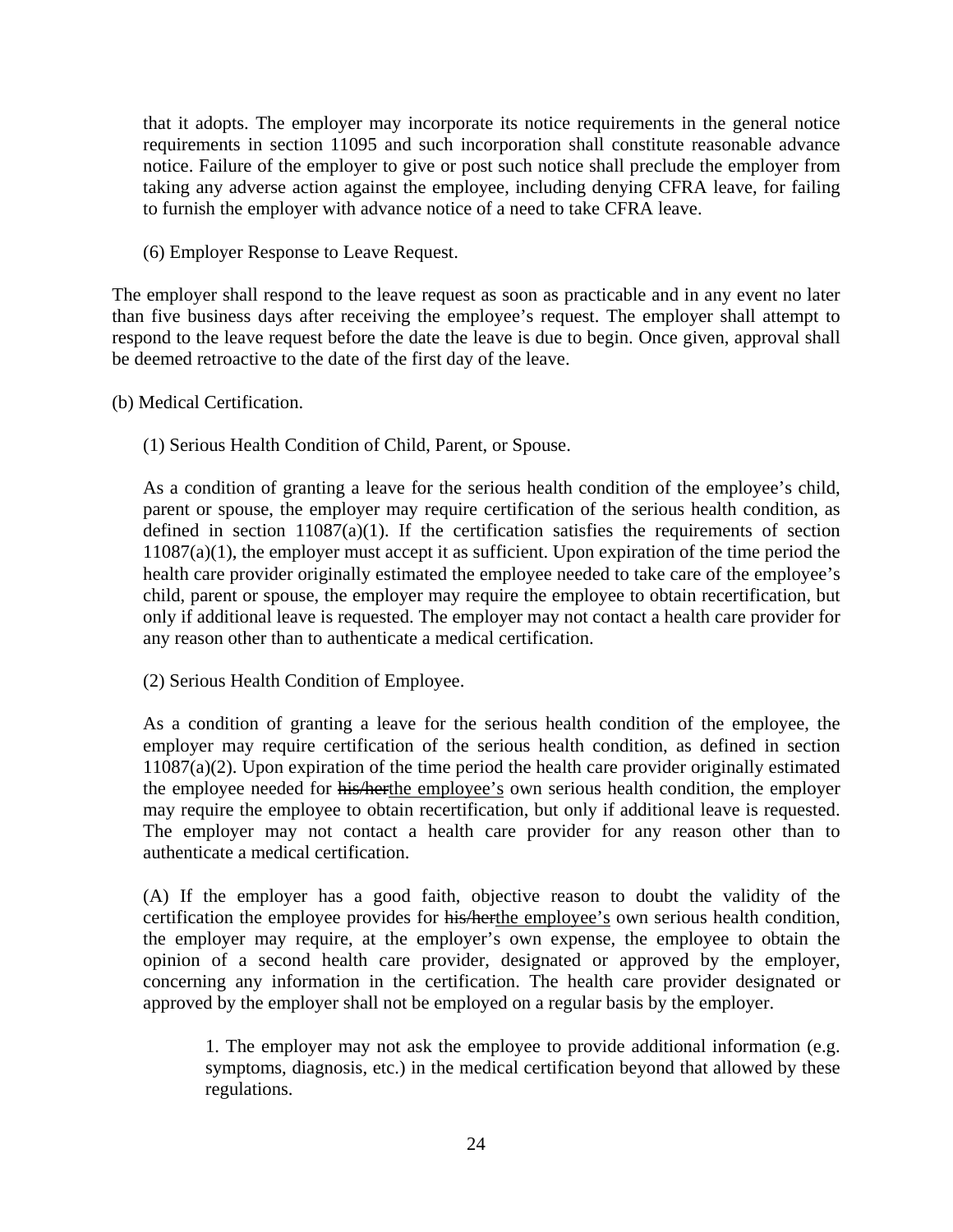2. The employer is responsible for complying with all applicable law regarding the confidentiality of any medical information received.

(B) In any case in which the second opinion described in (b)(2)(A) differs from the opinion in the original certification, the employer may require, at the employer's expense, that the employee obtain the opinion of a third health care provider, designated or approved jointly by both the employer and the employee, concerning any information in the certification.

(C) The opinion of the third health care provider concerning the information in the certification shall be considered to be final and shall be binding on the employer and the employee.

(D) The employer is required to provide the employee with a copy of the second and third medical opinions, where applicable, without cost, upon the request of the employee.

(E) As a condition of an employee's return from medical leave, the employer may require the employee to obtain a release to return-to-work from his/herthe employee's health care provider stating that he/shethe employee is able to resume work, but only if the employer has a uniformly applied practice or policy of requiring such releases from other employees returning to work after illness, injury or disability and there is no collective bargaining agreement forbidding the practice. An employer is not entitled to a release to return-to-work for each absence taken on an intermittent or reduced leave schedule. However, an employer is entitled to a release to return-to-work for such absences up to once every 30 days if reasonable safety concerns exist regarding the employee's ability to perform his or herthe employee's duties.

(F) An employer may not require an employee to undergo a fitness-for-duty examination as a condition of an employee's return. After an employee returns from CFRA leave, any fitnessfor-duty examination must be job-related and consistent with business necessity, in accordance with section 11071 of these regulations.

(3) Providing Certification.

The employer may require that the employee provide any certification within no less than 15 calendar days of the employer's request for such certification, unless it is not practicable for the employee to do so despite the employee's good faith efforts. This means that, in some cases, the leave may begin before the employer receives the certification. Absent extenuating circumstances (e.g., unavailability of healthcare provider), if the employee fails to timely return the certification, the employer may deny CFRA protections for the leave following the expiration of the 15-day time period until a sufficient certification is provided. The same rules apply to recertification. If the employee never produces the certification or recertification, the leave is not CFRA leave. At the time the employer requests certification, the employer also must advise the employee of the anticipated consequences of his or herthe employee's failure to provide adequate certification.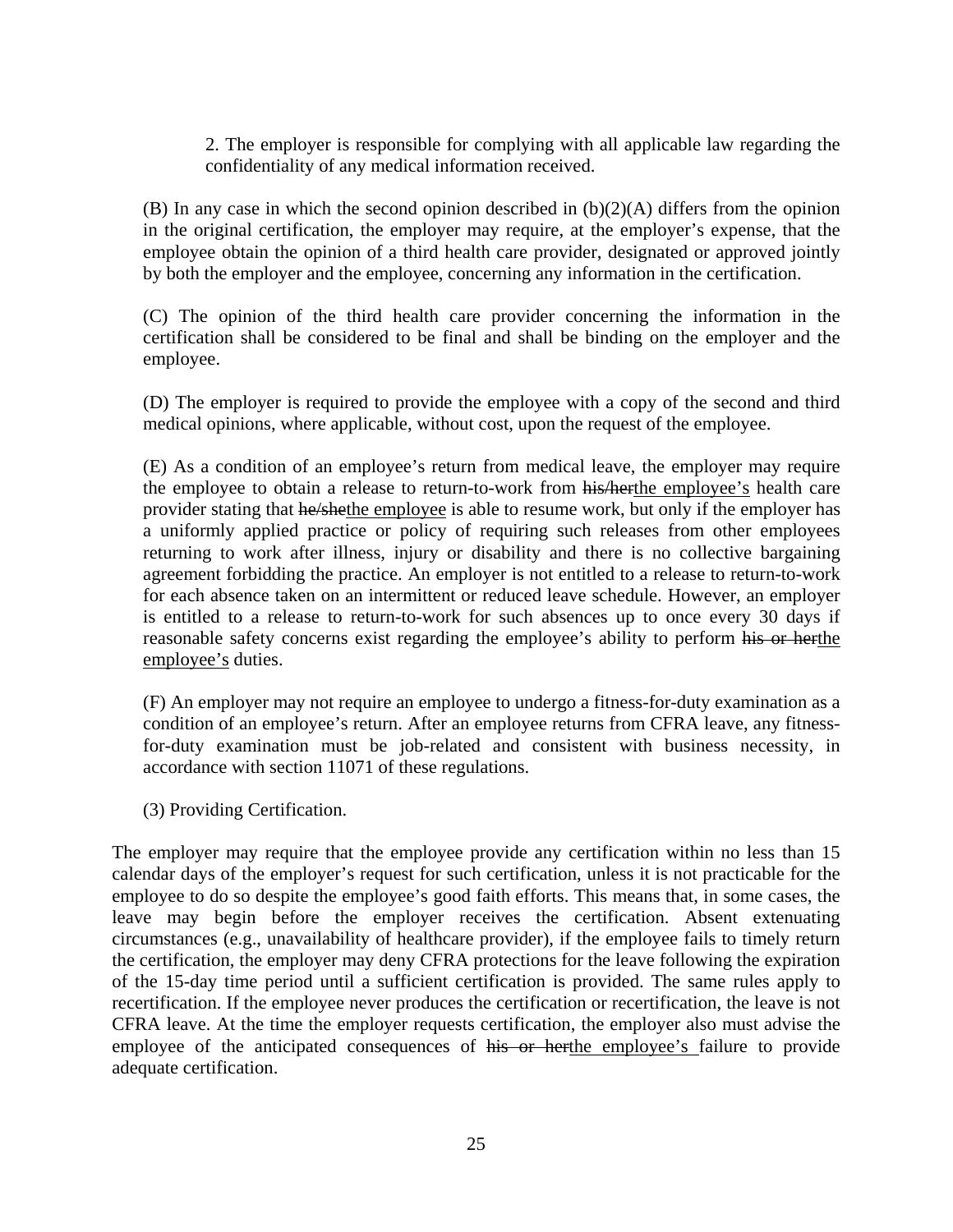Note: Authority cited: Section 12935, Government Code. Reference: Sections 12945.2 and 12945.6, Government Code; *White v. County of Los Angeles* (2014) 225 Cal.App.4th 690; Family and Medical Leave Act of 1993, 29 U.S.C. § 2601 et seq.; and 29 C.F.R. § 825.

#### § 11092. Terms of CFRA Leave.

(a) The following rules apply to the permissible terms of a CFRA leave, to the extent that they are consistent with the requirements of the Employee Retirement Income Security Act (ERISA). Nothing in these regulations infringes on the employer's obligations, if any, under the Consolidated Omnibus Budget Reconciliation Act of 1985 (COBRA) or prohibits an employer from granting CFRA leave on terms more favorable to the employee than those listed below.

#### (b) Paid Leave.

An employer is not required to pay an employee during a CFRA leave except:

(1) An employee may elect to use or an employer may require an employee to use any accrued vacation time or other paid accrued time off (including undifferentiated paid time off (PTO)), that the employee is eligible to take during the otherwise unpaid portion of the CFRA leave. An employer does not have the right to require an employee to use accrued paid time off during an otherwise unpaid portion of a NPLA leave, though an employee may elect to do so. An employee may also elect to use, or an employer may require an employee to use, any accrued sick leave that the employee is eligible to take during the otherwise unpaid portion of a CFRA leave if the CFRA leave is for the employee's own serious health condition or any other reason if mutually agreed between the employer and the employee. If an employee is receiving a partial wage replacement benefit during the CFRA leave, the employer and employee may agree to have employer-provided paid leave, such as vacation, paid time off, or sick time supplement the partial wage replacement benefit, unless otherwise prohibited by law.

(2) For leave for an employee's own serious health condition, the employee may also substitute leave taken pursuant to a short- or long-term disability leave plan, as determined by the terms and conditions of the employer's leave policy, during the otherwise unpaid portion of the CFRA leave. This paid disability leave runs concurrently with CFRA leave, and may continue longer than the CFRA leave if permitted by the disability leave plan. An employee receiving any form of disability payments is not on "unpaid leave" and, therefore, an employer may not require the employee to use paid time off, sick leave, or accrued vacation.

(3) An employee receiving Paid Family Leave to care for the serious health condition of a family member or to bond with a new child is not on "unpaid leave," and, therefore, an employer may not require the employee to use paid time off, sick leave, or accrued vacation.

(4) Only if the employee requests leave for what would be a CFRA-qualifying event may an employer require the employee to use any accrued vacation time or other paid accrued time off (including PTO) that the employee is eligible to take during the otherwise unpaid portion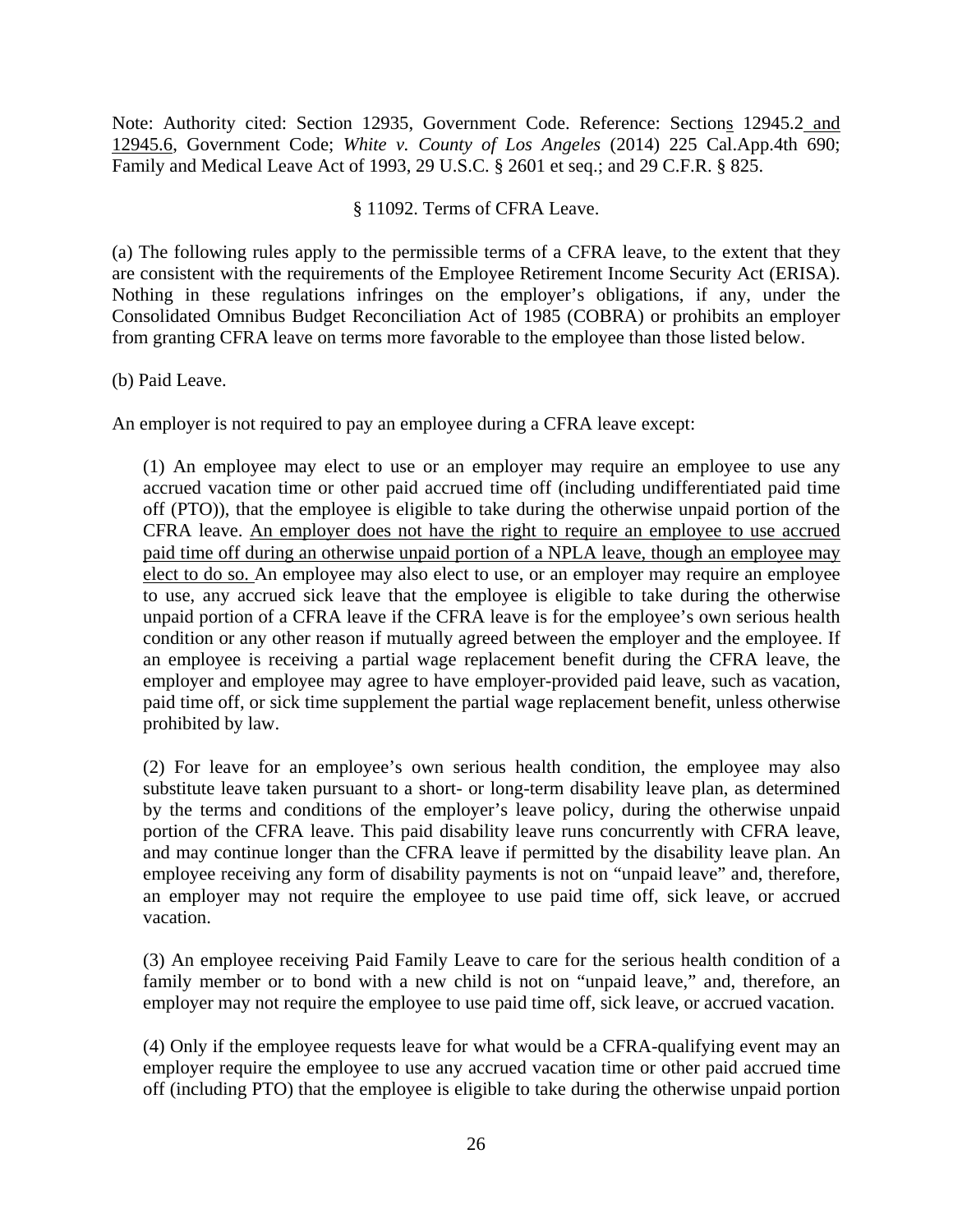of the CFRA leave. If an employee uses paid leave under circumstances that do not qualify as CFRA leave, the leave will not count against the employee's CFRA leave entitlement.

(A) If an employee requests to utilize accrued vacation time or other paid accrued time off without reference to a CFRA-qualifying purpose, an employer may not ask whether the employee is taking the time off for a CFRA-qualifying purpose.

1. If the employer denies the employee's request and the employee then provides information that the requested time off is or may be for a CFRA-qualifying purpose, the employer may inquire further into the reasons for the absence. If the absence is CFRA-qualifying, then the rules in section 11092(b)(1) and (2), above, apply.

(5) An employer and employee may negotiate for the employee's use of any additional paid or unpaid time off instead of using CFRA leave provided by this section.

(c) Provision of Health Benefits.

If the employer provides health benefits under any group health plan, the employer has an obligation to continue providing such benefits during an employee's CFRA leave, FMLA leave, or both. The following rules apply:

(1) The employer shall maintain and pay for an employee's health coverage at the same level and under the same conditions as coverage would have been provided if the employee had not taken CFRA leave.

(2) The employer's obligation commences on the date leave first begins under CFRA for the duration of the leave, up to a maximum of 12 workweeks in a 12-month period. As section 11044(c) of the Council's pregnancy disability leave regulations state, "The time that an employer maintains and pays for group health coverage during pregnancy disability leave shall not be used to meet an employer's obligation to pay for 12 weeks of group health coverage during leave taken under CFRA. This shall be true even where an employer designates pregnancy disability leave as family and medical leave under FMLA. The entitlements to employer-paid group health coverage during pregnancy disability leave and during CFRA are two separate and distinct entitlements."

(3) A "group health plan" is as defined in section  $5000(b)(1)$  of the Internal Revenue Code of 1986. If the employer's group health plan includes dental care, eye care, mental health counseling, or other types of coverage, or if it includes coverage for an employee's dependents as well as for the employee, the employer shall also continue this coverage.

(4) Although the employer's obligation to continue group health benefits under either FMLA or CFRA, or both, does not exceed 12 workweeks in a 12-month period, nothing shall preclude the employer from maintaining and paying for health care coverage for longer than 12 workweeks.

(5) An employer may recover the premium that the employer paid for maintaining group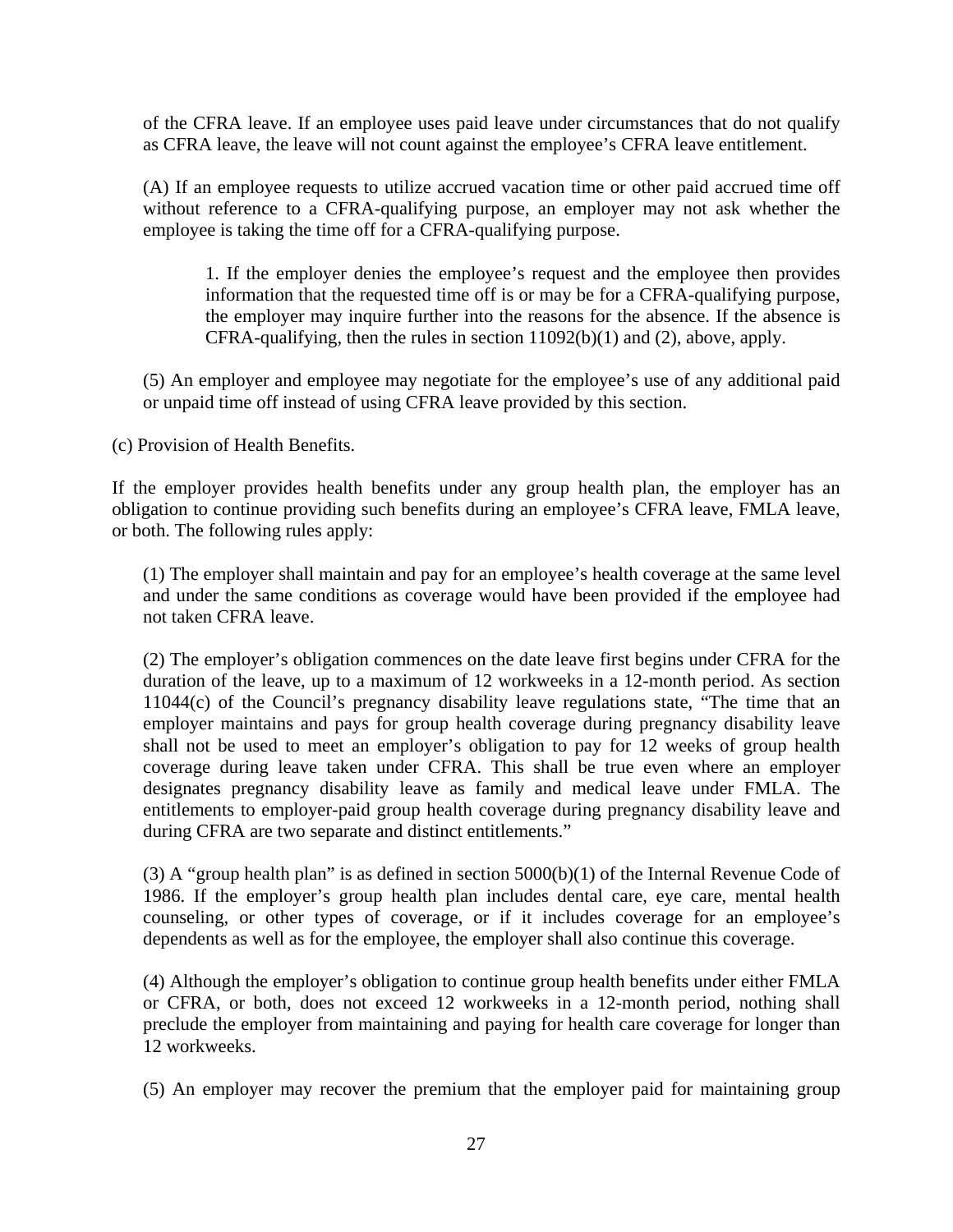health care coverage during any unpaid part of the CFRA leave if both of the following conditions occur:

(A) The employee fails to return from leave after the period of leave to which the employee is entitled has expired. An employee is deemed to have failed to return from leave if he/shethe employee works less than 30 days after returning from CFRA leave. An employee who retires during CFRA leave or during the first 30 days after returning is deemed to have returned from leave.

(B) The employee's failure to return from leave is for a reason other than the continuation, recurrence, or onset of a serious health condition that entitles the employee to CFRA leave, or other circumstances beyond the control of the employee.

(6) Group health plan coverage must be maintained for an employee on CFRA leave until:

(A) The employee's CFRA leave entitlement is exhausted;

(B) The employer can show that the employee would have been laid off and the employment relationship terminated for lawful reasons during the period of the CFRA leave; or

(C) The employee provides unequivocal notice of intent not to return to work.

(d) Employee Payment of Group Health Benefit Premiums.

If employees are required to pay premiums for any part of their group health coverage, the employer must provide the employee with advance written notice of the terms and conditions under which premium payments must be made.

(1) If CFRA leave is paid, the employee's share of premiums must be paid by the method normally used during any paid leave, typically as a payroll deduction, unless a voluntary agreement between the employer and the employee dictates otherwise.

(2) If CFRA leave is unpaid, the employer may require that payment be made to the employer or to the insurance carrier, but no additional charge may be added to the employee's premium payment for administrative expenses. The employer may require employees to pay their share of premium payments in any of the following ways:

(A) Payment due at the same time as if made by payroll deduction;

(B) Payment due on the same schedule as payments are made under COBRA;

(C) Payment prepaid pursuant to a cafeteria plan at the employee's option;

(D) The employer's existing rules for payment by employees on leave without pay would apply, provided that such rules do not require prepayment (i.e., prior to the commencement of the leave) of the premiums that will become due during a period of unpaid CFRA leave or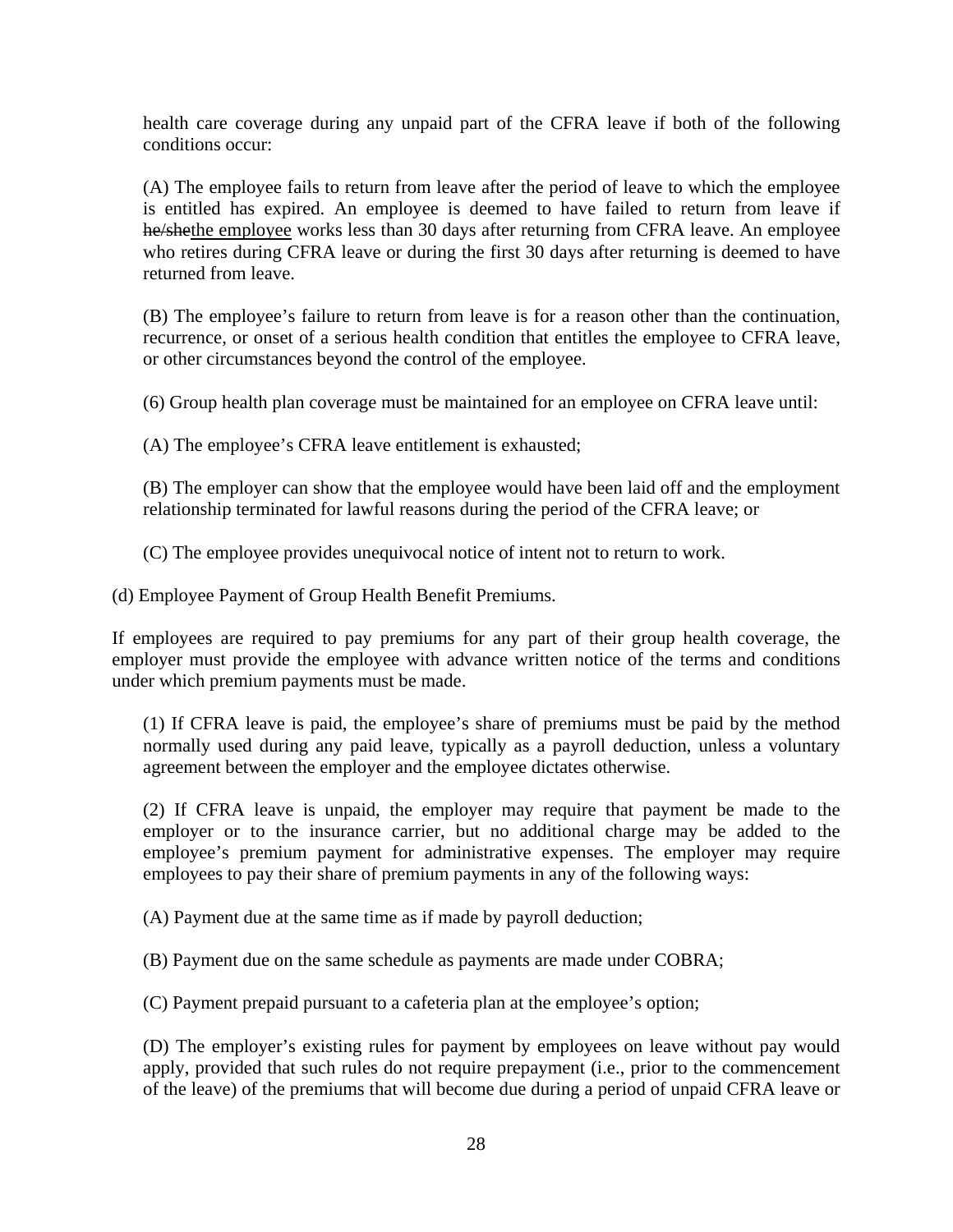payment of higher premiums than if the employee had continued to work instead of taking leave; or

(E) Another system voluntarily agreed to between the employer and the employee, which may include prepayment of premiums (e.g., through increased payroll deductions when the need for the CFRA leave is foreseeable).

(3) Unless an employer policy provides a longer grace period, an employer's obligation to maintain health benefits coverage ceases under CFRA if an employee's premium payment is more than 30 days late. In order to drop coverage, an employer must provide written notice at least 15 days before coverage is to cease, advising that coverage will be dropped on a specified date at least 15 days after the date of the written notice unless payment has been received by that date.

(A) The employer may recover the employee's share of any premium payments missed by the employee for any CFRA leave period during which the employer maintains health coverage by paying the employee's share.

(B) Regardless of whether an employee pays premiums while on CFRA leave, all other obligations of an employer under CFRA would continue, such as reinstatement upon return and complete restoration of coverage/benefits equivalent to those that the employee would have had if leave had not been taken, including family or dependent coverage.

(C) If an employer terminates an employee's health benefits coverage in accordance with this section because of the employee's non-payment of premiums and fails to restore the employee's health insurance as required by this section upon the employee's return, the employer may be liable for benefits lost by reason of the violation, for other actual monetary losses sustained as a direct result of the violation, and for appropriate equitable relief tailored to the harm suffered.

(e) Other Benefits and Seniority.

During the period of CFRA leave, the employee is entitled to accrual of seniority and to participate in health plans for any additional period of leave not covered by (c) above; in any employee benefit plans, including life, short-term or long-term disability or accident insurance; pension and retirement plans; and supplemental unemployment benefit plans to the same extent and under the same conditions as would apply to any other leave granted by the employer for any reason other than CFRA leave.

(1) Unpaid CFRA leave for the serious health condition of the employee shall be compared to other unpaid disability leaves whereas unpaid CFRA leaves for all other purposes shall be compared to other unpaid personal leaves offered by the employer. CFRA leave shall not constitute a break in service or cause the employee to lose seniority, even if other paid or unpaid leave constitutes a break in service for purposes of establishing longevity or seniority, or for layoff, recall, promotion, job assignment, or seniority-related benefits.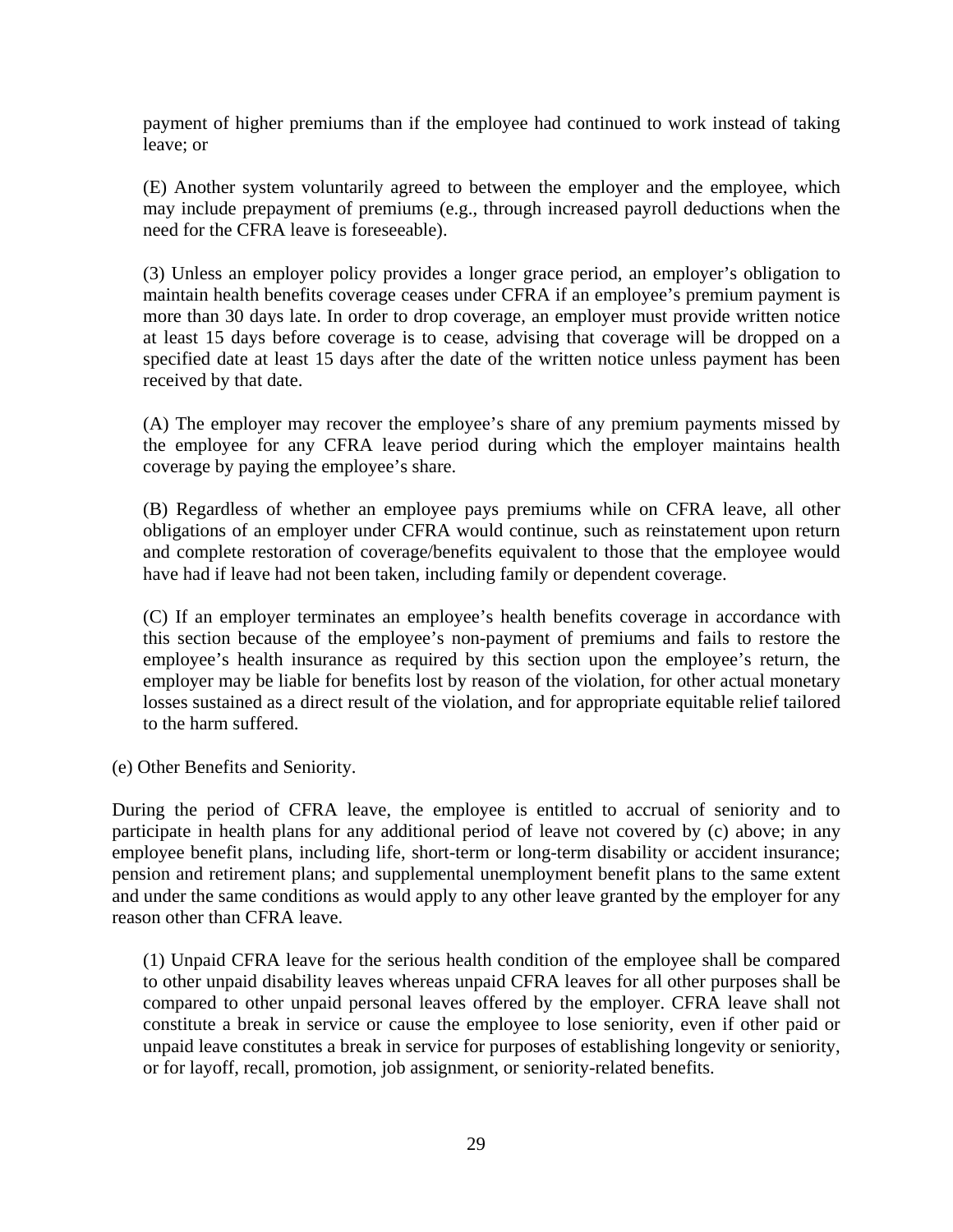(2) If an employer provides a new health plan or benefits or changes health benefits or plans while an employee is on CFRA leave, the employer must give written notice to the employee that he or shethe employee is subject to the new or changed plan/benefits to the same extent as if the employee were not on leave.

(f) Continuation of Other Benefits.

If the employer has no policy, practice or collective bargaining agreement that requires or authorizes any other type of unpaid personal or disability leave or if the employer's other unpaid personal or disability leaves do not allow for the continuation of benefits during these leaves, an employee taking a CFRA leave shall be entitled to continue to participate in the employer's health plans, pension and retirement plans, supplemental unemployment benefit plans or any other health and welfare employee benefit plan, in accordance with the terms of those plans, during the period of the CFRA leave.

(1) As a condition of continued coverage of group medical benefits (beyond the employer's obligation during the 12-week period described above in (c)), life insurance, short- or longterm disability plans or insurance, accident insurance, or other similar health and welfare employee benefit plans during any unpaid portion of the leave, the employer may require the employee to pay premiums at the group rate.

(A) If the employee elects not to pay premiums to continue these benefits, this nonpayment of premiums shall not constitute a break in service for purposes of longevity, seniority under any collective bargaining agreement or any employee benefit plan requiring the payment of premiums.

(2) An employer is not required to make plan payments to any pension and/or retirement plan or to count the leave period for purposes of time accrued under any such plan during any unpaid portion of the CFRA leave. The employer shall allow an employee covered by a pension and/or retirement plan to continue to make contributions, in accordance with the terms of these plans, during the unpaid portion of the leave period.

(g) Employee Status.

The employee shall retain employee status during the period of the CFRA leave. The leave shall not constitute a break in service for purposes of longevity and/or seniority under any collective bargaining agreement or under any employee benefit plan. Benefits must be resumed upon the employee's reinstatement in the same manner and at the same levels as provided when the leave began, without any new qualification period, physical exam, et cetera.

Note: Authority cited: Section 12935(a), Government Code. Reference: Sections 12945.2 and 12945.6, Government Code; Family and Medical Leave Act of 1993, 29 U.S.C. § 2601 et seq.; ERISA, 29 U.S.C. § 1001 et seq.; and COBRA, 29 U.S.C. § 1161 et seq.

§ 11093. Relationship between CFRA Leave and Pregnancy Disability Leave; Relationship between CFRA Leave and Non-Pregnancy Related Disability Leave; Relationship between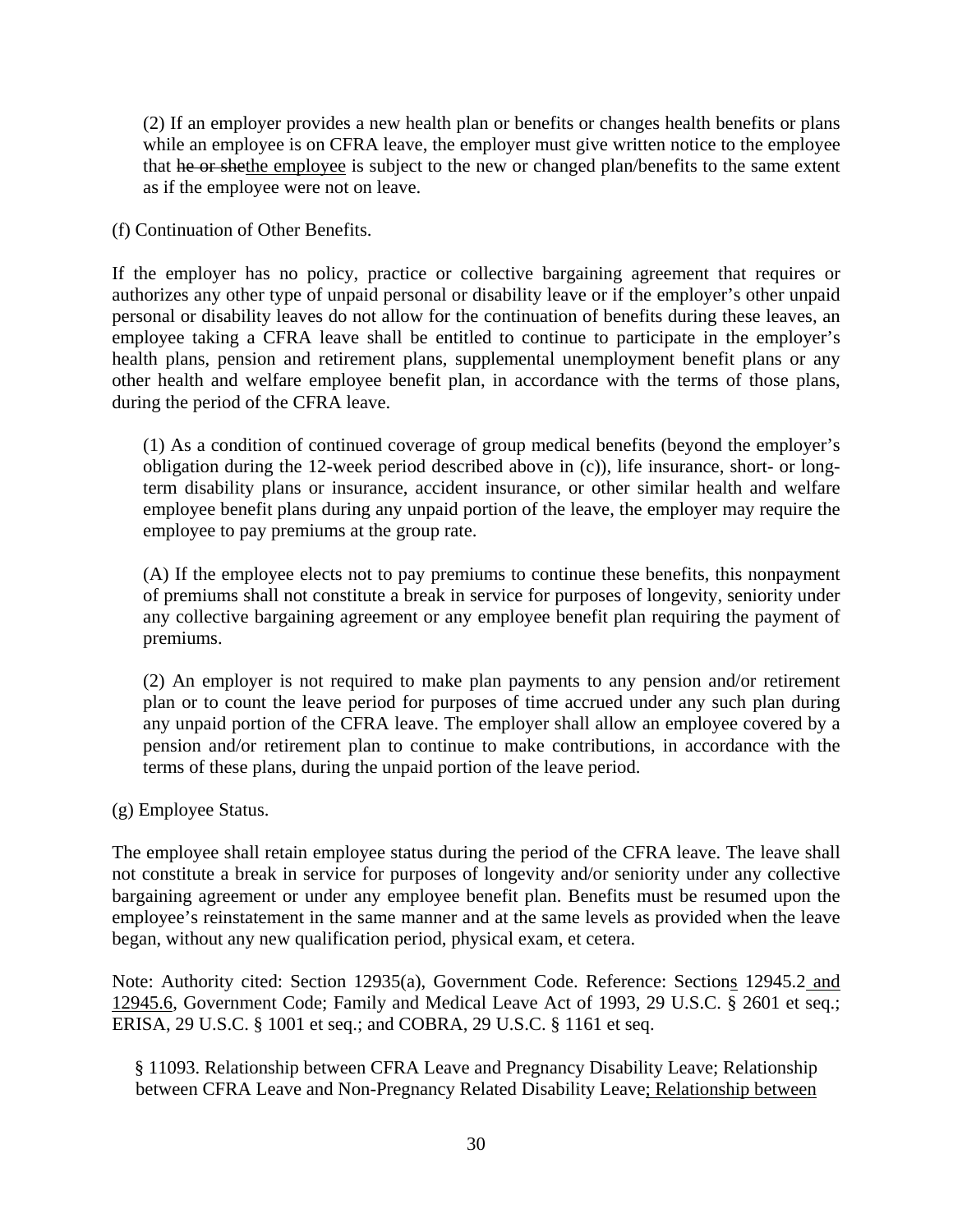#### CFRA Leave and NPLA Leave.

(a) Separate and Distinct Entitlements.

The right to take a CFRA leave under Government Code section 12945.2 **and the right to take NPLA under Government Code section 12945.6 are** *is* separate and distinct from the right to take a pregnancy disability leave under Government Code section 12945 and section 11035 et seq. of the regulations.

(b) Serious Health Condition - Pregnancy.

An employee's own disability due to pregnancy, childbirth or a related medical condition is not included as a serious health condition under CFRA. Any period of incapacity or treatment due to pregnancy, including prenatal care, is included as a serious health condition under FMLA.

(c) CFRA Leave after Pregnancy Disability Leave.

At the end of the employee's period(s) of pregnancy disability, or at the end of four months of pregnancy disability leave, whichever occurs first, a CFRA-eligible employee may request to take CFRA leave of up to 12 workweeks for reason of the birth of her-the employee's child, if the child has been born by this date. There is no requirement that either the employee or child have a serious health condition in order for the employee to take CFRA leave. There is also no requirement that the employee no longer be disabled by her the employee's pregnancy, childbirth or a related medical condition before taking CFRA leave for reason of the birth of her-the employee's child.

(1) Where an employee has utilized four months of pregnancy disability leave prior to the birth of her the employee's child, and her the employee's health care provider determines that a continuation of the leave is medically necessary, an employer may, but is not required to, allow an eligible employee to utilize CFRA leave prior to the birth of her the employee's child. No employer shall, however, be required to provide more CFRA leave than the amount to which the employee is otherwise entitled, but this does not excuse the employer's other obligations under the FEHA, such as the obligation to provide reasonable accommodation under the disability provisions, where applicable.

(d) Maximum Entitlement.

The maximum possible combined leave entitlement for both pregnancy disability leave (under FMLA and Government Code section 12945) and CFRA leave for reason of the birth of the child (under this article) is four months and 12 workweeks. This assumes that the employee is disabled by pregnancy, childbirth or a related medical condition for four months and then requests, and is eligible for, a 12-week CFRA leave for reason of the birth of her the employee's child. This maximum entitlement does not include leave provided as a reasonable accommodation for a physical or mental disability under the FEHA.

(e) Disability Leave.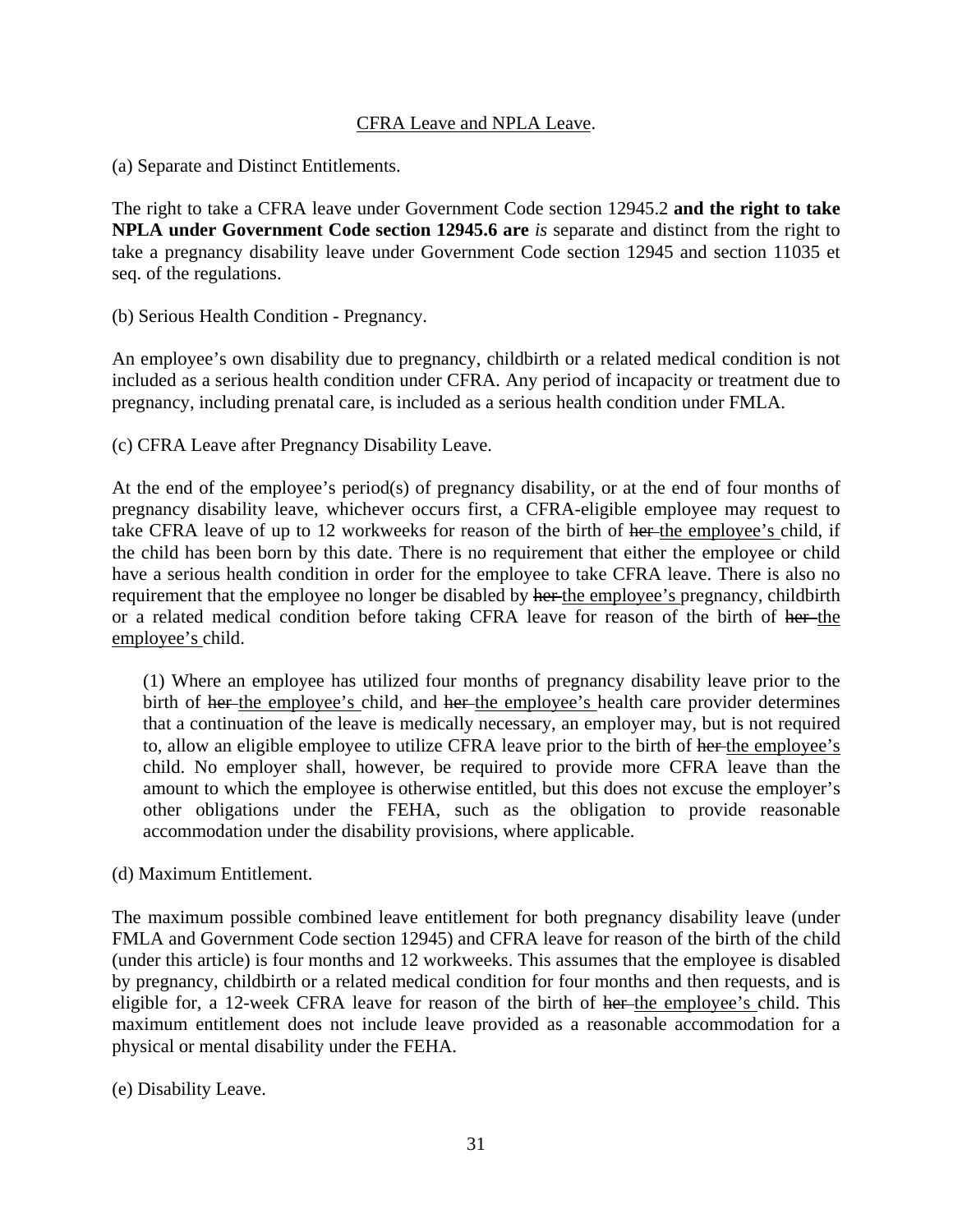The right to take a CFRA leave under Government Code section 12945.2 is separate and distinct from the right to take a disability leave under Government Code section 12945 and section 11064 et seq. of the regulations. If an employee has a serious health condition that also constitutes a disability as defined by Government Code section 12926 and cannot return to work at the conclusion of her the employee's CFRA leave, the employer has an obligation to engage that employee in an interactive process to determine whether an extension of that leave would constitute a reasonable accommodation under the FEHA.

#### (f) Relationship Between CFRA Leave, FMLA Leave, and NPLA Leave.

If an employee is covered by CFRA Leave and FMLA Leave, then the employee is not also entitled to leave under the NPLA. Thus, for a*n eligible***covered** employee that is employed by an employer who directly employs 50 or more persons within any state of the United States, the District of Columbia or any territory or possession of the United States to perform services for a wage or salary ("covered employer"), the employee's entitlement to leave for the birth, adoption, or foster care placement of the employee's child or for the employee's own serious health condition or that of their child, parent, or spouse comes from the CFRA and FMLA. If **a covered***an* Eeligible employee is employed by an employer who directly employs 20 or more persons within any state of the United States, the District of Columbia or any territory or possession of the United States to perform services for a wage or salary (but less than 50 persons), the employee's entitlement to leave for the birth, adoption, or foster care placement of the employee's child comes from the NPLA and the employee is not entitled to other forms of leave provided by the CFRA and FMLA (e.g. leave for the employee's own serious health condition or the serious health condition of the employee's child, parent or spouse).

Note: Authority cited: Section 12935(a), Government Code. Reference: Sections 12945, and 12945.2, and 12945.6, Government Code; Family and Medical Leave Act of 1993, 29 U.S.C. § 2601 et seq.; and 29 C.F.R. § 825.

§ 11094. Retaliation and Protection from Interference with CFRA and NPLA Rights.

(a) Any violation of CFRA or its implementing regulations constitutes interfering with, restraining, or denying the exercise of rights provided by CFRA. "Interfering with" the exercise of an employee's rights includes, for example, refusing to authorize CFRA leave and discouraging an employee from using such leave. It would also include an action by a covered employer to avoid responsibilities under CFRA, for example:

(1) Transferring employees from one worksite to another for the purpose of reducing worksites, or to keep worksites below the 20-employee or 50-employee threshold for employee eligibility under NPLA or CFRA;

(2) Changing the essential functions of the job in order to preclude the taking of leave;

(3) Reducing an employee's hours available to work in order to avoid employee eligibility; and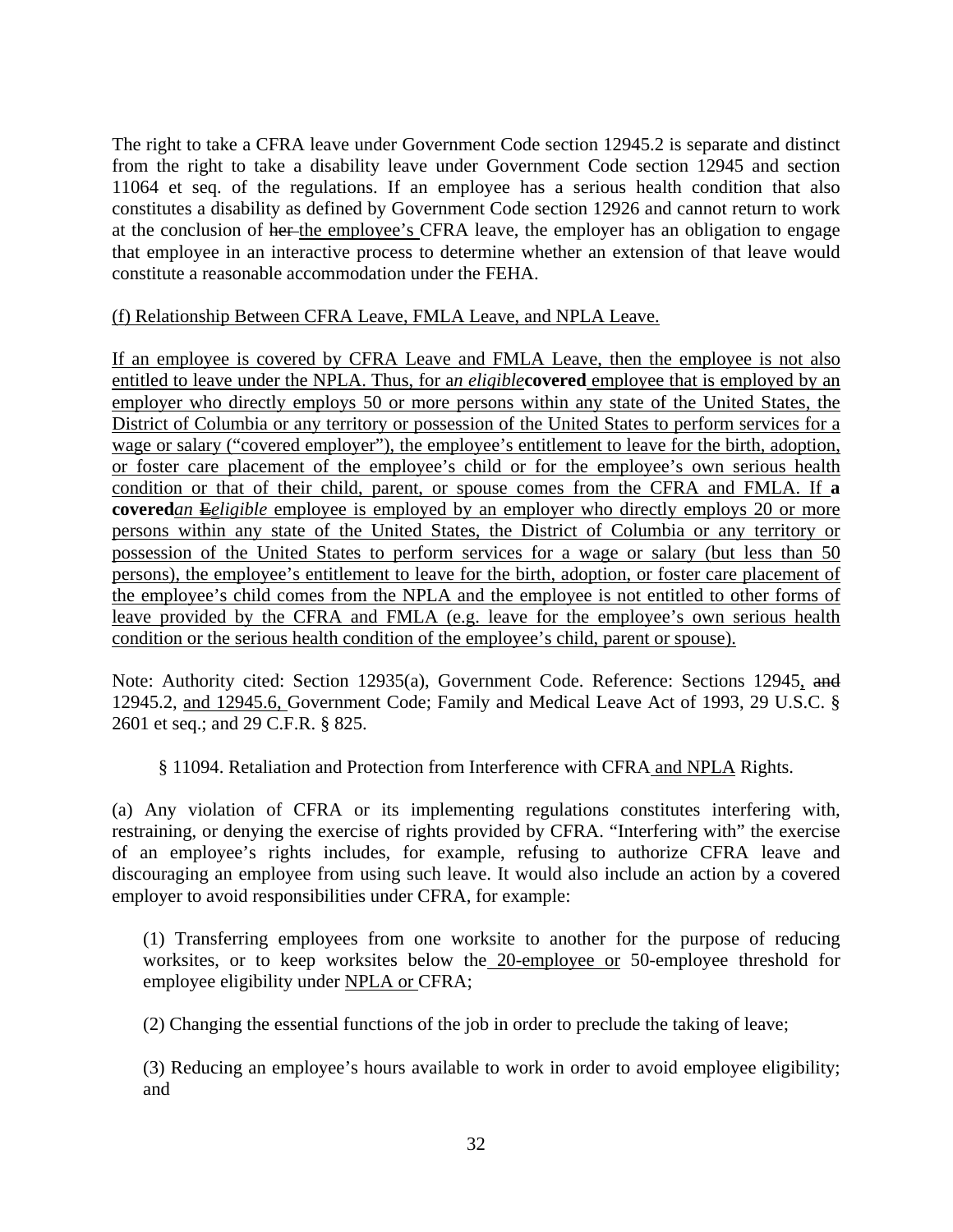(4) Terminating an employee when it anticipates an otherwise eligible employee will be asking for a CFRA-qualifying leave in the future.

(b) CFRA's prohibition against "interference" prohibits an employer from discriminating or retaliating against an employee or prospective employee for having exercised or attempted to exercise CFRA rights or giving information or testimony regarding his or herthe employee's CFRA leave, or another person's CFRA leave, in any inquiry or proceeding related to any right guaranteed under this article. For example, if an employee on leave without pay would otherwise be entitled to full benefits (other than health benefits), the same benefits would be required to be provided to an employee on unpaid CFRA leave. By the same token, employers cannot use the taking of CFRA leave as a negative factor in employment actions, such as hiring, promotions or disciplinary actions; nor can CFRA leave be counted against an employee under an employer's attendance policies.

(c) Employees cannot waive, nor may employers induce employees to waive, their prospective rights under CFRA. For example, employees (or their collective bargaining representatives) cannot "trade off" the right to take CFRA leave against some other benefit offered by the employer. This does not prevent the settlement or release of CFRA claims by employees based on past employer conduct without the approval of a court. Nor does it prevent an employee's voluntary and uncoerced acceptance (not as a condition of employment) of a light duty assignment while recovering from a serious health condition. An employee's acceptance of such light duty assignment does not constitute a waiver of the employee's prospective rights, including the right to be reinstated to the same position the employee held at the time the employee's CFRA leave commenced or to a comparable position.

(d) All individuals, and not merely employees who are CFRA-qualified, are protected from retaliation for opposing (e.g., filing a complaint about) any practice that is unlawful under CFRA. They are similarly protected if they oppose any practice that they reasonably believe to be a violation of CFRA or its implementing regulations.

(e) In addition to retaliation prohibited by CFRA, retaliation is also prohibited by the NPLA and by Government Code 12940 and section 11021 of the regulations.

Note: Authority cited: Section 12935(a), Government Code. Reference: Sections 12940, and 12945.2, and 12945.6, Government Code; Family and Medical Leave Act of 1993, 29 U.S.C. § 2601 et seq.; and 29 C.F.R. § 825.

§ 11095. Notice of CFRA and NPLA Rights and Obligations.

(a) Employers to Post Notice.

Every employer covered by the CFRA and/or NPLA is required to post and keep posted on its premises, in conspicuous places where employees are employed, a notice explaining the Act's provisions and providing information concerning the procedures for filing complaints of violations of the Act with the Department of Fair Employment and Housing. The notice must be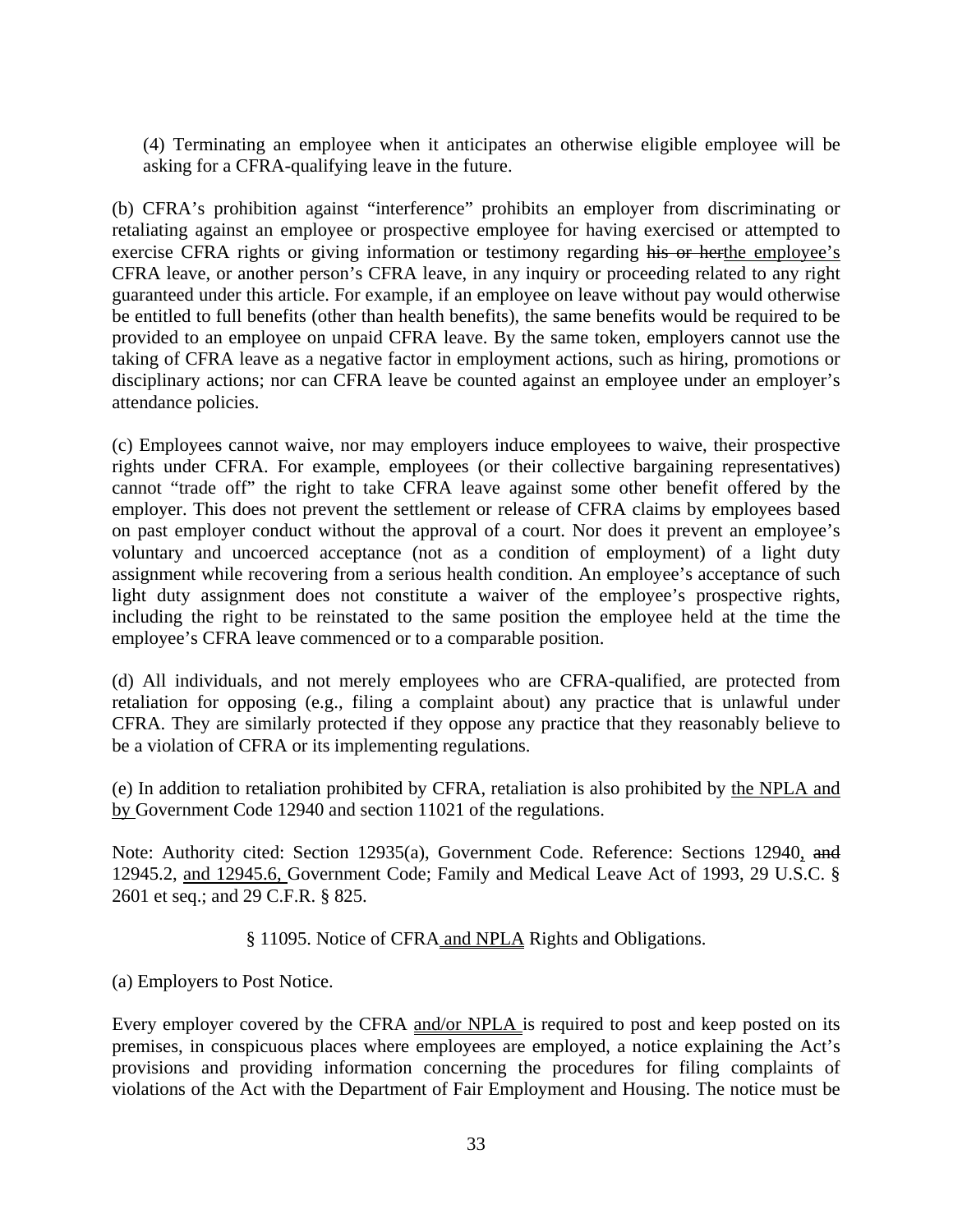posted prominently where it can be readily seen by employees and applicants for employment. The poster and the text must be large enough to be easily read and contain fully legible text. Electronic posting is sufficient to meet this posting requirement as long as it otherwise meets the requirements of this section. If the employer publishes an employee handbook that describes other kinds of personal or disability leaves available to its employees, the employer shall include a description of CFRA and/or NPLA leave in the next edition of its handbook it publishes following adoption of these regulations. The employer may include both pregnancy disability leave and CFRA and/or NPLA leave requirements in a single notice.

(b) Employers to Give Notice.

Employers are also encouraged to give a copy of the notice to each current and new employee, ensure that copies are otherwise available to each current and new employee, and disseminate the notice in any other way.

(c) Non-English Speaking Workforce.

Any employer whose workforce at any facility or establishment contains 10 percent or more of persons who speak a language other than English as their spoken language shall translate the notice into every language that is spoken by at least 10 percent of the workforce.

(d) Text of Notice.

The text below contains only the minimum requirements of the California Family Rights Act of 1993 and of the employer's obligation to provide pregnancy disability leave. Nothing in this notice requirement prohibits an employer from providing a leave policy that is more generous than that required by CFRA and providing its own notice of its own policy. Covered employers may develop their own notice or they may choose to use the text provided below, unless it does not accurately reflect their own policy.

#### FAMILY CARE AND MEDICAL LEAVE (CFRA LEAVE) AND PREGNANCY DISABILITY LEAVE

Under the California Family Rights Act of 1993 (CFRA), if you have more than 12 months of service with us and have worked at least 1,250 hours in the 12-month period before the date you want to begin your leave, and if we employ 50 or more employees at your worksite or within 75 miles of your worksite, you may have a right to a family care or medical leave (CFRA leave). This leave may be up to 12 workweeks in a 12-month period for the birth, adoption, or foster care placement of your child or for your own serious health condition or that of your child, parent or spouse. If we employ less than 50 employees at your worksite or within 75 miles of your worksite, but at least 20 employees **at your worksite or within 75 miles of your worksite**, you may have a right to a family care leave for the birth, adoption, or foster care placement of your child under the New Parent Leave Act (NPLA). Similar to CFRA leave, the NPLA leave may be up to 12 workweeks in a 12-month period. While the law provides only unpaid leave, employees may choose or employers may require use of accrued paid leave while taking CFRA leave under certain circumstances and employees may choose to use accrued paid leave while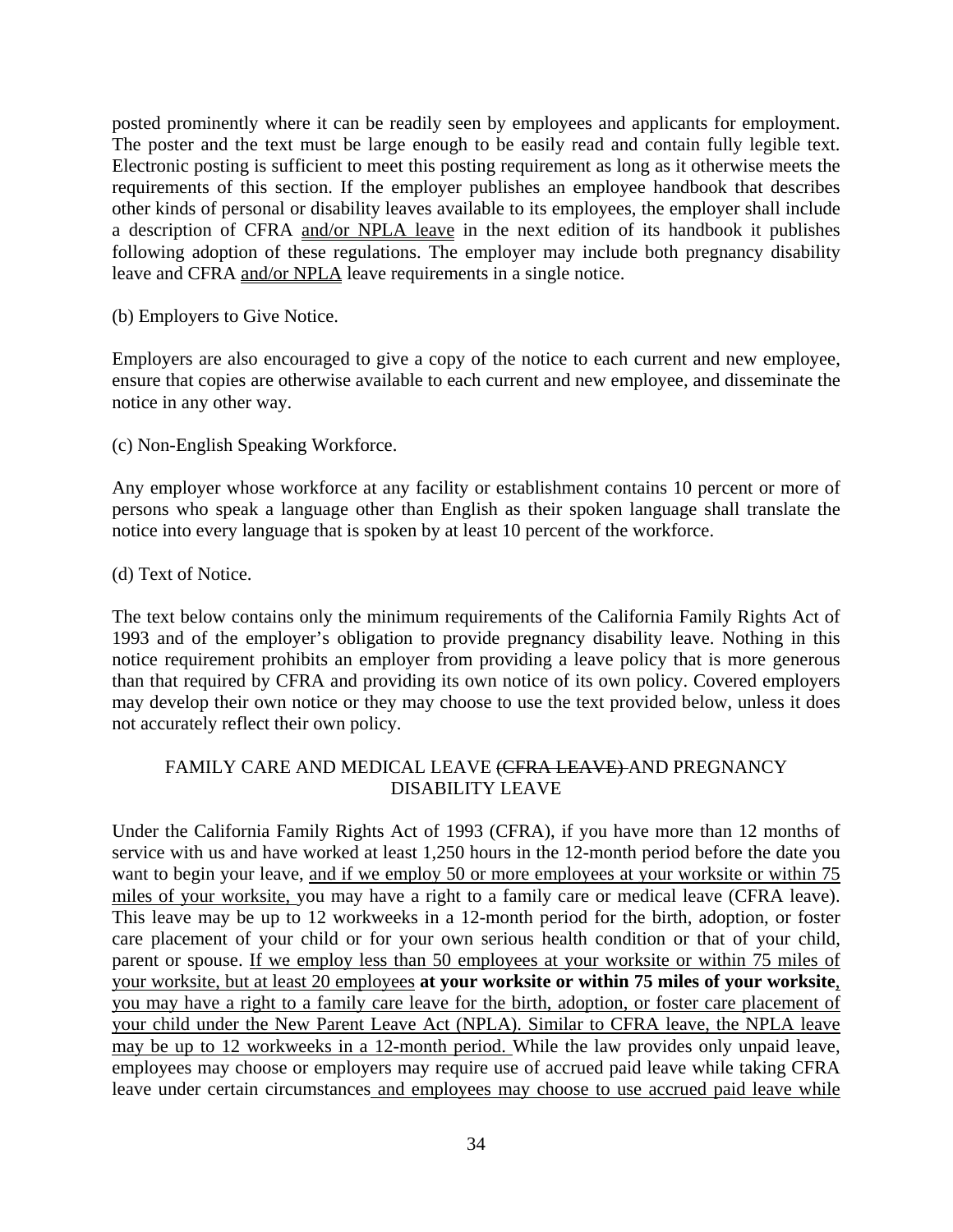#### taking NPLA leave.

Even if you are not eligible for CFRA or NPLA leave, if you are disabled by pregnancy, childbirth or a related medical condition, you are entitled to take a pregnancy disability leave of up to four months, depending on your period(s) of actual disability. If you are CFRA- or NPLAeligible, you have certain rights to take BOTH a pregnancy disability leave and a CFRA or NPLA leave for reason of the birth of your child. Both leaves contain a guarantee of reinstatement -for pregnancy disability it is to the same position and for CFRA or NPLA it is to the same or a comparable position -at the end of the leave, subject to any defense allowed under the law.

If possible, you must provide at least 30 days' advance notice for foreseeable events (such as the expected birth of a child or a planned medical treatment for yourself or of a family member). For events that are unforeseeable, we need you to notify us, at least verbally, as soon as you learn of the need for the leave. Failure to comply with these notice rules is grounds for, and may result in, deferral of the requested leave until you comply with this notice policy.

We may require certification from your health care provider before allowing you a leave for pregnancy disability or for your own serious health condition. We also may require certification from the health care provider of your child, parent or spouse, who has a serious health condition, before allowing you a leave to take care of that family member. When medically necessary, leave may be taken on an intermittent or reduced work schedule.

If you are taking a leave for the birth, adoption, or foster care placement of a child, the basic minimum duration of the leave is two weeks, and you must conclude the leave within one year of the birth or placement for adoption or foster care.

Taking a family care or pregnancy disability leave may impact certain of your benefits and your seniority date. If you want more information regarding your eligibility for a leave and/or the impact of the leave on your seniority and benefits, please contact \_\_\_\_\_\_\_\_\_\_\_\_\_\_\_\_\_\_\_\_\_\_\_\_\_\_\_\_\_\_ .

Note: Authority cited: Section 12935(a), Government Code. Reference: Sections 12940, 12945, and 12945.2, and 12945.6 Government Code; Family and Medical Leave Act of 1993, 29 U.S.C. § 2601 et seq.; and 29 C.F.R. § 825.

§ 11096. Relationship with FMLA Regulations.

To the extent that they are within the scope of Government Code section 12945.2 and not inconsistent with this article, other state law, or the California Constitution, the Council incorporates by reference the federal regulations interpreting FMLA that became effective March 8, 2013 (29 C.F.R. Part 825), which govern any FMLA leave that is also a leave under this article.

Note: Authority cited: Section 12935(a), Government Code. Reference: Sections 12945.2 and 12945.6, Government Code; Family and Medical Leave Act of 1993, 29 U.S.C. § 2601 et seq.;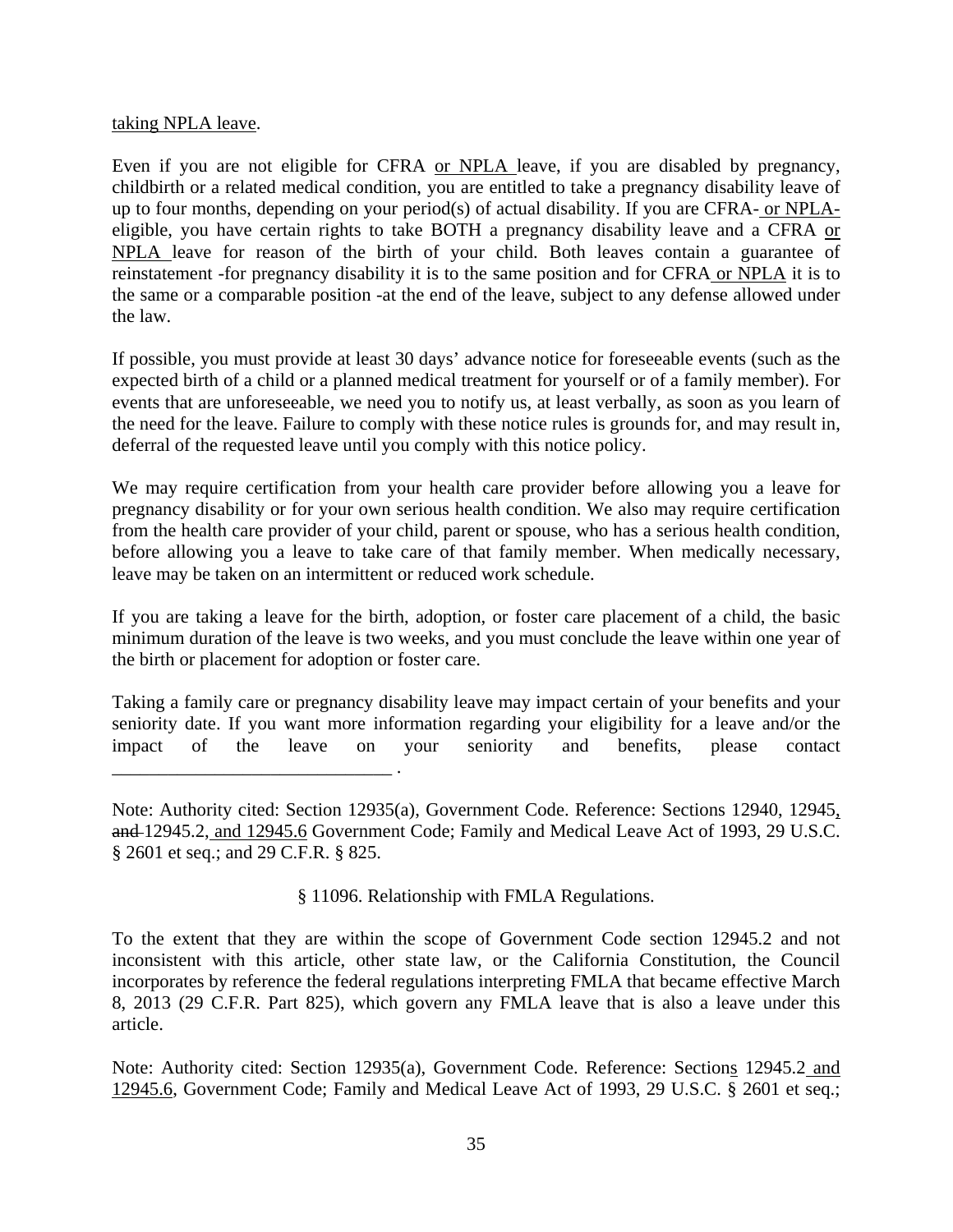and 29 C.F.R. § 825.

#### § 11097. Certification Form.

For leaves involving serious health conditions **under CFRA or FMLA**, the employer may utilize the following Certification of Health Care Provider form or its equivalent. Employers may also utilize any other certification form so long as the health care provider does not disclose the underlying diagnosis of the serious health condition involved without the consent of the patient.

#### FAIR EMPLOYMENT & HOUSING COUNCIL CERTIFICATION OF HEALTH CARE PROVIDER (California Family Rights Act (CFRA))

IMPORTANT NOTE: The California Genetic Information Nondiscrimination Act of 2011 (CalGINA) prohibits employers and other covered entities from requesting, or requiring, genetic information of an individual or family member of the individual except as specifically allowed by law. To comply with the Act, we are asking that you not provide any genetic information when responding to this request for medical information. "Genetic Information," as defined by CalGINA, includes information about the individual's or the individual's family member's genetic tests, information regarding the manifestation of a disease or disorder in a family member of the individual, and includes information from genetic services or participation in clinical research that includes genetic services by an individual or any family member of the individual. "Genetic Information" does not include information about an individual's sex or age.

1. Employee's Name:\_\_\_\_\_\_\_\_\_\_\_\_\_\_\_\_\_\_\_\_\_\_\_\_\_\_\_\_\_\_\_\_\_\_\_\_\_\_\_\_\_\_\_\_\_\_\_\_\_\_\_\_\_\_\_\_\_\_\_\_

2. Patient's Name (If other than employee):\_\_\_\_\_\_\_\_\_\_\_\_\_\_\_\_\_\_\_\_\_\_\_\_\_\_\_\_\_\_\_\_\_\_\_\_\_\_\_\_\_\_

Patient's relationship to employee:\_\_\_\_\_\_\_\_\_\_\_\_\_\_\_\_\_\_\_\_\_\_\_\_\_\_\_\_\_\_\_\_\_\_\_\_\_\_\_\_\_\_\_\_\_\_\_

If patient is employee's child, is patient either under 18 or an adult dependent child:

Yes No

3. Date medical condition or need for treatment commenced [NOTE: THE HEALTH CARE PROVIDER IS NOT TO DISCLOSE THE UNDERLYING DIAGNOSIS WITHOUT CONSENT OF THE PATIENT:]

\_\_\_\_\_\_\_\_\_\_\_\_\_\_\_\_\_\_\_\_\_\_\_\_\_\_\_\_\_\_\_\_\_\_\_\_\_\_\_\_\_\_\_\_\_\_\_\_\_\_\_\_\_\_\_\_\_\_\_\_\_\_\_\_\_\_\_\_\_\_\_\_\_\_\_

 <sup>☐</sup> ☐

<sup>4.</sup> Probable duration of medical condition or need for treatment:\_\_\_\_\_\_\_\_\_\_\_\_\_\_\_\_\_\_\_\_\_\_\_\_\_\_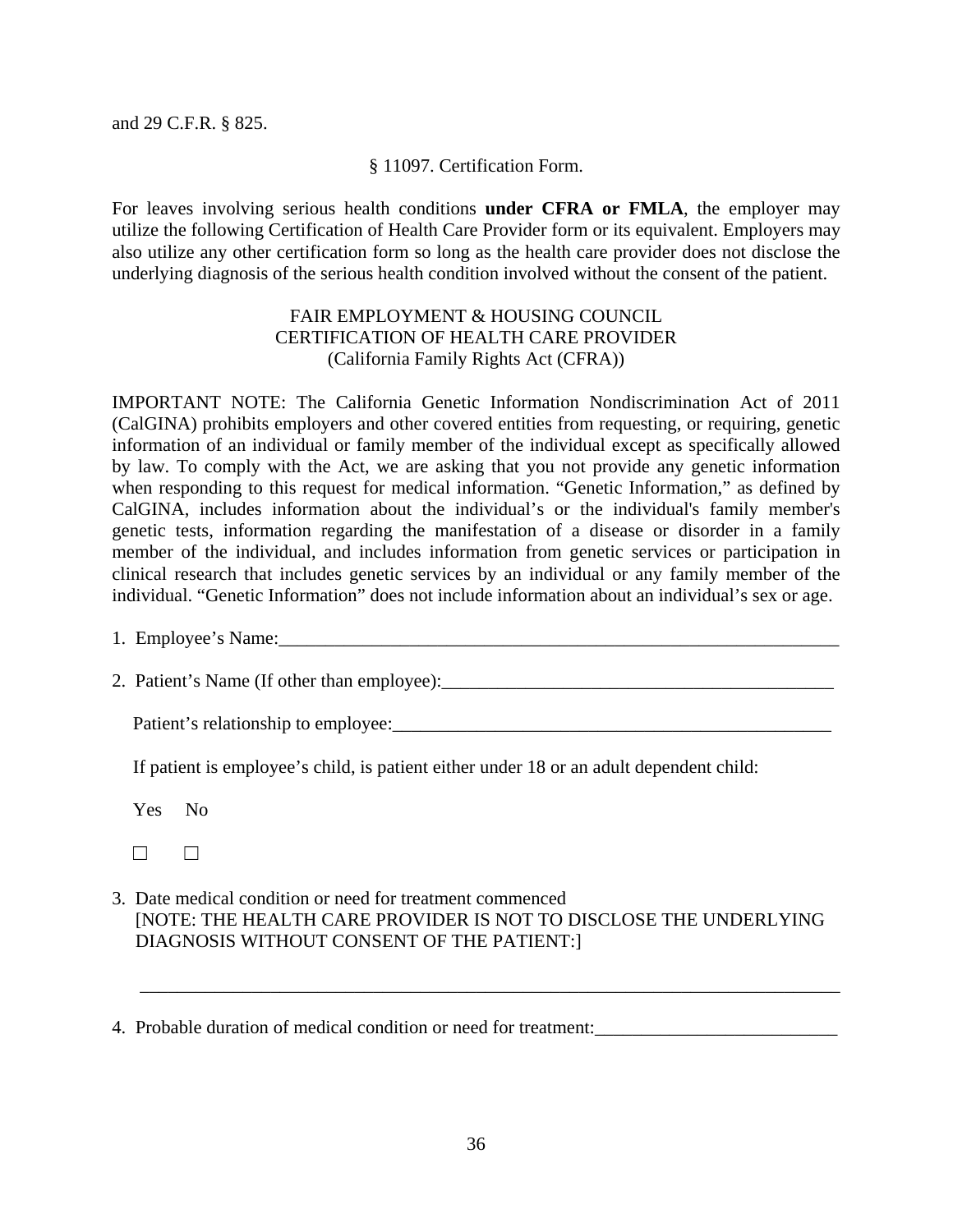5. Below is a description of what constitutes a "serious health condition" under both the federal Family and Medical Leave Act (FMLA) and the California Family Rights Act (CFRA). Does the patient's condition qualify as a serious health condition:

Yes No

 $\Box$ 

6. If the certification is for the serious health condition of the employee, please answer the following:

Yes No

- $\Box$   $\Box$  Is the employee able to perform work of any kind? (If "No," skip next question.)
- $\Box$   $\Box$  Is employee unable to perform any one or more of the essential functions of employee's position? (Answer after reviewing statement from employer of essential functions of employee's position, or, if none provided, after discussing with employee.)
- 7. If the certification is for the care of the employee's family member, please answer the following:
	- Yes No
	- $\Box$   $\Box$  Does (or will) the patient require assistance for basic medical, hygiene, nutritional needs, safety, or transportation?
	- $\Box$   $\Box$  After review of the employee's signed statement (See Item 10 below), does the condition warrant the participation of the employee? (This participation may include psychological comfort and/or arranging for third-party care for the family member.)
- 8. Estimate the period of time care is needed or during which the employee's presence would be beneficial:

\_\_\_\_\_\_\_\_\_\_\_\_\_\_\_\_\_\_\_\_\_\_\_\_\_\_\_\_\_\_\_\_\_\_\_\_\_\_\_\_\_\_\_\_\_\_\_\_\_\_\_\_\_\_\_\_\_\_\_\_\_\_\_\_\_\_\_\_\_\_\_\_\_\_\_

9. Please answer the following questions only if the employee is asking for intermittent leave or a reduced work schedule.

Yes No

 $\Box$   $\Box$  Intermittent Leave: Is it medically necessary for the employee to be off work on an intermittent basis due to the serious health condition of the employee or family member?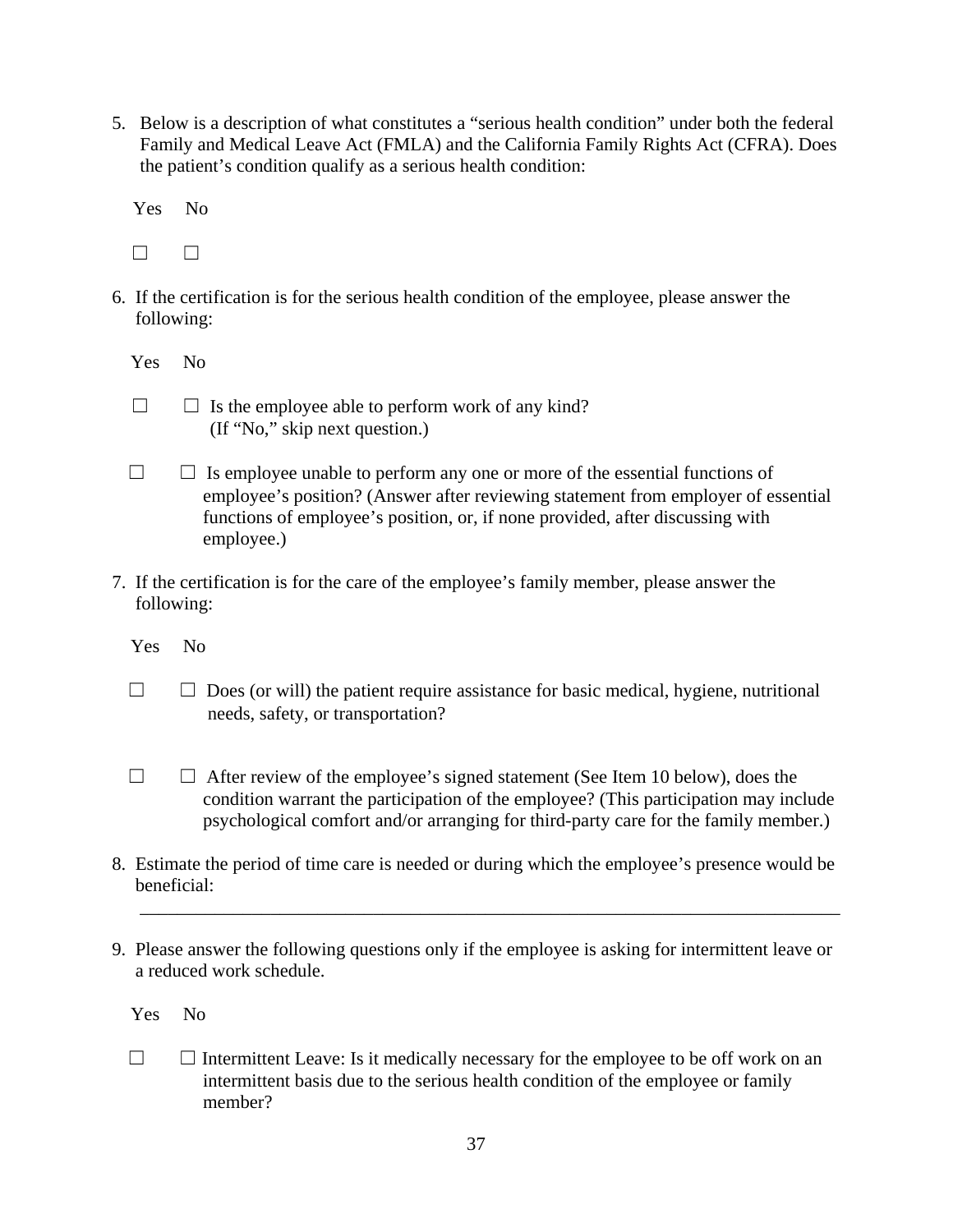|                                                                                                                                                                                                                                                                                                                                      |                | If yes, please indicate the estimated frequency of the employee's need for<br>intermittent leave due to the serious health condition, and the duration of such leaves<br>(e.g. 1 episode every 3 months lasting 1-2 days):                      |
|--------------------------------------------------------------------------------------------------------------------------------------------------------------------------------------------------------------------------------------------------------------------------------------------------------------------------------------|----------------|-------------------------------------------------------------------------------------------------------------------------------------------------------------------------------------------------------------------------------------------------|
|                                                                                                                                                                                                                                                                                                                                      |                | Frequency: _____ times per _____week(s) _____month(s)                                                                                                                                                                                           |
|                                                                                                                                                                                                                                                                                                                                      |                | Duration: ______hours or _____ day(s) per episode                                                                                                                                                                                               |
| Yes                                                                                                                                                                                                                                                                                                                                  | N <sub>o</sub> |                                                                                                                                                                                                                                                 |
| $\blacksquare$                                                                                                                                                                                                                                                                                                                       | ⊔              | Reduced Schedule Leave: Is it medically necessary for the employee to work less<br>than the employee's normal work schedule due to the serious health condition of the<br>employee or family member?                                            |
|                                                                                                                                                                                                                                                                                                                                      |                | If yes, please indicate the part-time or reduced work schedule the employee needs:                                                                                                                                                              |
|                                                                                                                                                                                                                                                                                                                                      |                | ___ hour(s) per day; ___ days per week, from ___________ through ______________                                                                                                                                                                 |
| Yes                                                                                                                                                                                                                                                                                                                                  | N <sub>o</sub> |                                                                                                                                                                                                                                                 |
| $\vert \ \ \vert$                                                                                                                                                                                                                                                                                                                    | $\Box$         | Time Off for Medical Appointments or Treatment: Is it medically necessary for<br>the employee to take time off work for doctor's visits or medical treatment, either by<br>the health care practitioner or another provider of health services? |
|                                                                                                                                                                                                                                                                                                                                      |                | If yes, please indicate the estimated frequency of the employee's need for leave for<br>doctor's visits or medical treatment, and the time required for each appointment,<br>including any recovery period:                                     |
|                                                                                                                                                                                                                                                                                                                                      |                | Frequency: _____ times per _____week(s) _____month(s)                                                                                                                                                                                           |
|                                                                                                                                                                                                                                                                                                                                      |                | Duration: $\_\_\_\_$ hours or $\_\_\_$ day(s) per appointment/treatment                                                                                                                                                                         |
| ITEM 10 IS TO BE COMPLETED BY THE EMPLOYEE NEEDING FAMILY LEAVE.<br><b>****TO BE PROVIDED TO THE HEALTH CARE PROVIDER UNDER SEPARATE</b><br>COVER.                                                                                                                                                                                   |                |                                                                                                                                                                                                                                                 |
| 10. When family care leave is needed to care for a seriously-ill family member, the employee<br>shall state the care he or shethe employee will provide and an estimate of the time period<br>during which this care will be provided, including a schedule if leave is to be taken<br>intermittently or on a reduced work schedule: |                |                                                                                                                                                                                                                                                 |
|                                                                                                                                                                                                                                                                                                                                      |                |                                                                                                                                                                                                                                                 |

11. Printed name of health care provider: Signature of health care provider:

\_\_\_\_\_\_\_\_\_\_\_\_\_\_\_\_\_\_\_\_\_\_\_\_\_\_\_\_\_\_\_\_\_\_\_\_\_\_\_\_\_\_\_\_\_\_\_\_\_\_\_\_\_\_\_\_\_\_\_\_\_\_\_\_\_\_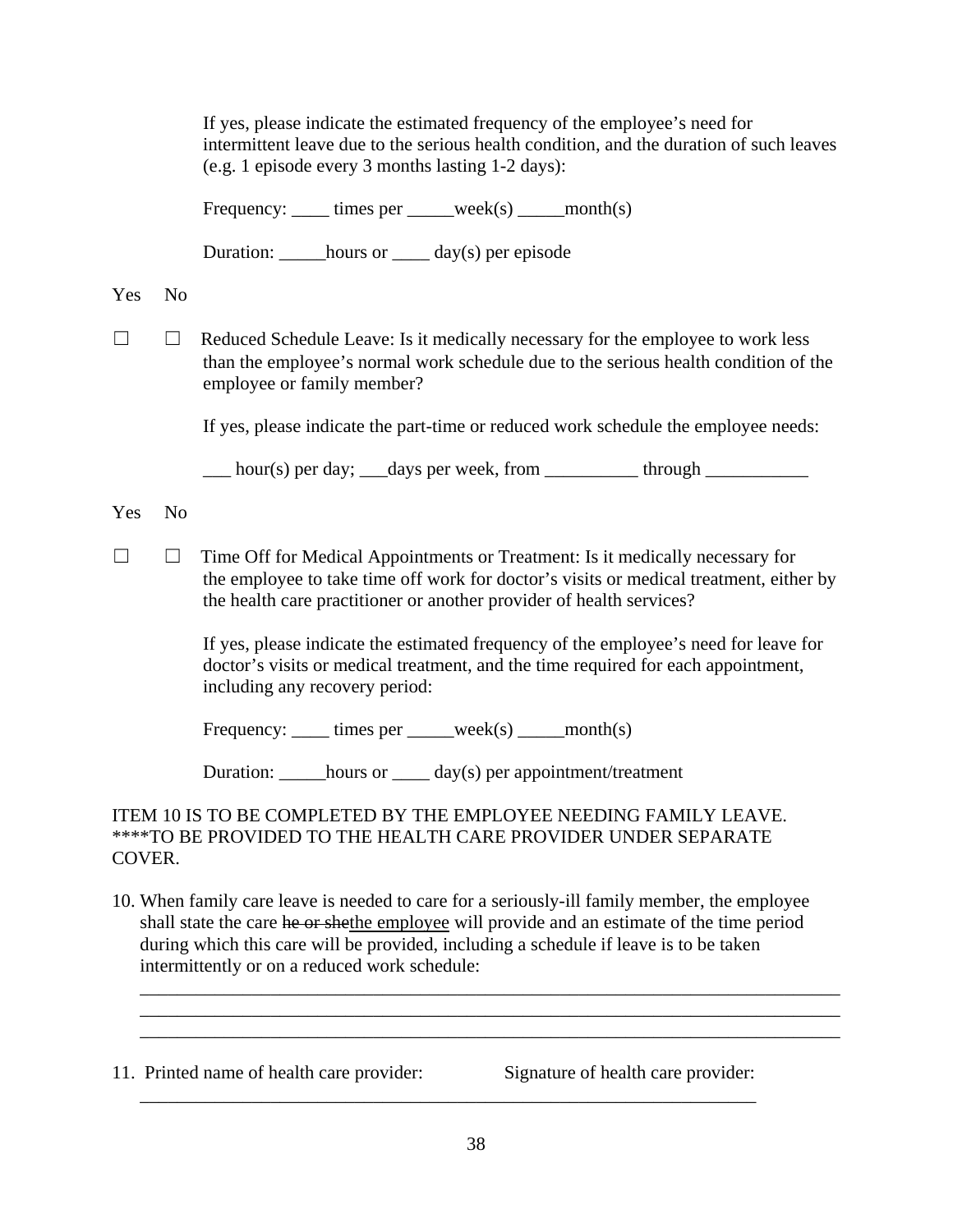Date:

12. Signature of Employee:

Date:\_\_\_\_\_\_\_\_\_\_\_\_\_\_\_\_\_\_\_\_\_\_\_\_\_\_\_\_\_\_\_\_\_\_\_\_\_\_\_

\_\_\_\_\_\_\_\_\_\_\_\_\_\_\_\_\_\_\_\_\_\_\_\_\_\_\_\_\_\_\_\_\_\_\_\_\_\_\_\_\_\_\_\_

\*\*\*

--- Serious Health Condition ---

"Serious health condition" means an illness, injury (including, but not limited to, on-the-job injuries), impairment, or physical or mental condition of the employee or a child, parent, or spouse of the employee that involves either inpatient care or continuing treatment, including, but not limited to, treatment for substance abuse. A serious health condition may involve one or more of the following:

1. Hospital Care

Inpatient care in a hospital, hospice, or residential medical care facility, including any period of incapacity or subsequent treatment in connection with or consequent to such inpatient care. A person is considered an "inpatient" when a heath care facility formally admits the personhim or her to the facility with the expectation that the personhe or she will remain at least overnight and occupy a bed, even if it later develops that such person can be discharged or transferred to another facility and does not actually remain overnight.

- 2. Absence Plus Treatment
	- (a) A period of incapacity of more than three consecutive calendar days (including any subsequent treatment or period of incapacity relating to the same condition), that also involves:
		- (1) Treatment two or more times by a health care provider, by a nurse or physician's assistant under direct supervision of a health care provider, or by a provider of health care services (e.g., physical therapist) under orders of, or on referral by, a health care provider; or
		- (2) Treatment by a health care provider on at least one occasion which results in a regimen of continuing treatment under the supervision of the health care provider.
- 3. Pregnancy [NOTE: An employee's own incapacity due to pregnancy is covered as a serious health condition under FMLA but not under CFRA]

Any period of incapacity due to pregnancy or for prenatal care.